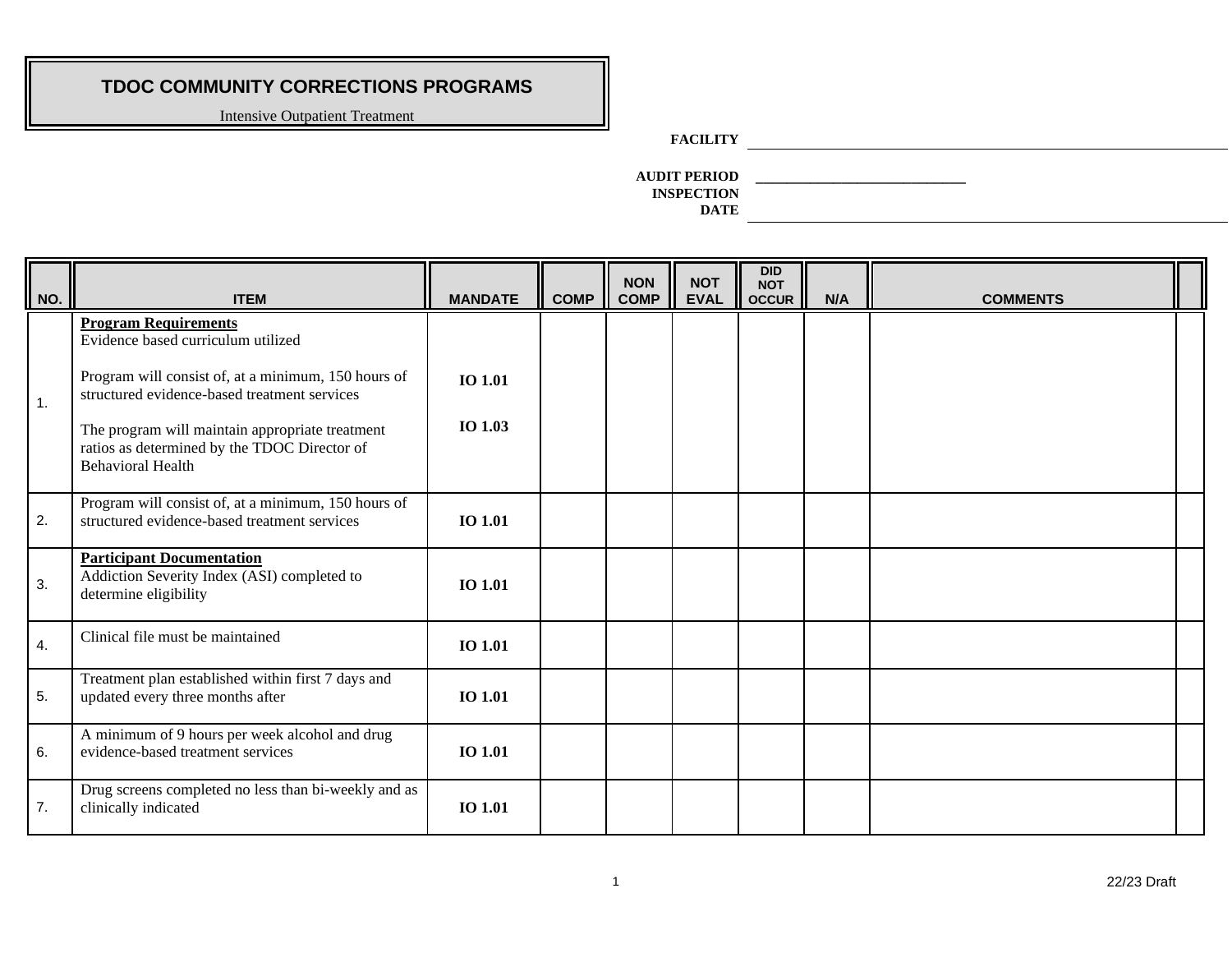Intensive Outpatient Treatment

### **FACILITY**

**AUDIT PERIOD \_\_\_\_\_\_\_\_\_\_\_\_\_\_\_\_\_\_\_\_\_\_\_\_\_\_\_ INSPECTION DATE**

| NO. | <b>ITEM</b>                                                                                                                                                                                                                                                                                                                                                                                      | <b>MANDATE</b> | <b>COMP</b> | <b>NON</b><br><b>COMP</b> | <b>NOT</b><br><b>EVAL</b> | <b>DID</b><br><b>NOT</b><br><b>OCCUR</b> | N/A | <b>COMMENTS</b> |  |
|-----|--------------------------------------------------------------------------------------------------------------------------------------------------------------------------------------------------------------------------------------------------------------------------------------------------------------------------------------------------------------------------------------------------|----------------|-------------|---------------------------|---------------------------|------------------------------------------|-----|-----------------|--|
| 8.  | Treatment team meetings, at a minimum of, bi-<br>weekly                                                                                                                                                                                                                                                                                                                                          |                |             |                           |                           |                                          |     |                 |  |
| 9.  | If supervised by TDOC Community Supervision<br>weekly updates will be provided while in active<br>treatment                                                                                                                                                                                                                                                                                      | <b>IO 1.01</b> |             |                           |                           |                                          |     |                 |  |
| 10. | Discharge summary completed within 7 days of<br>discharge (If applicable)                                                                                                                                                                                                                                                                                                                        | <b>IO 1.01</b> |             |                           |                           |                                          |     |                 |  |
| 11. | If a Supervision component exists:<br>The grantee will follow the TDOC risk and needs<br>assessment. Supervision will be based upon the risk<br>of the offender and the corresponding supervision<br>level standards in accordance with TDOC Policy<br>704.01 Offender Standards of Supervision<br>(supervision elements will be tested for all<br>supervision components outlined in the policy | <b>IO1.02</b>  |             |                           |                           |                                          |     |                 |  |

Inspector Date

Team Leader Date

11 TOTAL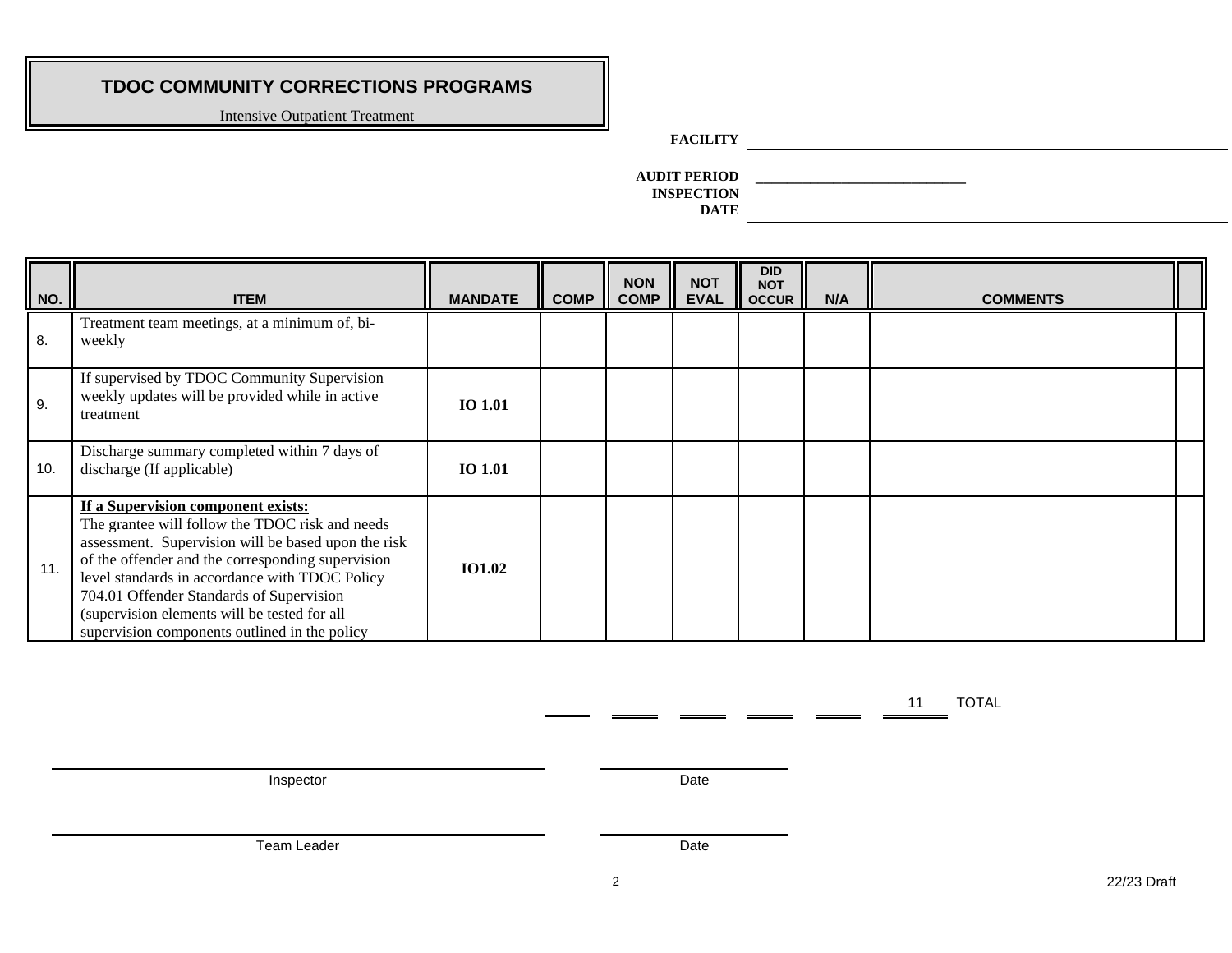### **POLICY AND ADMINISTRATION**

**AGENCY**

### **ADMINISTRATION, ORGANIZATION & MANAGEMENT**

**AUDIT PERIOD**

**INSPECTION** *-----------------------------------------------------------------------------------------*

| NO. | <b>ITEM</b>                                                                                                                                                                                                                                                                                                                                                                                | <b>MANDATE</b> | <b>COMP</b> | <b>NON</b><br><b>COMP</b> | <b>NOT</b><br><b>EVAL</b> | <b>DID</b><br><b>NOT</b><br><b>OCCUR</b> | N/A | <b>COMMENTS</b> | $\mathbf{V}$<br>a<br>$\mathbf{u}$<br>$\mathbf{e}$ |
|-----|--------------------------------------------------------------------------------------------------------------------------------------------------------------------------------------------------------------------------------------------------------------------------------------------------------------------------------------------------------------------------------------------|----------------|-------------|---------------------------|---------------------------|------------------------------------------|-----|-----------------|---------------------------------------------------|
|     | The Agency has an organizational chart that is<br>reviewed annually and updated as needed.                                                                                                                                                                                                                                                                                                 | <b>AP1.01</b>  |             |                           |                           |                                          |     |                 |                                                   |
| 2.  | An advisory board is established and representative of<br>the community in compliance with law.                                                                                                                                                                                                                                                                                            | <b>AP 1.02</b> |             |                           |                           |                                          |     |                 |                                                   |
| 3.  | The advisory board meets a minimum of once each<br>month for the first three months of a new program<br>and on a quarterly basis thereafter.                                                                                                                                                                                                                                               | AP 1.03        |             |                           |                           |                                          |     |                 |                                                   |
| 4.  | The agency has a <b>POLICY</b> and procedures manual<br>/operations manual and performance standards<br>reviewed, updated and approved annually by the<br>advisory board/committee. The manuals and standard<br>are made available to staff volunteers and upon<br>request to others. Staff shall sign and date a form<br>acknowledging they have read and been trained on<br>the manuals. | <b>AP 1.04</b> |             |                           |                           |                                          |     |                 |                                                   |
| 5.  | All changes to agency policies, procedures,<br>operations manuals and performance standards shall<br>be submitted to TDOC for written approval prior to<br>implementation.                                                                                                                                                                                                                 | <b>AP 1.05</b> |             |                           |                           |                                          |     |                 |                                                   |
| 6.  | Written procedure for dissemination of approved,<br>new, or revised <b>POLICY</b> and procedure to staff,<br>volunteers and where appropriate offenders prior to<br>implementation. Documentation of disbursement is<br>maintained in administrative files.                                                                                                                                | <b>AP 1.06</b> |             |                           |                           |                                          |     |                 |                                                   |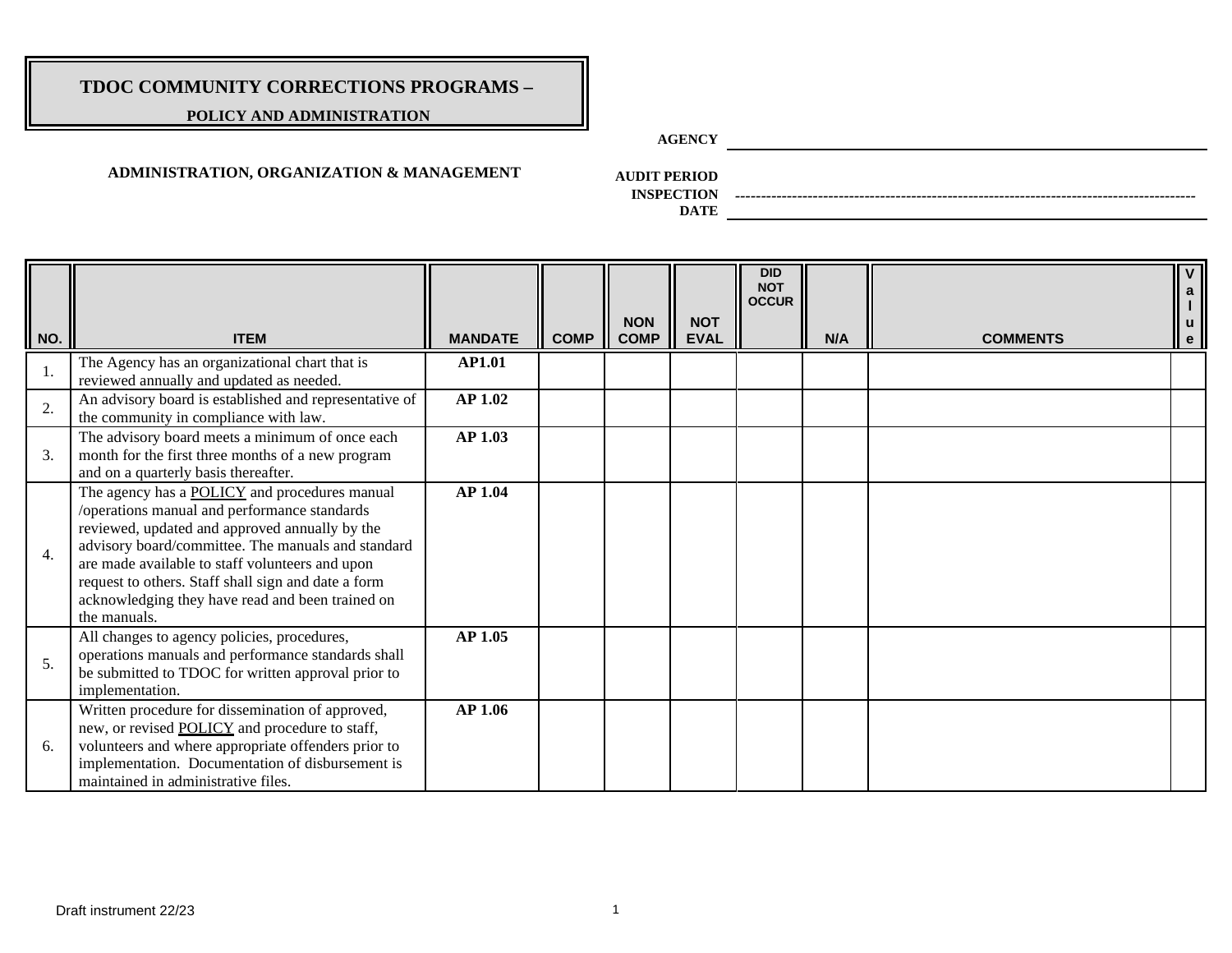### **POLICY AND ADMINISTRATION**

**AGENCY**

### **ADMINISTRATION, ORGANIZATION & MANAGEMENT**

**AUDIT PERIOD**

**INSPECTION** *-----------------------------------------------------------------------------------------*

| NO. | <b>ITEM</b>                                                                                                                                                                                                                                                                                             | <b>MANDATE</b> | <b>COMP</b> | <b>NON</b><br><b>COMP</b> | <b>NOT</b><br><b>EVAL</b> | <b>DID</b><br><b>NOT</b><br><b>OCCUR</b> | N/A | <b>COMMENTS</b> | u<br>e |
|-----|---------------------------------------------------------------------------------------------------------------------------------------------------------------------------------------------------------------------------------------------------------------------------------------------------------|----------------|-------------|---------------------------|---------------------------|------------------------------------------|-----|-----------------|--------|
| 7.  | Written <b>POLICY</b> and procedure outline a system for<br>the program manager or designee to audit and review<br>the operations and programs within the agency.<br>Manager file reviews will be conducted 60 days after<br>intake and a random 10% annual case file review will<br>also be conducted. | AP 1.07        |             |                           |                           |                                          |     |                 |        |
| 8   | An annual report shall be prepared and submitted<br>within 60 calendar days following the end of the<br>fiscal year to the advisory board/committee and the<br>state director. The report should include statistical<br>data, activities, and financial data.                                           | <b>AP 1.08</b> |             |                           |                           |                                          |     |                 |        |
| 9.  | The agency will submit a monthly statistical report to<br>TDOC Central office not later than the 15 <sup>th</sup> of each<br>month. If that date cannot be met, a waiver from the<br>State Director of Community Corrections is on file.                                                                | <b>AP 1.09</b> |             |                           |                           |                                          |     |                 |        |
| 10. | Written <b>POLICY</b> states the agency is a correctional<br>program offering services pursuant to TCA 40-36-<br>101, meets state licensing requirements if applicable                                                                                                                                  | <b>AP 1.10</b> |             |                           |                           |                                          |     |                 |        |
| 11. | The grantee has a written policy and procedure/s that<br>provides that the operation of the agency and its<br>provision of services are the responsibility of the<br>Agency Board. Program manager/designee                                                                                             | <b>AP 1.11</b> |             |                           |                           |                                          |     |                 |        |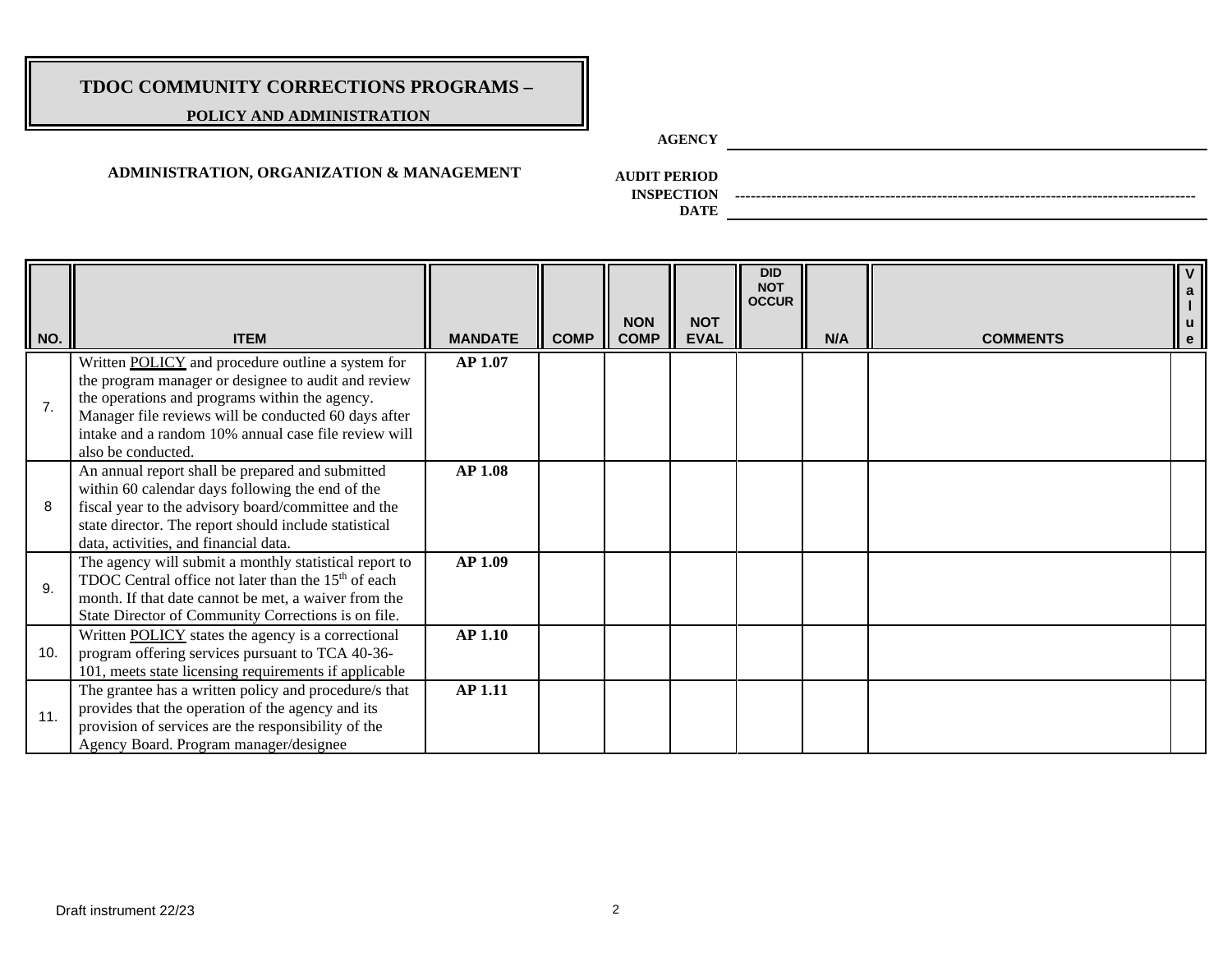### **POLICY AND ADMINISTRATION**

**AGENCY**

### **ADMINISTRATION, ORGANIZATION & MANAGEMENT**

**AUDIT PERIOD**

**INSPECTION** *-----------------------------------------------------------------------------------------*

| NO. | <b>ITEM</b>                                                                                                                                                                                                                                                                                                                                                                                                                                   | <b>MANDATE</b> | <b>COMP</b> | <b>NON</b><br><b>COMP</b> | <b>NOT</b><br><b>EVAL</b> | <b>DID</b><br><b>NOT</b><br><b>OCCUR</b> | N/A | <b>COMMENTS</b> |  |
|-----|-----------------------------------------------------------------------------------------------------------------------------------------------------------------------------------------------------------------------------------------------------------------------------------------------------------------------------------------------------------------------------------------------------------------------------------------------|----------------|-------------|---------------------------|---------------------------|------------------------------------------|-----|-----------------|--|
| 12. | The grantee will assess all Tennessee Department of<br>Correction offenders using the Validated Risk and<br>Needs Assessment (RNA) as approved by the<br>Tenness Department of Correction. In addition to the<br>RNA, the grantee can also utilize any additional<br>evidence based validated assessment to determine<br>offender eligibility and treatment needs to be offered<br>within the grantee's program, such as SASSI, DSM-V<br>etc. | <b>AP1.12</b>  |             |                           |                           |                                          |     |                 |  |
| 13. | The agency's mission statement affirms that the<br>supervision program provides necessary service to<br>felony offenders with the goal of reducing continued<br>criminal behavior, abstain from illegal substance use<br>and to ensure the safety of the community.                                                                                                                                                                           | <b>AP 1.15</b> |             |                           |                           |                                          |     |                 |  |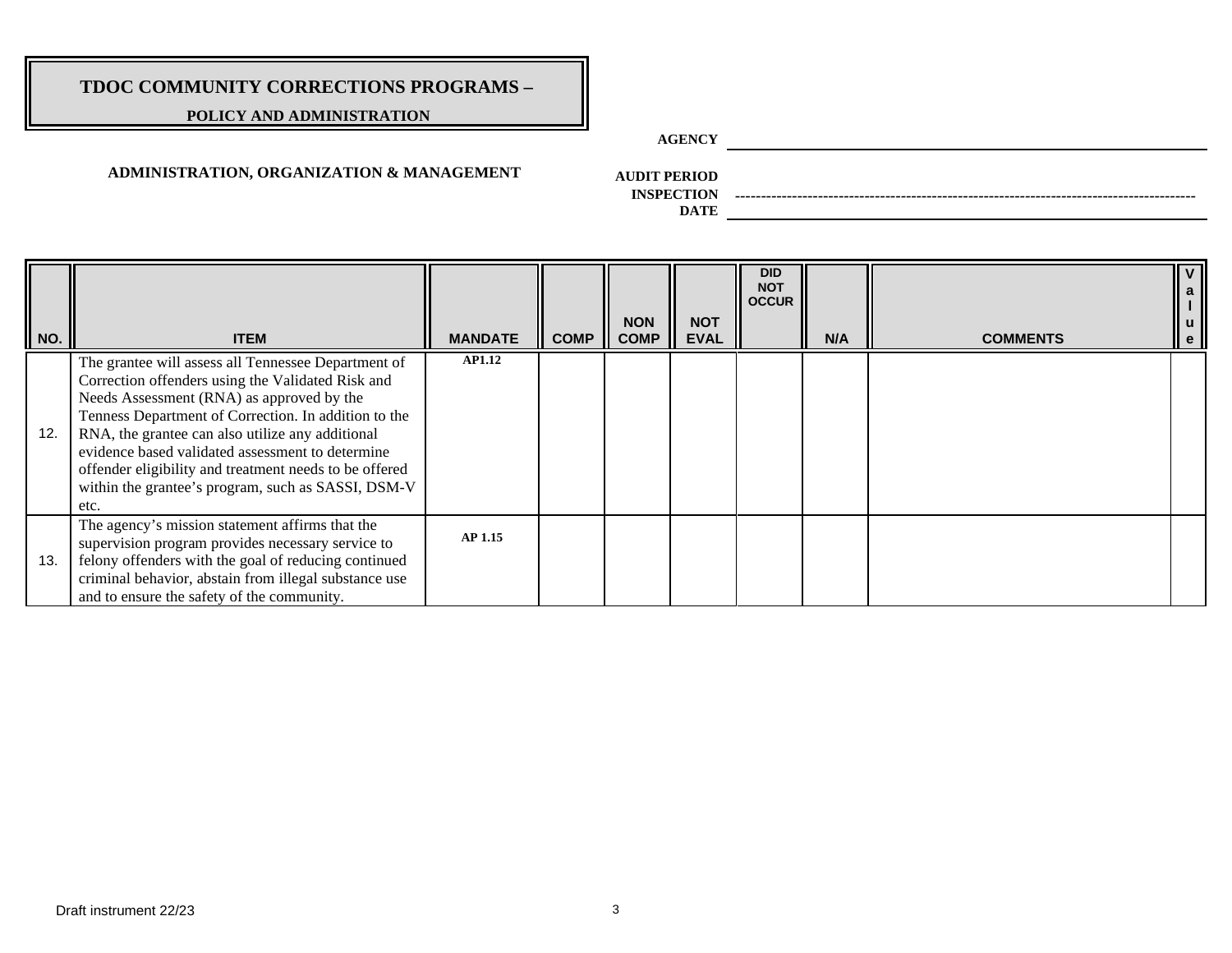### **POLICY AND ADMINISTRATION**

**AGENCY**

### **ADMINISTRATION, ORGANIZATION & MANAGEMENT**

**AUDIT PERIOD**

**INSPECTION** *-----------------------------------------------------------------------------------------*

**DATE**

| NO. | <b>ITEM</b>                                                                                                                                                                                                                                                                                                                                                                                                                                                                                                                                                                                                                                                                                                                                                                                                                               | <b>MANDATE</b> | <b>COMP</b> | <b>NON</b><br><b>COMP</b> | <b>NOT</b><br><b>EVAL</b> | <b>DID</b><br><b>NOT</b><br><b>OCCUR</b> | N/A | <b>COMMENTS</b> | $\mathbf{V}$<br>$\mathsf{a}$<br><b>u</b><br>$\mathbf{e}$ |
|-----|-------------------------------------------------------------------------------------------------------------------------------------------------------------------------------------------------------------------------------------------------------------------------------------------------------------------------------------------------------------------------------------------------------------------------------------------------------------------------------------------------------------------------------------------------------------------------------------------------------------------------------------------------------------------------------------------------------------------------------------------------------------------------------------------------------------------------------------------|----------------|-------------|---------------------------|---------------------------|------------------------------------------|-----|-----------------|----------------------------------------------------------|
| 14. | The Grantee will have a written policy and procedure<br>regarding "Release of Information" which address<br>circumstances under which release of information is<br>permitted, restrictions on type of information to be<br>released, and structure and identification information<br>to be placed on the form which includes, but is not<br>limited to the following:<br>1. Name of person, agency, or organization requesting<br>forms<br>2. Specific to be released<br>3. Purpose or need for the information<br>4. Expiration date<br>5. Date consent form was signed<br>6. Signature of client<br>7. Signature of individual witnessing client's signature<br>8. Before the release of any information regarding a<br>client, a Release of Information form must be<br>completed, and a signed copy placed into the client's<br>file. | AP1.16         |             |                           |                           |                                          |     |                 |                                                          |
| 15. | The grantee will have a written policy and procedure<br>regarding the Length of time a case record is<br>maintained (five year minimum after discharge from<br>program)                                                                                                                                                                                                                                                                                                                                                                                                                                                                                                                                                                                                                                                                   | AP1.17         |             |                           |                           |                                          |     |                 |                                                          |
| 16. | All incidents occurring within the jurisdiction of the<br>Grantee concerning the safety and securing of the<br>Facility, community, staff, and/or clients, or those<br>which may result in media attention, must be reported<br>according to Tennessee Department of Correction<br>policy                                                                                                                                                                                                                                                                                                                                                                                                                                                                                                                                                 | <b>AP1.18</b>  |             |                           |                           |                                          |     |                 |                                                          |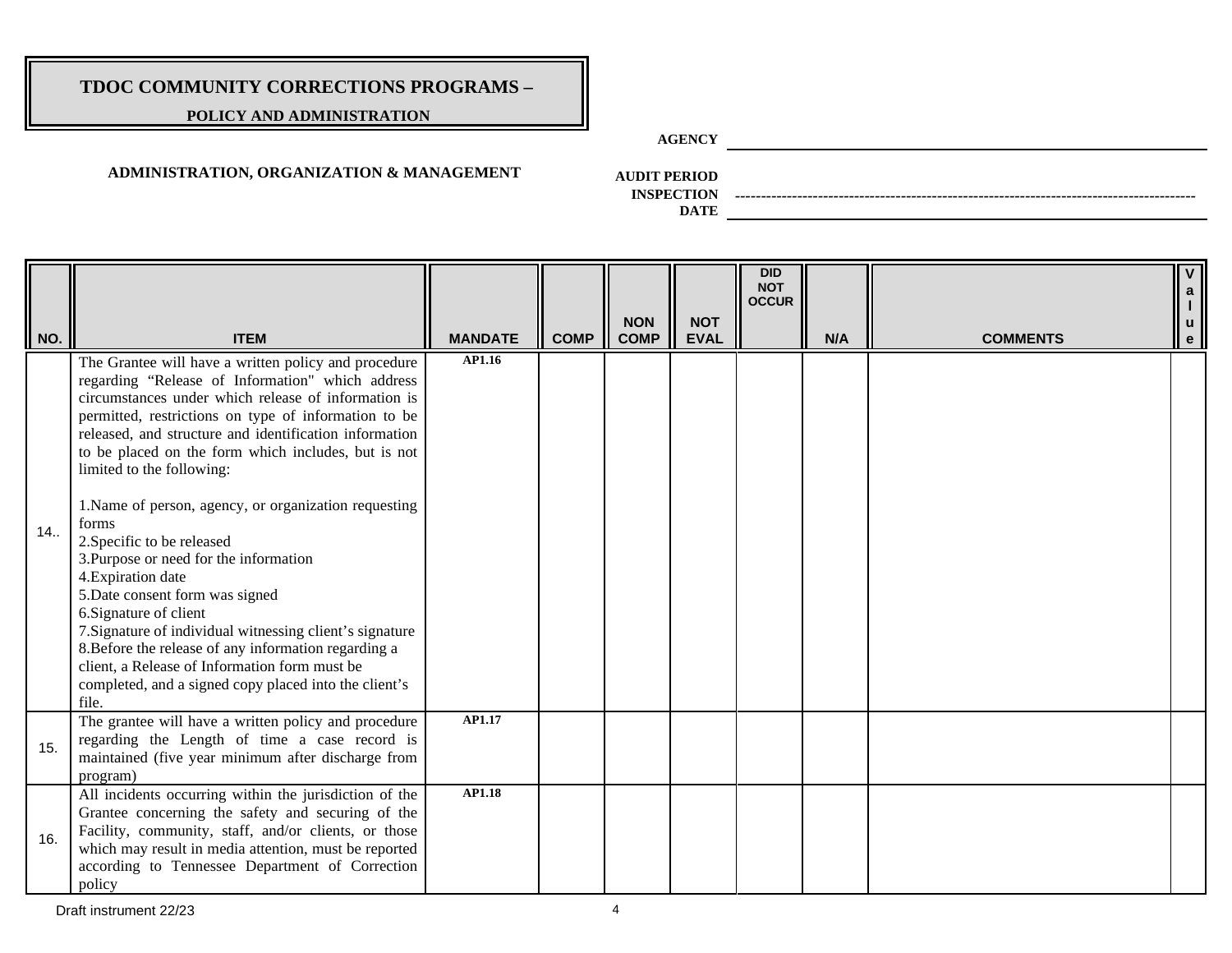### **POLICY AND ADMINISTRATION**

**AGENCY**

### **ADMINISTRATION, ORGANIZATION & MANAGEMENT**

**AUDIT PERIOD**

**INSPECTION** *-----------------------------------------------------------------------------------------*

| NO. | <b>ITEM</b>                                                                                                                                                                                                                                                                                                                                                      | <b>MANDATE</b>     | <b>COMP</b> | <b>NON</b><br><b>COMP</b> | <b>NOT</b><br><b>EVAL</b> | <b>DID</b><br><b>NOT</b><br><b>OCCUR</b> | N/A | <b>COMMENTS</b> | $\overline{V}$<br>$\mathbf{a}$<br>$\mathsf{u}$<br>$\mathbf{e}$ |
|-----|------------------------------------------------------------------------------------------------------------------------------------------------------------------------------------------------------------------------------------------------------------------------------------------------------------------------------------------------------------------|--------------------|-------------|---------------------------|---------------------------|------------------------------------------|-----|-----------------|----------------------------------------------------------------|
| 17. | All incidents within the jurisdiction of the Grantee<br>which require physical force or restraint shall be<br>reported in writing, dated, and signed by the staff<br>reporting the incident. Such report shall be placed in<br>the Offender's case file and a copy forwarded to the<br>State Director of Community Correction within 24-<br>hours of Occurrence. | AP1.19             |             |                           |                           |                                          |     |                 |                                                                |
| 18. | There is a written policy restricting the use of<br>physical force unless justifiable self-protection,<br>protection of others, prevention of property damage,<br>and then only to the degree necessary and in<br>accordance with appropriate statutory authority.                                                                                               | <b>AP1.20</b>      |             |                           |                           |                                          |     |                 |                                                                |
| 19. | All grantees will follow the Tennessee Department of<br>Correction officer contact note manual to record<br>information into the TDOC's Offender Management<br>System.<br>AP1.2.1 Clinical and or treatment team will enter<br>progress of participants in the TDOC OMS system<br>according to Tennessee Department of Correction<br>processes and procedures.   | AP1.21<br>AP1.21.1 |             |                           |                           |                                          |     |                 |                                                                |
| 20. | All Grantees shall have written Policy and Procedure<br>to ensure compliance with PREA's "Zero Tolerance"<br>policy, and display signage and PREA publications<br>in-plain view at all agency locations, at all times                                                                                                                                            | AP1.22             |             |                           |                           |                                          |     |                 |                                                                |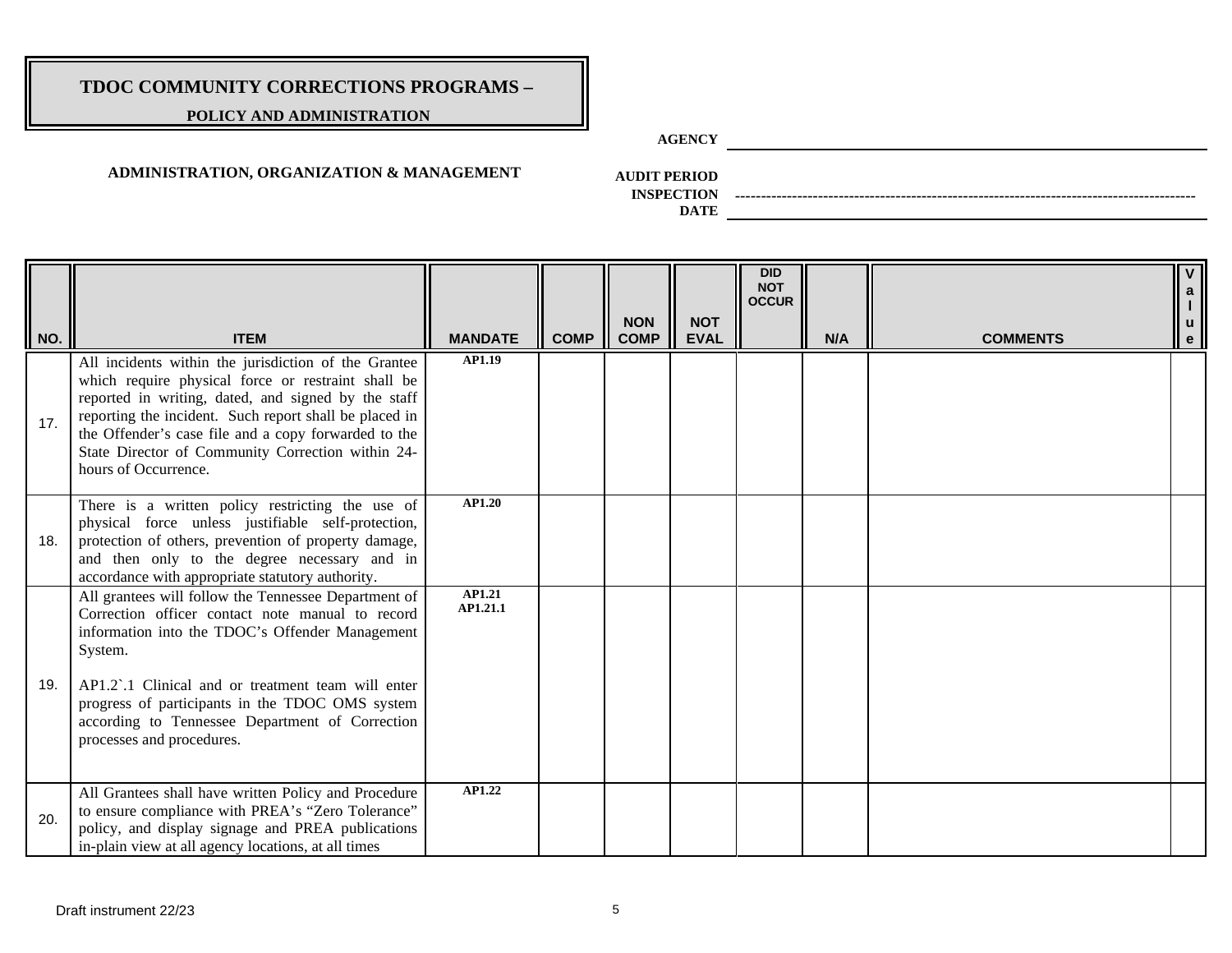### **POLICY AND ADMINISTRATION**

**AGENCY**

### **ADMINISTRATION, ORGANIZATION & MANAGEMENT**

**AUDIT PERIOD**

**INSPECTION** *-----------------------------------------------------------------------------------------*

**DATE**

| NO. | <b>ITEM</b>                                                                                                                                                                                                                                                                                                                                                           | <b>MANDATE</b>                           | <b>COMP</b> | <b>NON</b><br><b>COMP</b> | <b>NOT</b><br><b>EVAL</b> | <b>DID</b><br><b>NOT</b><br><b>OCCUR</b> | N/A | <b>COMMENTS</b> | $\mathsf{v}$<br>a II<br>$\begin{vmatrix} 1 \\ u \end{vmatrix}$<br>$\cdot$ |
|-----|-----------------------------------------------------------------------------------------------------------------------------------------------------------------------------------------------------------------------------------------------------------------------------------------------------------------------------------------------------------------------|------------------------------------------|-------------|---------------------------|---------------------------|------------------------------------------|-----|-----------------|---------------------------------------------------------------------------|
|     | <b>PERSONNEL</b>                                                                                                                                                                                                                                                                                                                                                      |                                          |             |                           |                           |                                          |     |                 |                                                                           |
| 21. | The agency has a written <b>POLICY</b> to guard against<br>conflict of interest.<br>That no employee connected with the agency uses his<br>or her official position to secure privileges or<br>advantages.<br>That no staff shall accept for themselves, any member<br>of their family, or close associate, any personal gift,<br>favor, or service from an offender. | <b>AP 2.01</b><br>AP 2.01.1<br>AP 2.01.2 |             |                           |                           |                                          |     |                 |                                                                           |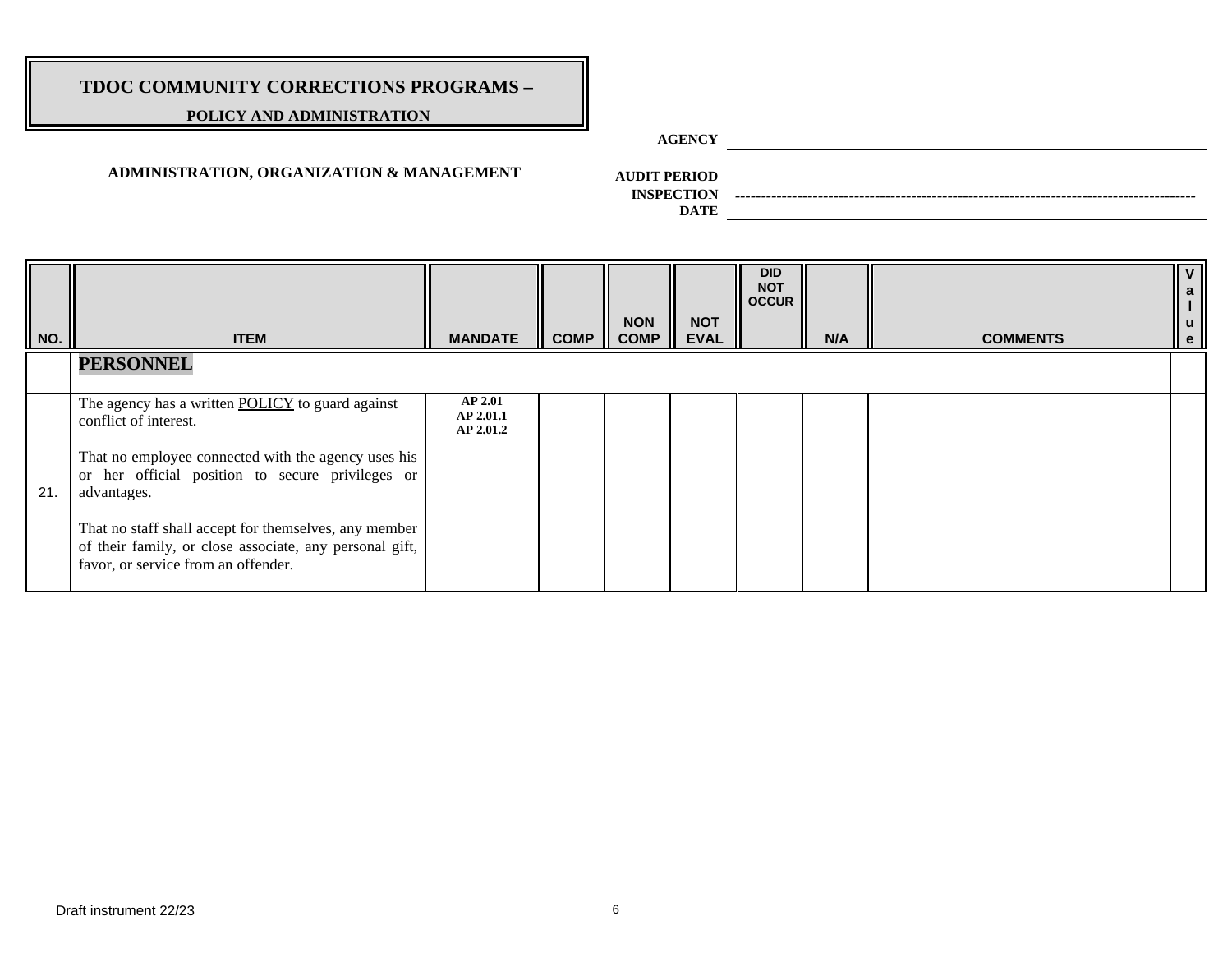### **POLICY AND ADMINISTRATION**

**AGENCY**

### **ADMINISTRATION, ORGANIZATION & MANAGEMENT**

**AUDIT PERIOD**

**INSPECTION** *-----------------------------------------------------------------------------------------*

**DATE**

| NO. | <b>ITEM</b>                                                                                                                                                                                                                                                                                                                                                                                                                                                                                                                                                                                                                                                                                                                                                                                                                                                                                                                                                                                           | <b>MANDATE</b>                                    | <b>COMP</b> | <b>NON</b><br><b>COMP</b> | <b>NOT</b><br><b>EVAL</b> | <b>DID</b><br><b>NOT</b><br><b>OCCUR</b> | N/A | <b>COMMENTS</b> | a<br>u<br>e |
|-----|-------------------------------------------------------------------------------------------------------------------------------------------------------------------------------------------------------------------------------------------------------------------------------------------------------------------------------------------------------------------------------------------------------------------------------------------------------------------------------------------------------------------------------------------------------------------------------------------------------------------------------------------------------------------------------------------------------------------------------------------------------------------------------------------------------------------------------------------------------------------------------------------------------------------------------------------------------------------------------------------------------|---------------------------------------------------|-------------|---------------------------|---------------------------|------------------------------------------|-----|-----------------|-------------|
| 22. | Written personnel policies require a personnel manual<br>that is approved by the governing authority annually<br>and is made available for employees that cover, at<br>minimum the following areas:<br>Organizational chart<br>$\bullet$<br><b>Staff Development</b><br>Recruitment and selection<br>Promotion<br>$\bullet$<br>Job Qualifications, descriptions and<br>responsibilities<br>Minimum experience and education for<br>٠<br>positions<br>Required Licensures, certifications and<br>٠<br>credentials<br>Affirmative action and Title VI<br>Grievance and appeal procedures (approved<br>by local board)<br>Sexual and Workplace harassment<br>Orientation<br>Employee evaluation<br><b>Personnel Records</b><br><b>Benefits</b><br>Leave specific to Grantee (Annual, sick,<br>holiday maternity, Military)<br>Hours of Work (Time sheets)<br>Compensation<br>Travel<br><b>Disciplinary Procedures</b><br><b>Termination and Resignation</b><br>Draft instrumEmployee Probationary Period | AP 2.02<br>AP2.05<br>AP 2.06<br>AP 2.07<br>AP.208 |             |                           |                           |                                          |     |                 |             |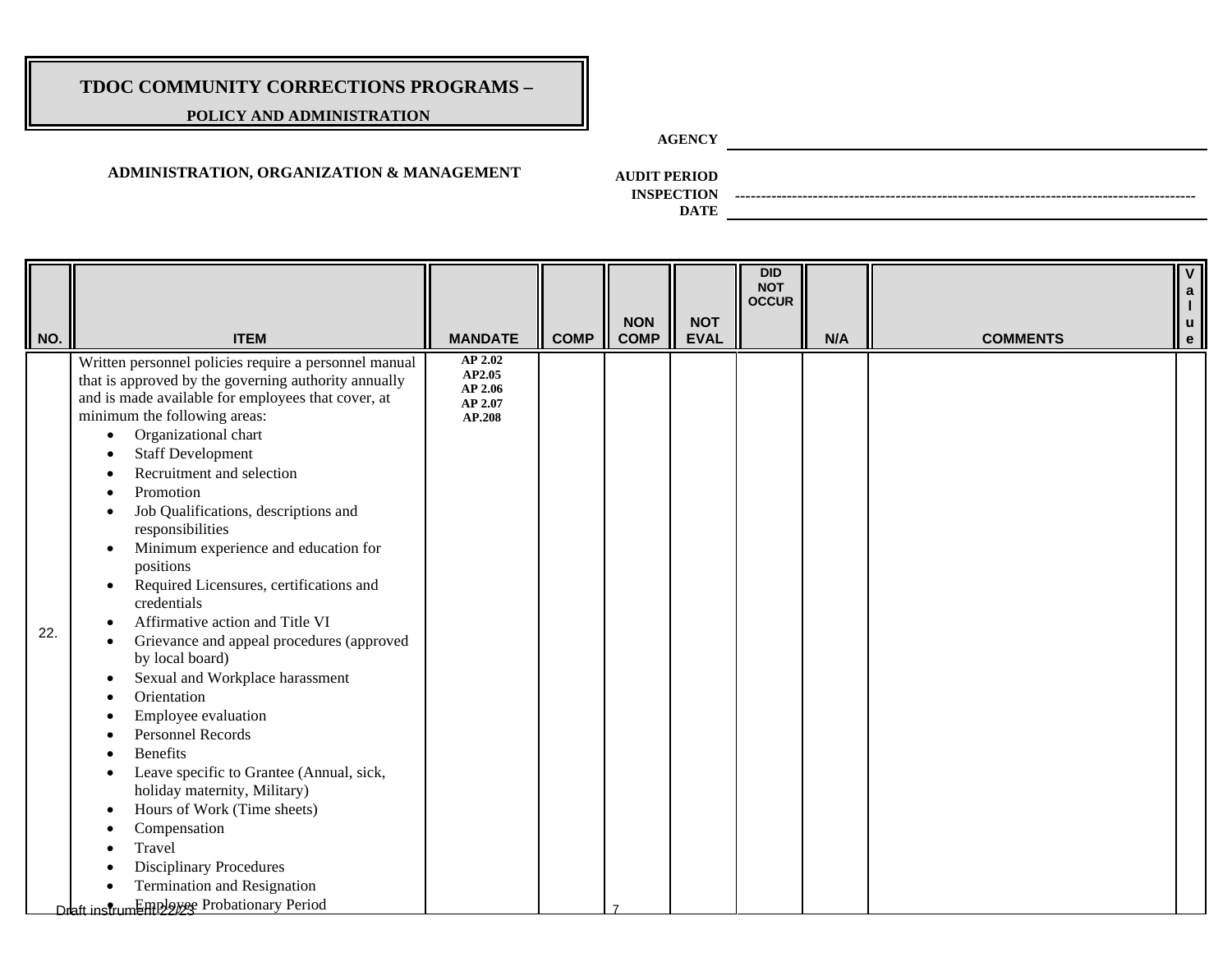### **POLICY AND ADMINISTRATION**

**AGENCY**

### **ADMINISTRATION, ORGANIZATION & MANAGEMENT**

**AUDIT PERIOD**

**INSPECTION** *-----------------------------------------------------------------------------------------*

| NO. | <b>ITEM</b>                                                                                                                                                                                                                                                                                                                        | <b>MANDATE</b> | <b>COMP</b> | <b>NON</b><br><b>COMP</b> | <b>NOT</b><br><b>EVAL</b> | <b>DID</b><br><b>NOT</b><br><b>OCCUR</b> | N/A | <b>COMMENTS</b> | $\mathbf V$<br>$\mathbf{a}$<br>$\mathsf{u}$<br>$\mathbf{e}$ |
|-----|------------------------------------------------------------------------------------------------------------------------------------------------------------------------------------------------------------------------------------------------------------------------------------------------------------------------------------|----------------|-------------|---------------------------|---------------------------|------------------------------------------|-----|-----------------|-------------------------------------------------------------|
| 23. | minimum<br>educational<br>requirement<br>for<br>The<br>appointment as community correction program<br>manager is a baccalaureate degree in one of the social<br>or behavioral or management sciences or a related<br>field.                                                                                                        | AP2.03         |             |                           |                           |                                          |     |                 |                                                             |
| 24. | The minimum qualifications of a case officer are a<br>baccalaureate degree from an accredited college or<br>university, or at least (4) years of qualifying relevant<br>fulltime professional experience. Grantee employees<br>who are employed at time of contract execution may<br>receive a waiver of the baccalaureate degree. | AP2.04         |             |                           |                           |                                          |     |                 |                                                             |
| 25. | All credentialed staff shall as a minimum requirement<br>meet all licensure and or certification requirements as<br>set forth by Tennessee health/Behavioral health<br>boards.                                                                                                                                                     | AP2.05         |             |                           |                           |                                          |     |                 |                                                             |
| 26. | There are written job descriptions and job<br>qualifications for all positions of the agency. Each job<br>description should include job title, responsibilities of<br>the position and required minimum experience and<br>education licensure, certifications, and credentials.                                                   | AP2.07         |             |                           |                           |                                          |     |                 |                                                             |
| 27. | The Grantee will have an employee grievance<br>procedure which has been approved by the local<br>advisory board.                                                                                                                                                                                                                   | <b>AP2.08</b>  |             |                           |                           |                                          |     |                 |                                                             |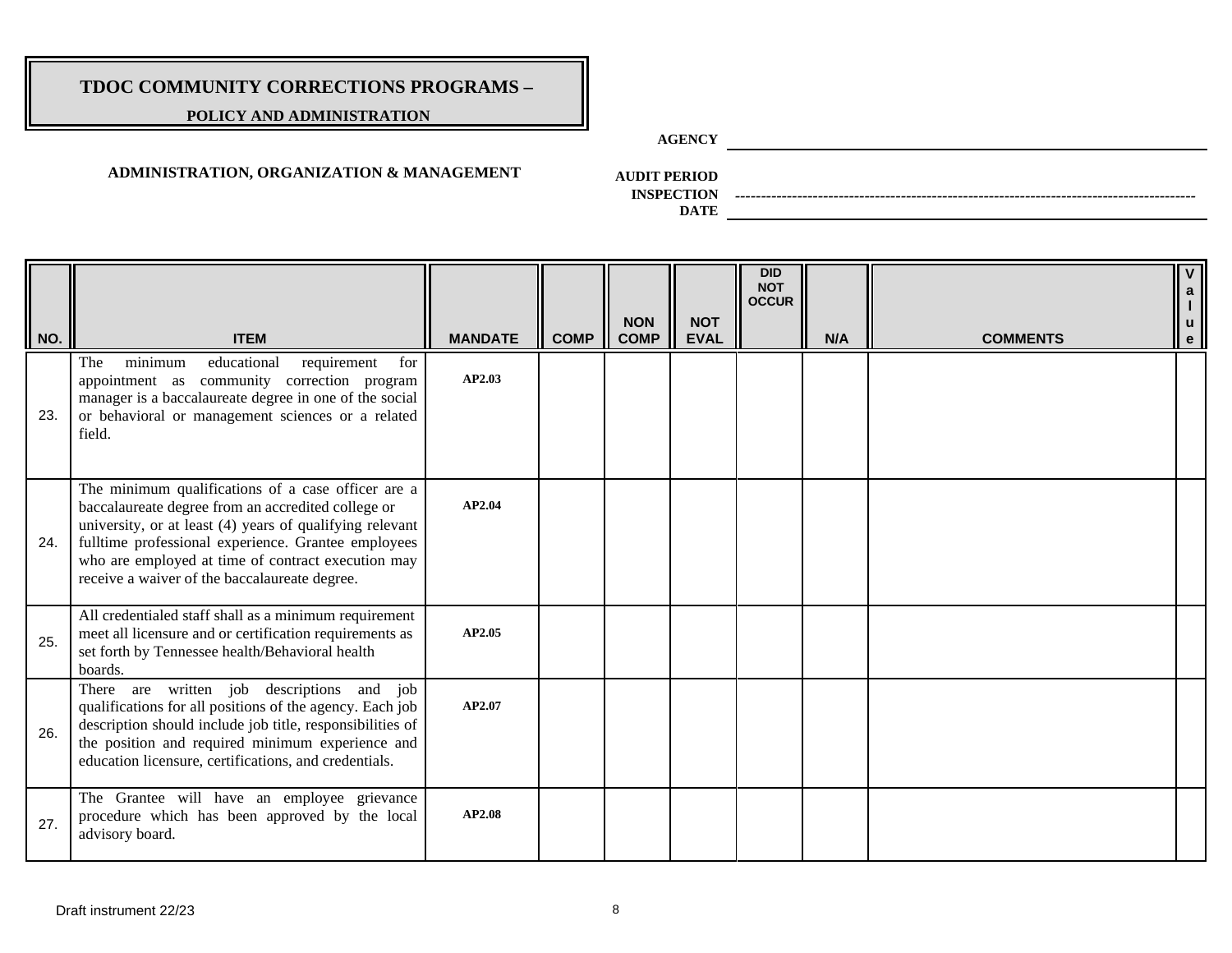### **POLICY AND ADMINISTRATION**

**AGENCY**

### **ADMINISTRATION, ORGANIZATION & MANAGEMENT**

**AUDIT PERIOD**

**INSPECTION** *-----------------------------------------------------------------------------------------*

| NO. | <b>ITEM</b>                                                                                                                                                                                                                                                                                                            | <b>MANDATE</b>                                                  | <b>COMP</b> | <b>NON</b><br><b>COMP</b> | <b>NOT</b><br><b>EVAL</b> | <b>DID</b><br><b>NOT</b><br><b>OCCUR</b> | N/A | <b>COMMENTS</b> | $\overline{V}$<br>$\mathbf{a}$<br>$\mathbf{e}$ |
|-----|------------------------------------------------------------------------------------------------------------------------------------------------------------------------------------------------------------------------------------------------------------------------------------------------------------------------|-----------------------------------------------------------------|-------------|---------------------------|---------------------------|------------------------------------------|-----|-----------------|------------------------------------------------|
| 28. | The Grantee will maintain a current, complete, and<br>confidential personnel record for each employee                                                                                                                                                                                                                  | AP 2.09                                                         |             |                           |                           |                                          |     |                 |                                                |
| 29. | Written policies require a national background check<br>will be completed on all NEW hires, prior to<br>employment or appointment. No applicant with a<br>felony conviction or crime of moral turpitude will be<br>considered for employment. Results shall be<br>maintained in the employees' personnel file.         | <b>AP 2.10</b>                                                  |             |                           |                           |                                          |     |                 |                                                |
| 30. | All employees shall have an annual background<br>check. Documentation of the background check will<br>be kept in the employee's personnel file.                                                                                                                                                                        | AP 2.10                                                         |             |                           |                           |                                          |     |                 |                                                |
| 31. | Written policy and procedure shall specify that all<br>Community Corrections personnel are prohibited<br>from carrying weapons during the performance of<br>duty. Any Personnel proven to be in violation shall be<br>subject to disciplinary action up to and including<br>termination as provided in grantee policy. | AP 2.12                                                         |             |                           |                           |                                          |     |                 |                                                |
|     |                                                                                                                                                                                                                                                                                                                        | THIS SECTION APPLIES ONLY TO AN AGENCY THAT UTILIZES VOLUNTEERS |             |                           |                           |                                          |     |                 |                                                |
| 32. | Written policy and procedure for volunteer citizen<br>include including a system for selection and training,<br>term of service, termination of service and defining<br>tasks.                                                                                                                                         | AP 3.01                                                         |             |                           |                           |                                          |     |                 |                                                |
| 33. | Written policy and procedure specify that volunteers<br>agree in writing, to follow all agency policies<br>particularly those relating to the security and<br>confidentiality of information.                                                                                                                          | AP 3.02                                                         |             |                           |                           |                                          |     |                 |                                                |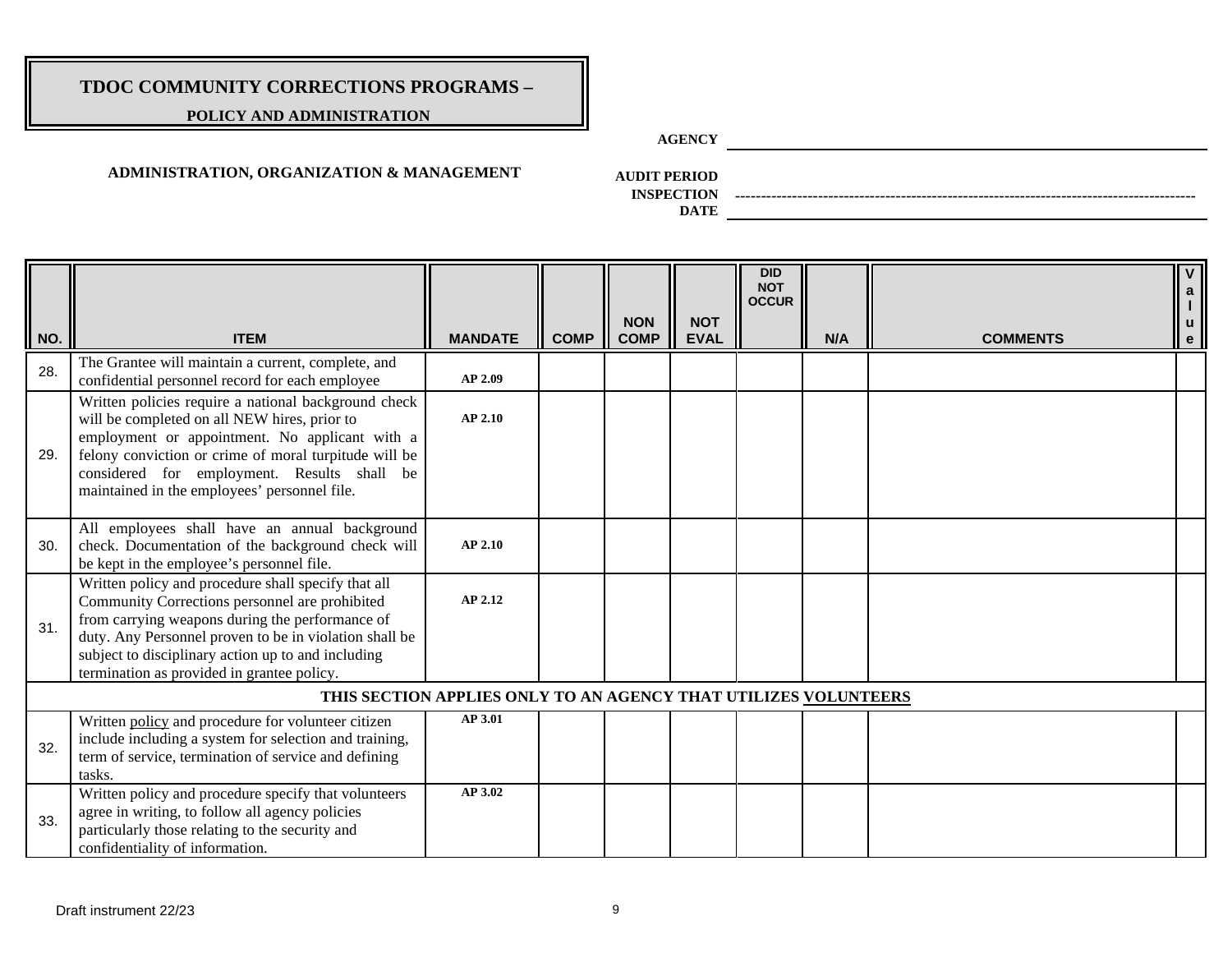### **POLICY AND ADMINISTRATION**

**AGENCY**

### **ADMINISTRATION, ORGANIZATION & MANAGEMENT**

**AUDIT PERIOD**

**INSPECTION** *-----------------------------------------------------------------------------------------*

| $\ $ NO. | <b>ITEM</b>                                                                                                                                                                         | <b>MANDATE</b> | <b>COMP</b> | <b>NON</b><br><b>COMP</b> | <b>NOT</b><br><b>EVAL</b> | <b>DID</b><br><b>NOT</b><br><b>OCCUR</b> | N/A | <b>COMMENTS</b> | ll v<br>∥ a<br>I ∣<br>∥ u<br>II e |
|----------|-------------------------------------------------------------------------------------------------------------------------------------------------------------------------------------|----------------|-------------|---------------------------|---------------------------|------------------------------------------|-----|-----------------|-----------------------------------|
| 34.      | Written policy specifies that volunteers perform<br>professional services only when certified or licensed<br>or after a thorough check of background and<br>professional education. | <b>AP 3.03</b> |             |                           |                           |                                          |     |                 |                                   |
| 35.      | Written policy specifies that all volunteers have a<br>criminal record check prior to employment or<br>appointment. Documentation of the records check<br>shall be maintained       | AP3.04         |             |                           |                           |                                          |     |                 |                                   |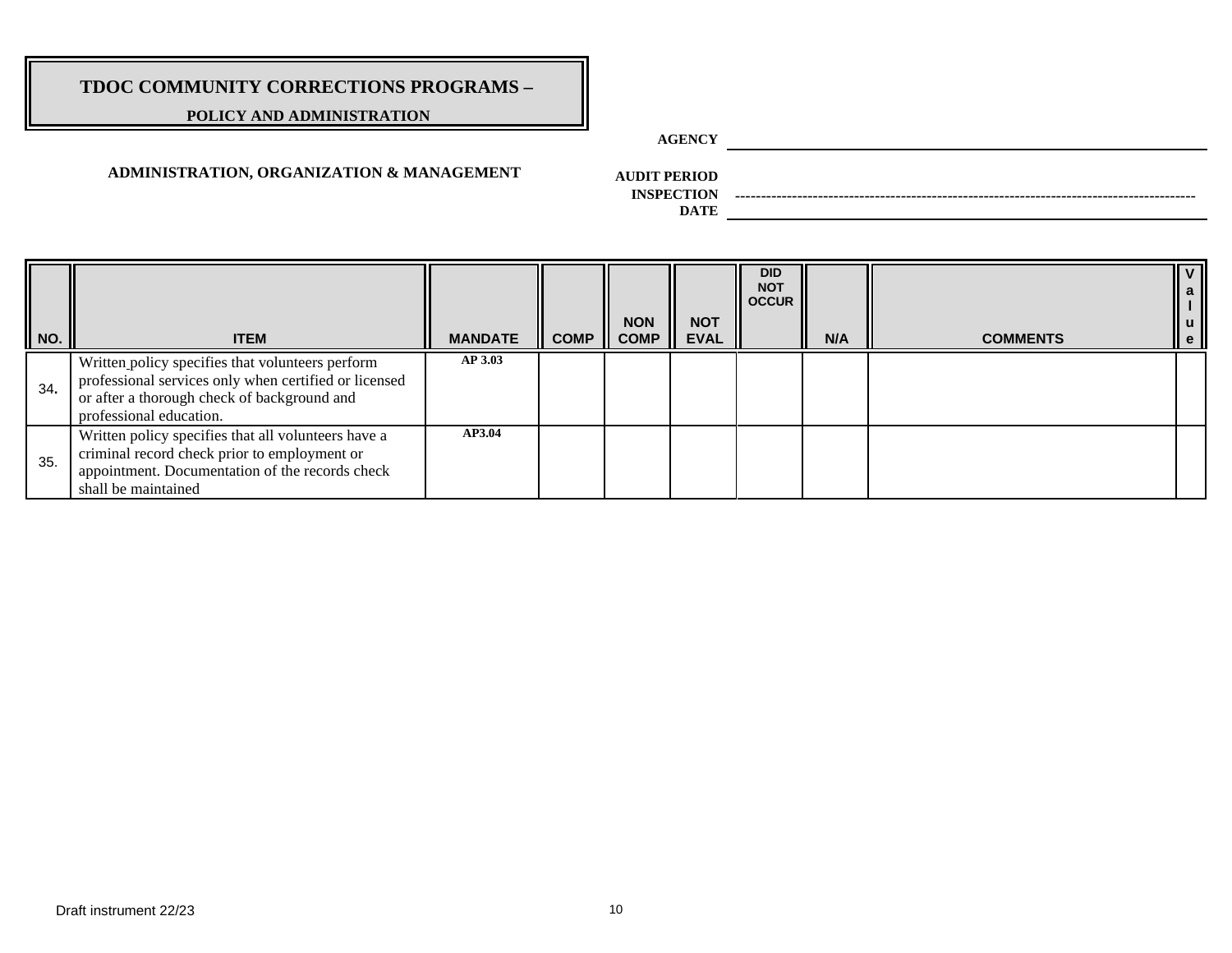### **POLICY AND ADMINISTRATION**

**AGENCY**

### **ADMINISTRATION, ORGANIZATION & MANAGEMENT**

**AUDIT PERIOD**

**INSPECTION** *-----------------------------------------------------------------------------------------*

| NO. | <b>ITEM</b>                                                                                                                                                                                                                                                                                                                                                                                                                                                                                                                                                                                                                                                                                                                                                                                                                                                                                                                                                                                                                                                                                                           | <b>MANDATE</b> | <b>COMP</b> | <b>NON</b><br><b>COMP</b> | <b>NOT</b><br><b>EVAL</b> | <b>DID</b><br><b>NOT</b><br><b>OCCUR</b> | N/A | <b>COMMENTS</b> | V<br>$\begin{array}{c} a \\ 1 \end{array}$<br>$\mathsf{u}$<br>e |
|-----|-----------------------------------------------------------------------------------------------------------------------------------------------------------------------------------------------------------------------------------------------------------------------------------------------------------------------------------------------------------------------------------------------------------------------------------------------------------------------------------------------------------------------------------------------------------------------------------------------------------------------------------------------------------------------------------------------------------------------------------------------------------------------------------------------------------------------------------------------------------------------------------------------------------------------------------------------------------------------------------------------------------------------------------------------------------------------------------------------------------------------|----------------|-------------|---------------------------|---------------------------|------------------------------------------|-----|-----------------|-----------------------------------------------------------------|
|     | <b>TRAINING AND RESEARCH</b>                                                                                                                                                                                                                                                                                                                                                                                                                                                                                                                                                                                                                                                                                                                                                                                                                                                                                                                                                                                                                                                                                          |                |             |                           |                           |                                          |     |                 |                                                                 |
| 36. | Written policy provides that all new professional<br>staff in the program will have at least 40 hours of<br>onsite orientation to the policies, organizational<br>structure, programs, and regulations of the<br>program, as well as, Tennessee Department of<br>Correction required Title VI, DNA Buccal<br>Swabbing sample collection, Prison Rape<br>Elimination Act (PREA), Emergency Operation<br>Plans and Fire Safety, Drug Free Workplace,<br>and Code of Ethics. Only manager approved<br>Grantee staff, directly responsible for offender<br>supervision, delivery of treatment, programming,<br>or evaluation of offenders shall receive training<br>on the following: Validated Risk Needs<br>Assessment (RNA), O*NET Interest Profiler,<br>Texas Christian University Drug Screen (TCUD)<br>or other as identified assessment tools. All<br>orientation and offender assessment training will<br>be completed prior to new staff performing any<br>work related to offender treatment or supervision<br>without direct supervision. This affects all new<br>full-time or part-time staff, and volunteers | <b>AP 4.01</b> |             |                           |                           |                                          |     |                 |                                                                 |
| 37. | Written policy and procedures provide that all clerical<br>and support staff complete orientation and training<br>appropriate to their assignment. (16 hrs. full time. 8)<br>hours part time)                                                                                                                                                                                                                                                                                                                                                                                                                                                                                                                                                                                                                                                                                                                                                                                                                                                                                                                         | <b>AP 4.02</b> |             |                           |                           |                                          |     |                 |                                                                 |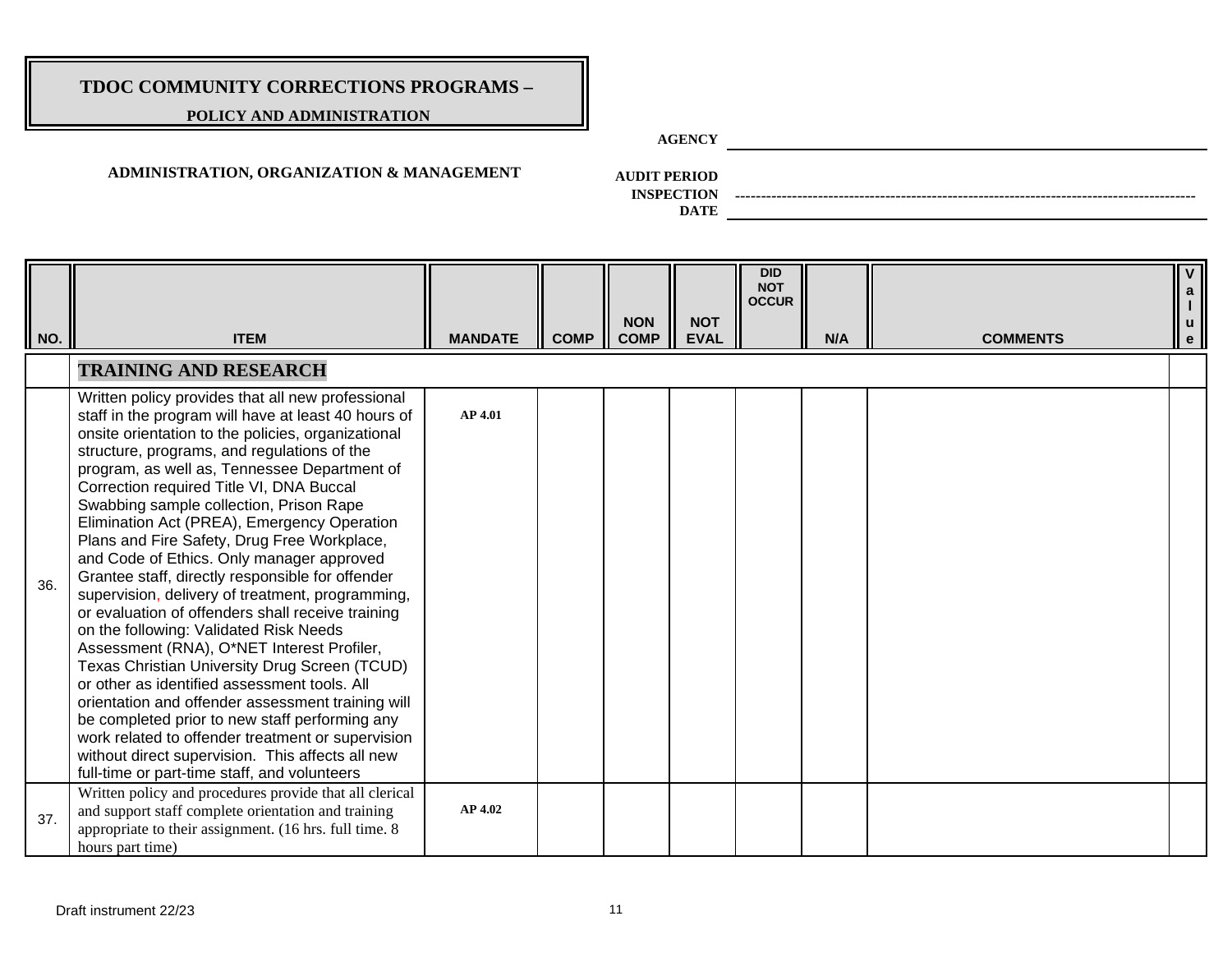### **POLICY AND ADMINISTRATION**

**AGENCY**

### **ADMINISTRATION, ORGANIZATION & MANAGEMENT**

**AUDIT PERIOD**

**INSPECTION** *-----------------------------------------------------------------------------------------*

| NO. | <b>ITEM</b>                                                                                                                                                                                                                                                                                                                                                                                                                                                                         | <b>MANDATE</b> | <b>COMP</b> | <b>NON</b><br><b>COMP</b> | <b>NOT</b><br><b>EVAL</b> | DID<br><b>NOT</b><br><b>OCCUR</b> | N/A | <b>COMMENTS</b> | $\mathbf{v}$<br>$\mathbf{a}$<br>e |
|-----|-------------------------------------------------------------------------------------------------------------------------------------------------------------------------------------------------------------------------------------------------------------------------------------------------------------------------------------------------------------------------------------------------------------------------------------------------------------------------------------|----------------|-------------|---------------------------|---------------------------|-----------------------------------|-----|-----------------|-----------------------------------|
| 38. | Written policy and procedure provide that all case<br>officers complete 40 hours of pre-service training.<br>Pre-service training will be provided by the agency,<br>or designee, within six months of a new case officer's<br>employment. Upon completion of orientation, the<br>employee signs and dates a statement that orientation<br>training has been received. All training will be<br>recorded by the agency manager, and a copy kept in<br>employee's personnel file.     | AP 4.03        |             |                           |                           |                                   |     |                 |                                   |
| 39. | Community Correction Grantees, either individually<br>or collectively, will be responsible for providing at<br>least 30 hours of in-service training per year to their<br>program managers and 40 hours of training for<br>program case officers and treatment staff. The<br>Tennessee Department of Correction will be<br>responsible for providing a minimum of ten (10)<br>hours of core issues to the Program Managers on an<br>annual basis. All training shall be job related | AP 4.04        |             |                           |                           |                                   |     |                 |                                   |
| 40. | Written policy requires program manager to keep a<br>running total of training hours for agency employees<br>in individual files. The file shall include orientation<br>and any ongoing training as well as annual training.                                                                                                                                                                                                                                                        | AP 4.05        |             |                           |                           |                                   |     |                 |                                   |
| 41. | The Agency will have a <b>POLICY</b> and procedure<br>governing research and address the issues of informed<br>consent and release of information. The State Director<br>of Community Corrections in conjunction with the<br>Director of Decision Support: Research and Planning,<br>Tennessee Department of Correction must approve all<br>research projects in writing prior to implementation.                                                                                   | AP 6.01        |             |                           |                           |                                   |     |                 |                                   |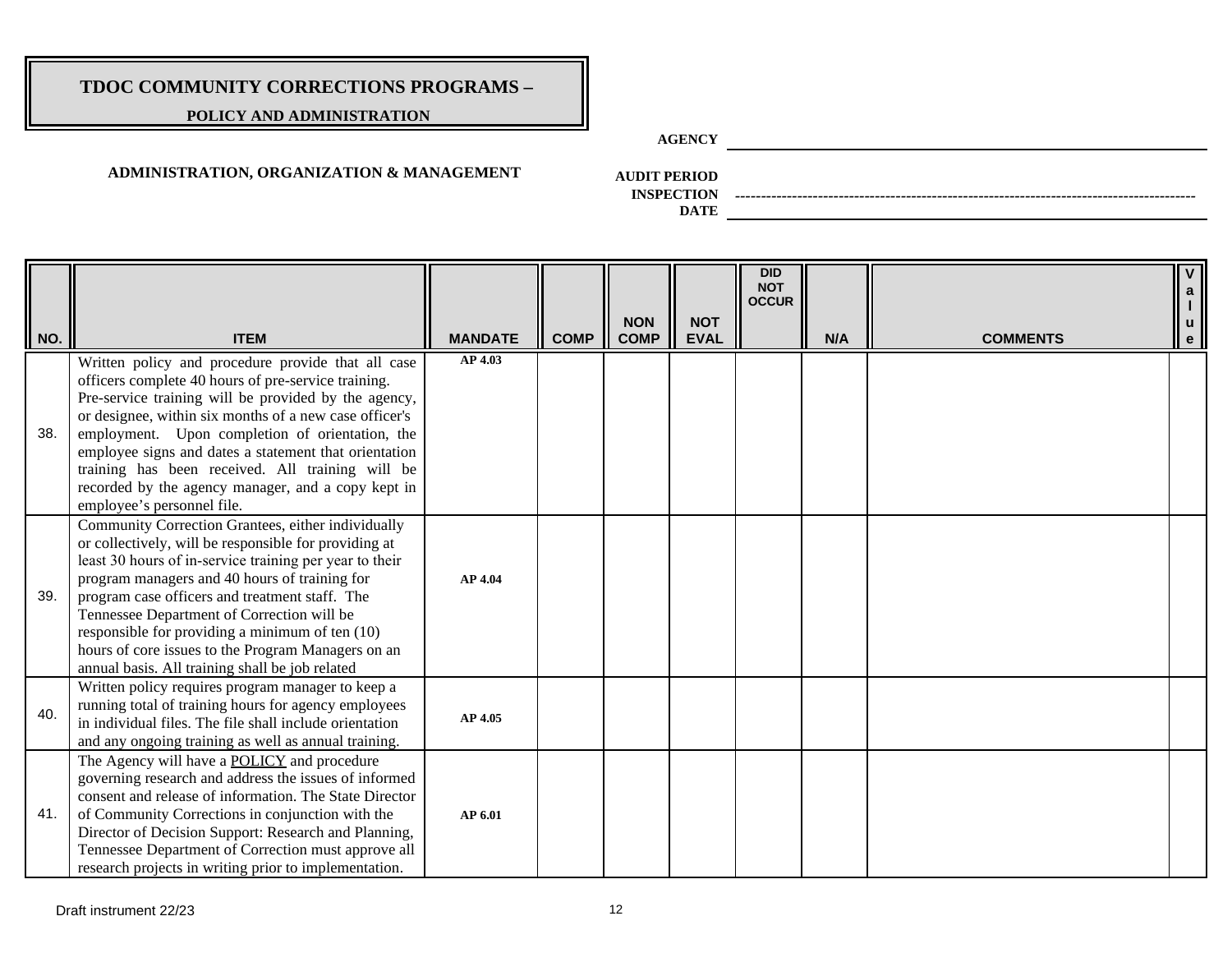### **POLICY AND ADMINISTRATION**

**AGENCY**

### **ADMINISTRATION, ORGANIZATION & MANAGEMENT**

**AUDIT PERIOD**

**INSPECTION** *-----------------------------------------------------------------------------------------*

| NO. | <b>ITEM</b>                                                                                                                                                                                                                                                                                                                                                                       | <b>MANDATE</b> | <b>COMP</b> | <b>NON</b><br><b>COMP</b> | <b>NOT</b><br><b>EVAL</b> | <b>DID</b><br><b>NOT</b><br><b>OCCUR</b> | N/A | <b>COMMENTS</b> | $\checkmark$<br> a <br>u<br>$\mathbf{e}$ |
|-----|-----------------------------------------------------------------------------------------------------------------------------------------------------------------------------------------------------------------------------------------------------------------------------------------------------------------------------------------------------------------------------------|----------------|-------------|---------------------------|---------------------------|------------------------------------------|-----|-----------------|------------------------------------------|
|     | <b>PROGRAM RECORDS</b>                                                                                                                                                                                                                                                                                                                                                            |                |             |                           |                           |                                          |     |                 |                                          |
| 42. | Program policies shall provide that all staff adhere to<br>Tennessee Department of Correction procedures and<br>functions regarding access and use of the TDOC<br>OMS system. Programs shall be aware of and ensure<br>the necessity of system security procedures. All<br>programs will utilize the TDOC OMS system as<br>mandated by the Tennessee Department of<br>Correction. | AP7.02         |             |                           |                           |                                          |     |                 |                                          |
| 43. | The grantee will utilize TDOC OMS contact codes<br>listed within the Community Correction Contact Note<br>Handbook, unless otherwise listed within the<br><b>Community Correction Standards</b>                                                                                                                                                                                   | AP7.05         |             |                           |                           |                                          |     |                 |                                          |
|     | PHYSICAL PLANT                                                                                                                                                                                                                                                                                                                                                                    |                |             |                           |                           |                                          |     |                 |                                          |
| 44. | The building conforms to all applicable state and<br>local building codes.                                                                                                                                                                                                                                                                                                        | AP8.01         |             |                           |                           |                                          |     |                 |                                          |
| 45. | Private counseling and group meeting space is<br>provided                                                                                                                                                                                                                                                                                                                         | AP8.02         |             |                           |                           |                                          |     |                 |                                          |
| 46. | Any noncompliance with applicable state and local<br>building codes must be reported to TDOC upon<br>discovery, within 24 hours of occurrence, and<br>corrected within stated timeframes by the inspecting<br>agency.                                                                                                                                                             | AP8.04         |             |                           |                           |                                          |     |                 |                                          |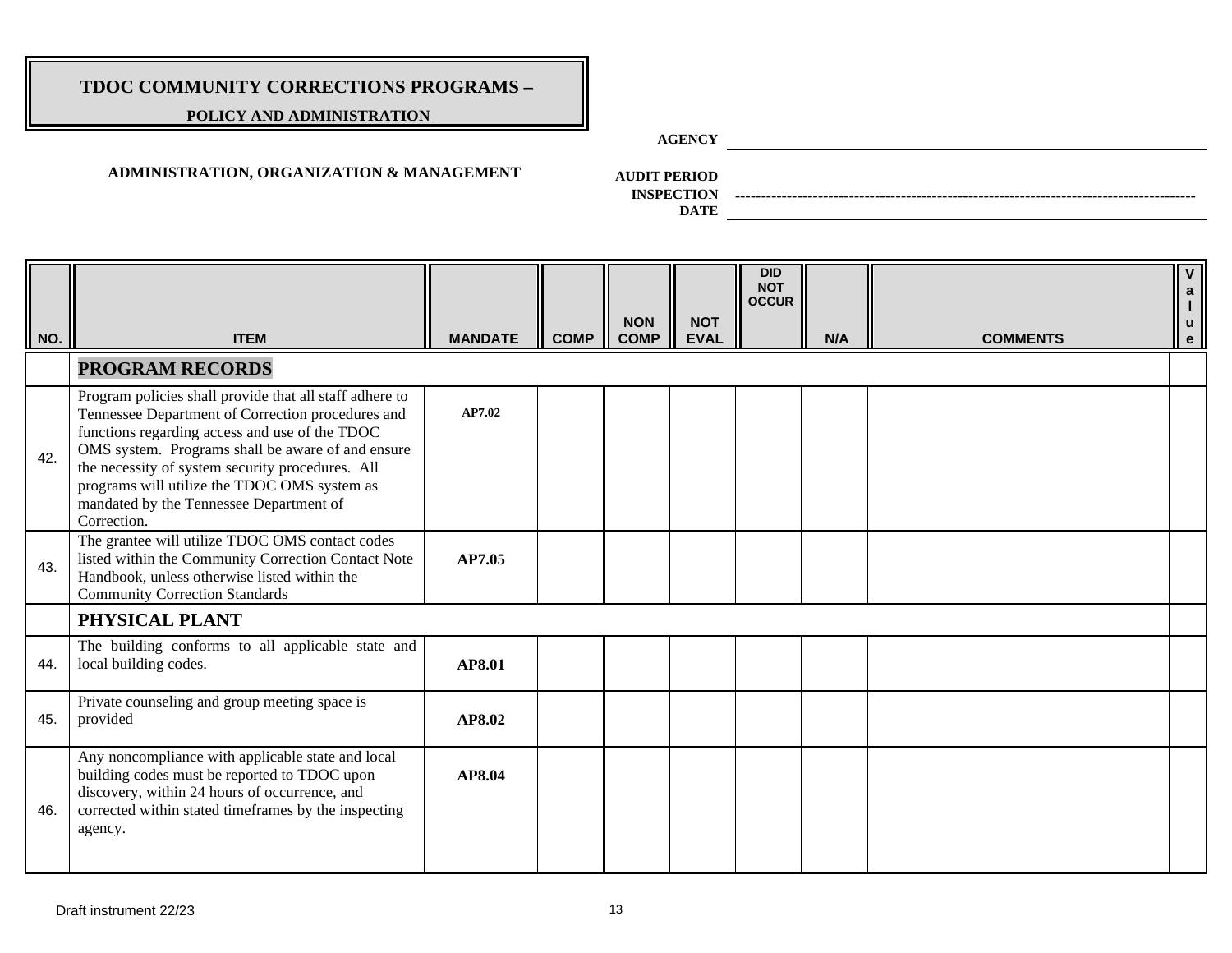### **POLICY AND ADMINISTRATION**

**AGENCY**

### **ADMINISTRATION, ORGANIZATION & MANAGEMENT**

**AUDIT PERIOD**

**INSPECTION** *-----------------------------------------------------------------------------------------*

| $\parallel$ NO. | <b>ITEM</b>                                                                                                                                                                                                                                                                                                                                                                                                                                                                                                 | <b>MANDATE</b> | <b>COMP</b> | <b>NON</b><br><b>COMP</b> | <b>NOT</b><br><b>EVAL</b> | <b>DID</b><br><b>NOT</b><br><b>OCCUR</b> | N/A | <b>COMMENTS</b> | $\overline{\mathbf{v}}$<br>a<br><b>u</b><br>$\mathbf{e}$ |
|-----------------|-------------------------------------------------------------------------------------------------------------------------------------------------------------------------------------------------------------------------------------------------------------------------------------------------------------------------------------------------------------------------------------------------------------------------------------------------------------------------------------------------------------|----------------|-------------|---------------------------|---------------------------|------------------------------------------|-----|-----------------|----------------------------------------------------------|
|                 | <b>SAFETY AND EMERGENCY</b>                                                                                                                                                                                                                                                                                                                                                                                                                                                                                 |                |             |                           |                           |                                          |     |                 |                                                          |
| 47.             | The Facility will have written fire and other<br>emergency plan/s that are communicated to all<br>employees, volunteers, visitors, and offenders.<br>Emergency plans shall contain contingency space<br>plans during emergencies. These plans are reviewed<br>and updated at least annually.                                                                                                                                                                                                                | AP9.01         |             |                           |                           |                                          |     |                 |                                                          |
| 48.             | There shall be a written policy and procedure<br>regarding fire prevention regulations to ensure the<br>safety of staff, volunteers, offenders, and visitors.<br>The policy and procedure include:<br>Provisions for qualified/ certified fire protection<br>service<br>2. A system of fire inspections and testing<br>equipment and related services<br>An annual inspection by a local and/or state fire<br>3.<br>official<br>Availability of fire protection equipment at<br>4.<br>designated locations. | AP9.02         |             |                           |                           |                                          |     |                 |                                                          |
| 49.             | All emergency plans shall be disseminated to all<br>designated staff and are posted in conspicuous places<br>in the facility                                                                                                                                                                                                                                                                                                                                                                                | AP9.03         |             |                           |                           |                                          |     |                 |                                                          |
| 50.             | All Staff must be initially trained in the<br>implementation of the emergency plans. All training<br>shall be documented.                                                                                                                                                                                                                                                                                                                                                                                   | AP9.04         |             |                           |                           |                                          |     |                 |                                                          |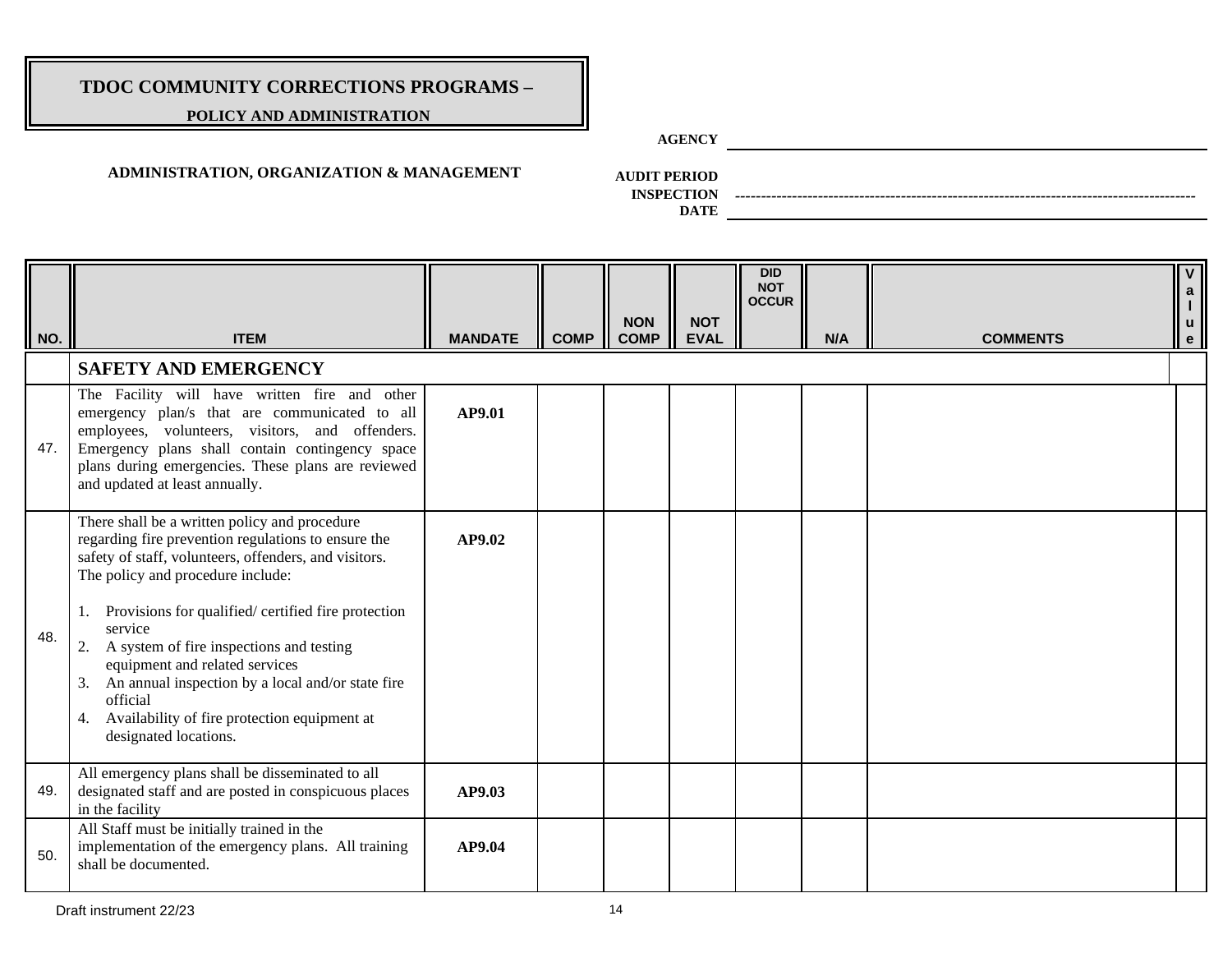### **POLICY AND ADMINISTRATION**

**AGENCY**

### **ADMINISTRATION, ORGANIZATION & MANAGEMENT**

**AUDIT PERIOD**

**INSPECTION** *-----------------------------------------------------------------------------------------*

**DATE**

| NO. | <b>ITEM</b>                                                                                                                                                                                                                                   | <b>MANDATE</b> | <b>COMP</b> | <b>NON</b><br><b>COMP</b> | <b>NOT</b><br><b>EVAL</b> | <b>DID</b><br><b>NOT</b><br><b>OCCUR</b> | N/A | <b>COMMENTS</b> | $\mathbf{V}$<br>a<br><b>u</b><br>$\mathbf{e}$ |
|-----|-----------------------------------------------------------------------------------------------------------------------------------------------------------------------------------------------------------------------------------------------|----------------|-------------|---------------------------|---------------------------|------------------------------------------|-----|-----------------|-----------------------------------------------|
| 51. | Emergency evacuation drills and annual training<br>thereafter are conducted at least quarterly during<br>hours when the majority of offenders are in the<br>facility. All drills are to be documented.                                        | <b>AP9.05</b>  |             |                           |                           |                                          |     |                 |                                               |
| 52. | All facility exits must be in compliance with state<br>and/or local fire safety code                                                                                                                                                          | AP9.06         |             |                           |                           |                                          |     |                 |                                               |
| 53. | The Facility shall have automatic fire alarm and<br>smoke detection systems that are approved by the<br>state fire marshal. All systems shall be tested on a<br>regular basis. The facility shall have<br>documentation on the system testing | AP9.07         |             |                           |                           |                                          |     |                 |                                               |
| 54. | All hazardous substances shall comply with TOSHA<br>standards pertaining to the storage and safety<br>data sheet accessibility (dealing with chemicals).                                                                                      | AP9.08         |             |                           |                           |                                          |     |                 |                                               |

**54 TOTAL** 

Inspector Date

 $\mathbf{r}$ 

Team Leader Date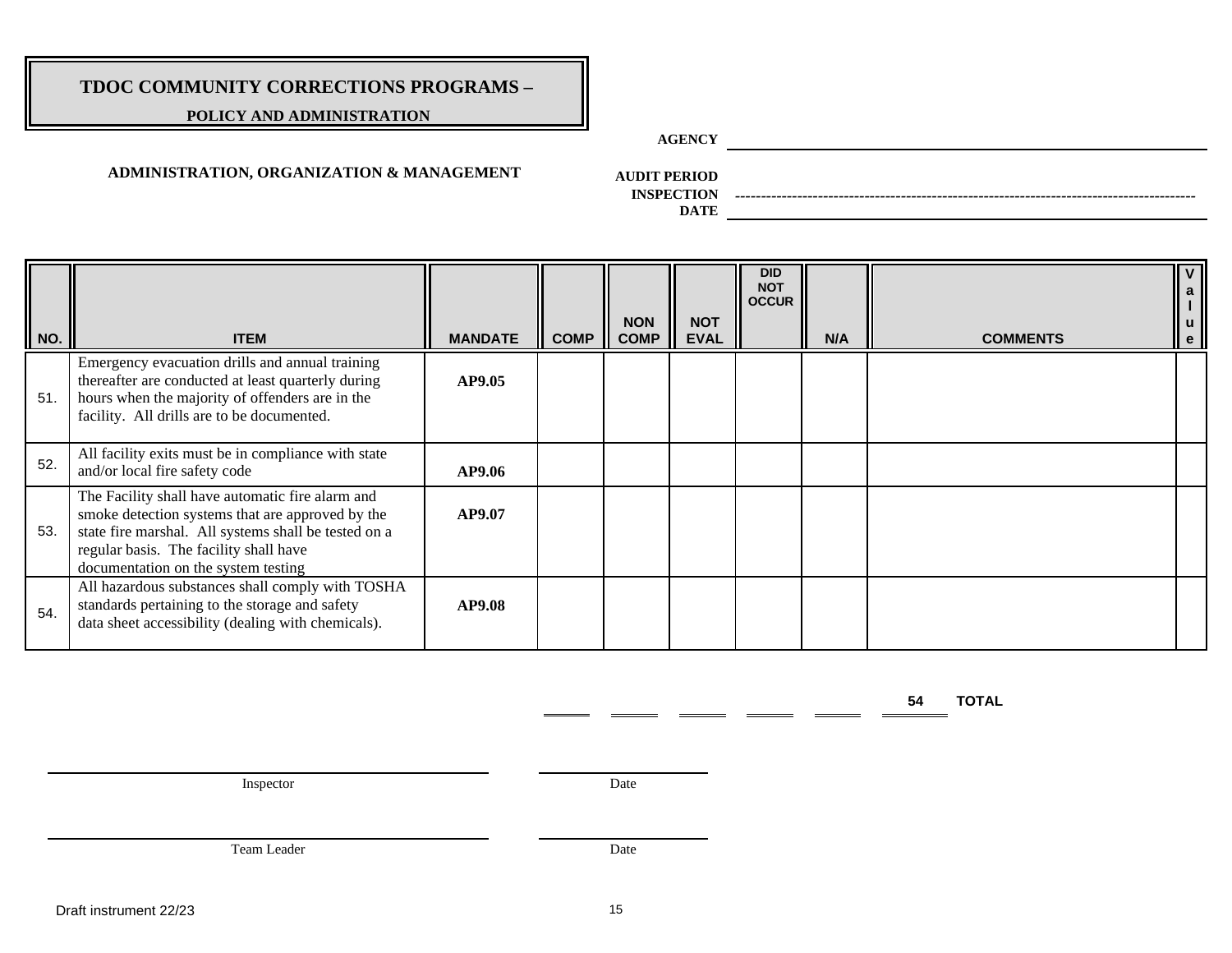Residential Medical and Health Services

### **FACILITY**

### **FACILITY-RP 600**

**AUDIT PERIOD \_\_\_\_\_\_\_\_\_\_\_\_\_\_\_\_\_\_\_\_\_\_\_\_\_\_\_\_\_\_\_\_ INSPECTION** 

| NO.         | <b>ITEM</b>                                                                                                                                                                                                                                                                                                                                 | <b>MANDATE</b> | <b>COMP</b> | <b>NON</b><br><b>COMP</b> | <b>NOT</b><br><b>EVAL</b> | <b>DID</b><br><b>NOT</b><br><b>OCCUR</b> | N/A | <b>COMMENTS</b> |  |
|-------------|---------------------------------------------------------------------------------------------------------------------------------------------------------------------------------------------------------------------------------------------------------------------------------------------------------------------------------------------|----------------|-------------|---------------------------|---------------------------|------------------------------------------|-----|-----------------|--|
| $\mathbf 1$ | The Facility will have a written agreement with a<br>licensed hospital, clinic, or physician to provide<br>emergency services on a 24-hour basis.                                                                                                                                                                                           | <b>RP6.01</b>  |             |                           |                           |                                          |     |                 |  |
| 2.          | There is one staff member present on each shift<br>trained in emergency First-aid procedure including<br>cardiopulmonary resuscitation (CPR), 911 emergency<br>contact capability and take-action authority. In<br>addition, each residential facility will display an<br>automated external defibrillator (AED) for emergency<br>use only. | RP6.02         |             |                           |                           |                                          |     |                 |  |
| 3.          | There are written emergency medical back-up plans<br>which are communicated to all employees and<br>residents                                                                                                                                                                                                                               | RP6.03         |             |                           |                           |                                          |     |                 |  |
| 4.          | First-aid equipment is available at all times. Said<br>equipment shall be approved by a recognized health<br>authority. A monthly inspection of first aid<br>equipment shall be made by the program manager or<br>designee to ensure equipment meets minimum<br>stocked standards of health authority.                                      | <b>RP6.04</b>  |             |                           |                           |                                          |     |                 |  |
| 5.          | At the time of admission, facility staff will inquire<br>about any physical problems that might require<br>medical attention and documents the disclosed<br>medical history in the offender's case file.                                                                                                                                    | <b>RP6.05</b>  |             |                           |                           |                                          |     |                 |  |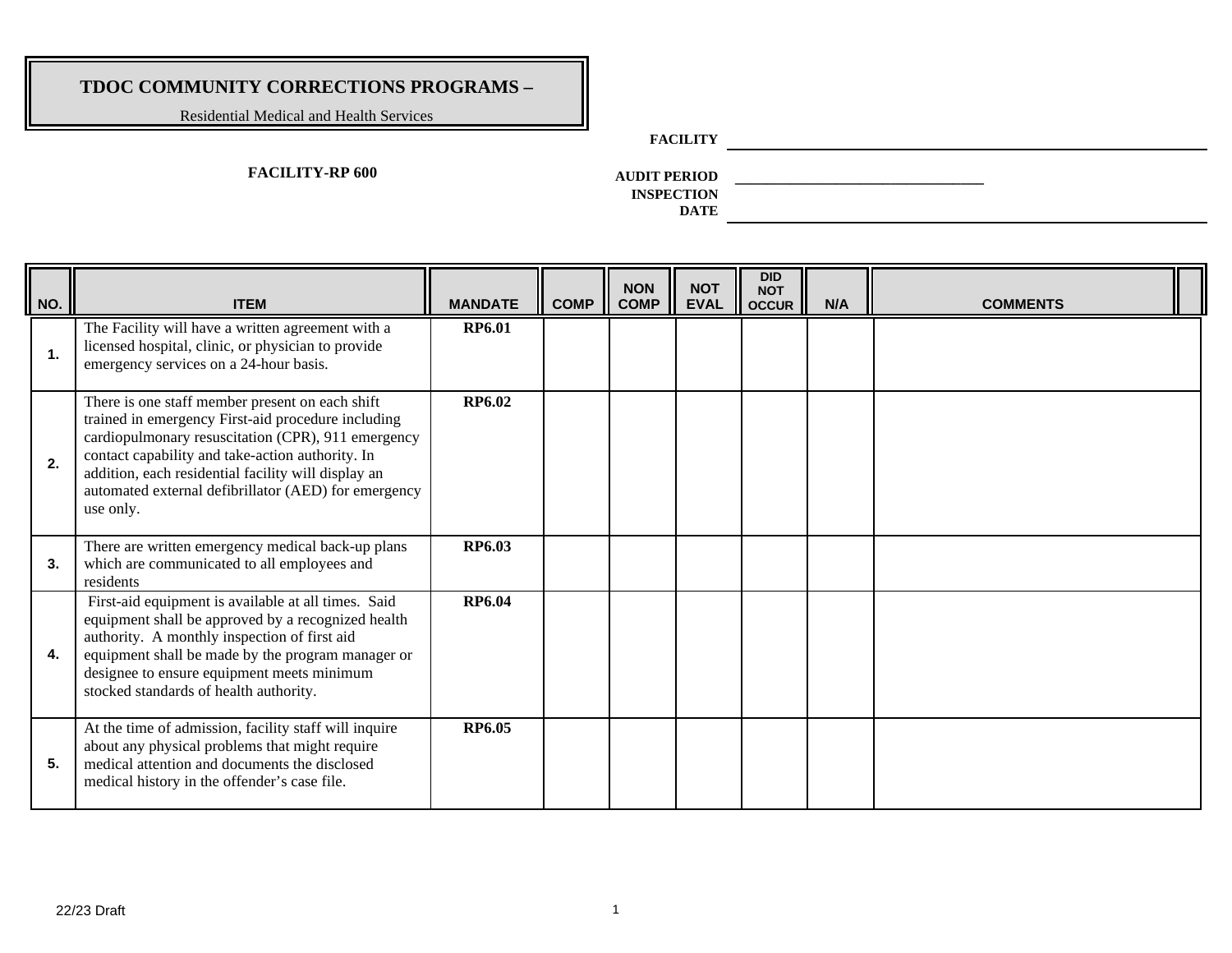Residential Medical and Health Services

### **FACILITY**

### **FACILITY-RP 600**

**AUDIT PERIOD \_\_\_\_\_\_\_\_\_\_\_\_\_\_\_\_\_\_\_\_\_\_\_\_\_\_\_\_\_\_\_\_ INSPECTION** 

| NO. | <b>ITEM</b>                                                                                                                                                                                                                                                                                                                                                                      | <b>MANDATE</b> | <b>COMP</b> | <b>NON</b><br><b>COMP</b> | <b>NOT</b><br><b>EVAL</b> | <b>DID</b><br><b>NOT</b><br><b>OCCUR</b> | N/A | <b>COMMENTS</b> |  |
|-----|----------------------------------------------------------------------------------------------------------------------------------------------------------------------------------------------------------------------------------------------------------------------------------------------------------------------------------------------------------------------------------|----------------|-------------|---------------------------|---------------------------|------------------------------------------|-----|-----------------|--|
| 6.  | The Facility will have a written policy and procedure<br>to provide medical examination for any employee or<br>resident suspected of having communicable disease or<br>debilitating condition (e.g., diabetes, heart disease, or<br>epilepsy).                                                                                                                                   | <b>RP6.06</b>  |             |                           |                           |                                          |     |                 |  |
| 7.  | The Facility will have a written policy and<br>procedure regarding urine collection for testing<br>purposes and interpretation of results                                                                                                                                                                                                                                        | RP6.07         |             |                           |                           |                                          |     |                 |  |
| 8.  | The Facility will have a written policy and<br>procedure regarding the possession, control and<br>use of controlled substances: prescribed<br>medications, and over-the-counter drugs. These<br>policies and procedures also stipulate that<br>prescribed medications are administered to the<br>resident according to the specific directions of<br>their prescribing physician | <b>RP6.08</b>  |             |                           |                           |                                          |     |                 |  |
| 9.  | The Facility will have a written policy and<br>procedure stating that records of all medications<br>that are distributed by staff are maintained and<br>audited daily. Also, the records will include<br>date, time, and name of resident receiving<br>medication, and the name of staff distributing<br>medication                                                              | <b>RP6.09</b>  |             |                           |                           |                                          |     |                 |  |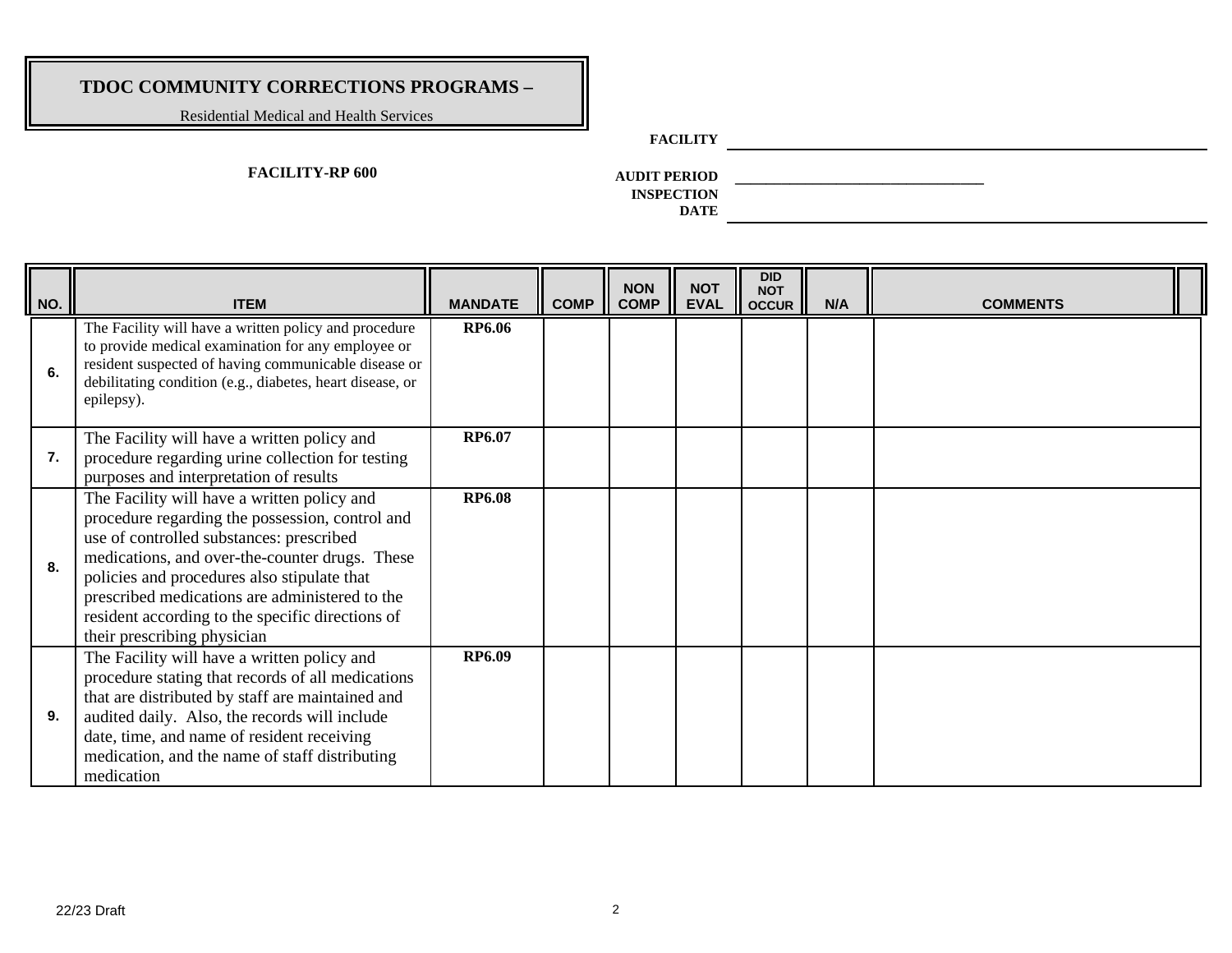Residential Medical and Health Services

### **FACILITY**

### **FACILITY-RP 600**

**AUDIT PERIOD \_\_\_\_\_\_\_\_\_\_\_\_\_\_\_\_\_\_\_\_\_\_\_\_\_\_\_\_\_\_\_\_ INSPECTION** 

**DATE**

| $\vert$ NO. | <b>ITEM</b>                                                                                                                                                                                                                                                                                                                                                                                                                                                     | <b>MANDATE</b> | COMP <sub>II</sub> | <b>NON</b><br><b>COMP</b> | <b>NOT</b> | <b>DID</b><br>NOT NOT<br>EVAL OCCUR | N/A | <b>COMMENTS</b> |
|-------------|-----------------------------------------------------------------------------------------------------------------------------------------------------------------------------------------------------------------------------------------------------------------------------------------------------------------------------------------------------------------------------------------------------------------------------------------------------------------|----------------|--------------------|---------------------------|------------|-------------------------------------|-----|-----------------|
| 10.         | The Facility will have a written policy and<br>procedure providing the prompt notification of<br>the client's next of kin in case of serious illness,<br>surgery, death, or injury. Any agency death shall<br>be reported immediately to first the proper<br>authorities and to the TDOC Central<br>Communications Center as well as to the State<br>Director of Community Corrections within 30-<br>minutes of an agency's knowledge of the event<br>occurring | <b>RP6.10</b>  |                    |                           |            |                                     |     |                 |

**10 TOTAL** 

Reviewer Date

Team Leader Date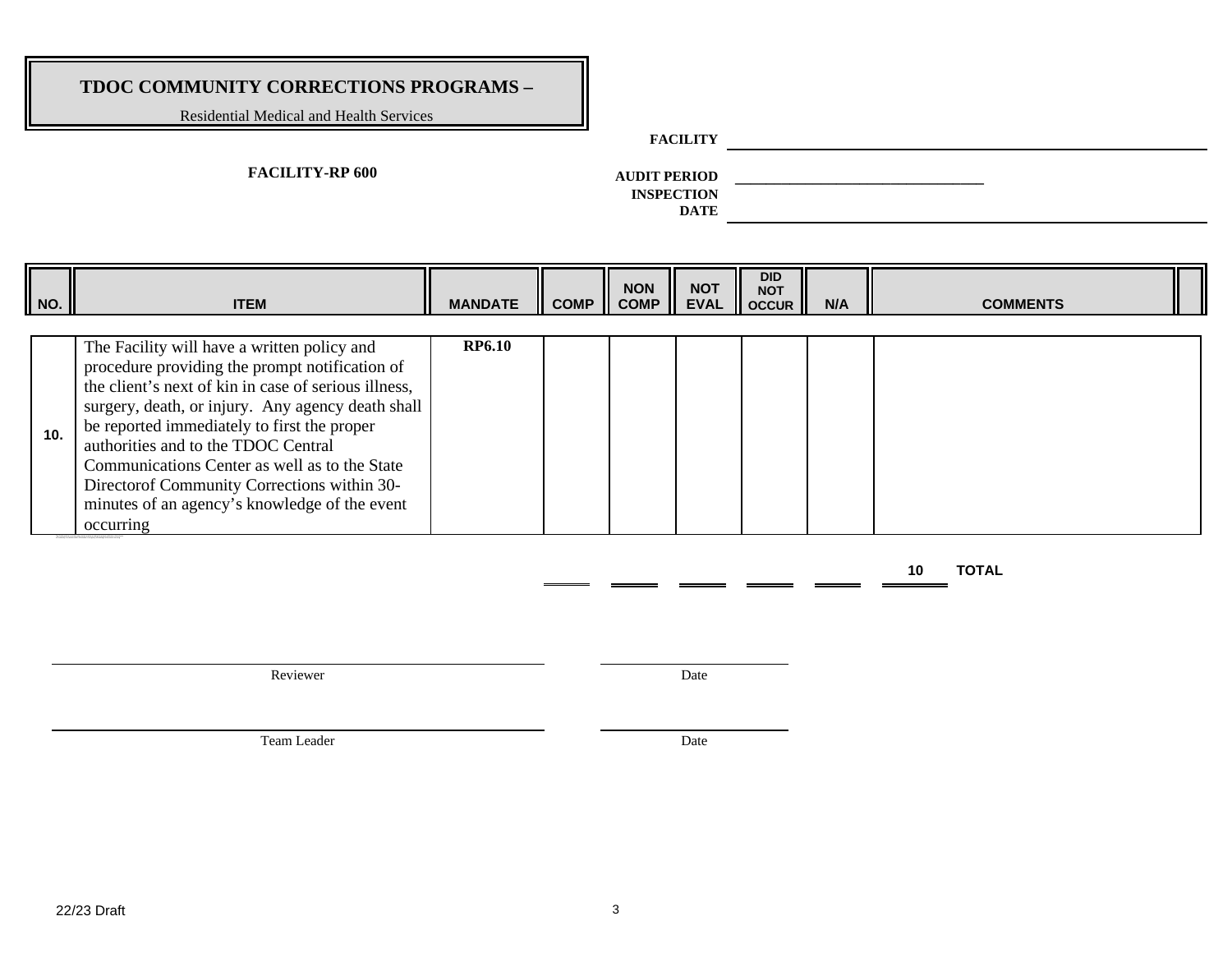**Residential Intake and Termination**

**FACILITY**

**AUDIT PERIOD \_\_\_\_\_\_\_\_\_\_\_\_\_\_\_\_\_\_\_\_\_\_\_\_\_\_\_\_\_\_\_\_ INSPECTION** 

| $\parallel$ NO. | <b>ITEM</b>                                                                                                                                                                                                                                                                                                                                                                                            | <b>MANDATE</b> | <b>COMP</b> | <b>NON</b><br><b>COMP</b> | <b>NOT</b><br><b>EVAL</b> | <b>DID</b><br><b>NOT</b><br><b>OCCUR</b> | N/A | <b>COMMENTS</b> |  |
|-----------------|--------------------------------------------------------------------------------------------------------------------------------------------------------------------------------------------------------------------------------------------------------------------------------------------------------------------------------------------------------------------------------------------------------|----------------|-------------|---------------------------|---------------------------|------------------------------------------|-----|-----------------|--|
| 1.              | Discrimination on the basis of race, creed, or national<br>origin is prohibited and is clearly stated in agency<br>policy and made available to the offender                                                                                                                                                                                                                                           | <b>RP 7.01</b> |             |                           |                           |                                          |     |                 |  |
| 2.              | A copy of admission criteria and pre-intake<br>procedures is distributed to all referring agencies.                                                                                                                                                                                                                                                                                                    | <b>RP 7.02</b> |             |                           |                           |                                          |     |                 |  |
| 3.              | When a referral is not accepted into the program the<br>referring agency and/or court is notified and a specific<br>reason is stated                                                                                                                                                                                                                                                                   | <b>RP 7.03</b> |             |                           |                           |                                          |     |                 |  |
| 4.              | At the time of intake, the staff discusses with the<br>client the following information:<br>Program goals<br>a.<br>Rules governing conduct<br>Program rules and regulations<br>c.<br>Possible disciplinary actions and procedures<br>available to staff<br>Available services<br>e.<br>Authorization to release information<br><b>Informed Consent</b><br>$g$ .<br><b>Confidentiality Policy</b><br>h. | <b>RP 7.04</b> |             |                           |                           |                                          |     |                 |  |
| 5.              | The above is documented by both the client and staff's<br>signature and the client is specifically given assigned<br>copy of the rules and regulations.                                                                                                                                                                                                                                                | <b>RP 7.05</b> |             |                           |                           |                                          |     |                 |  |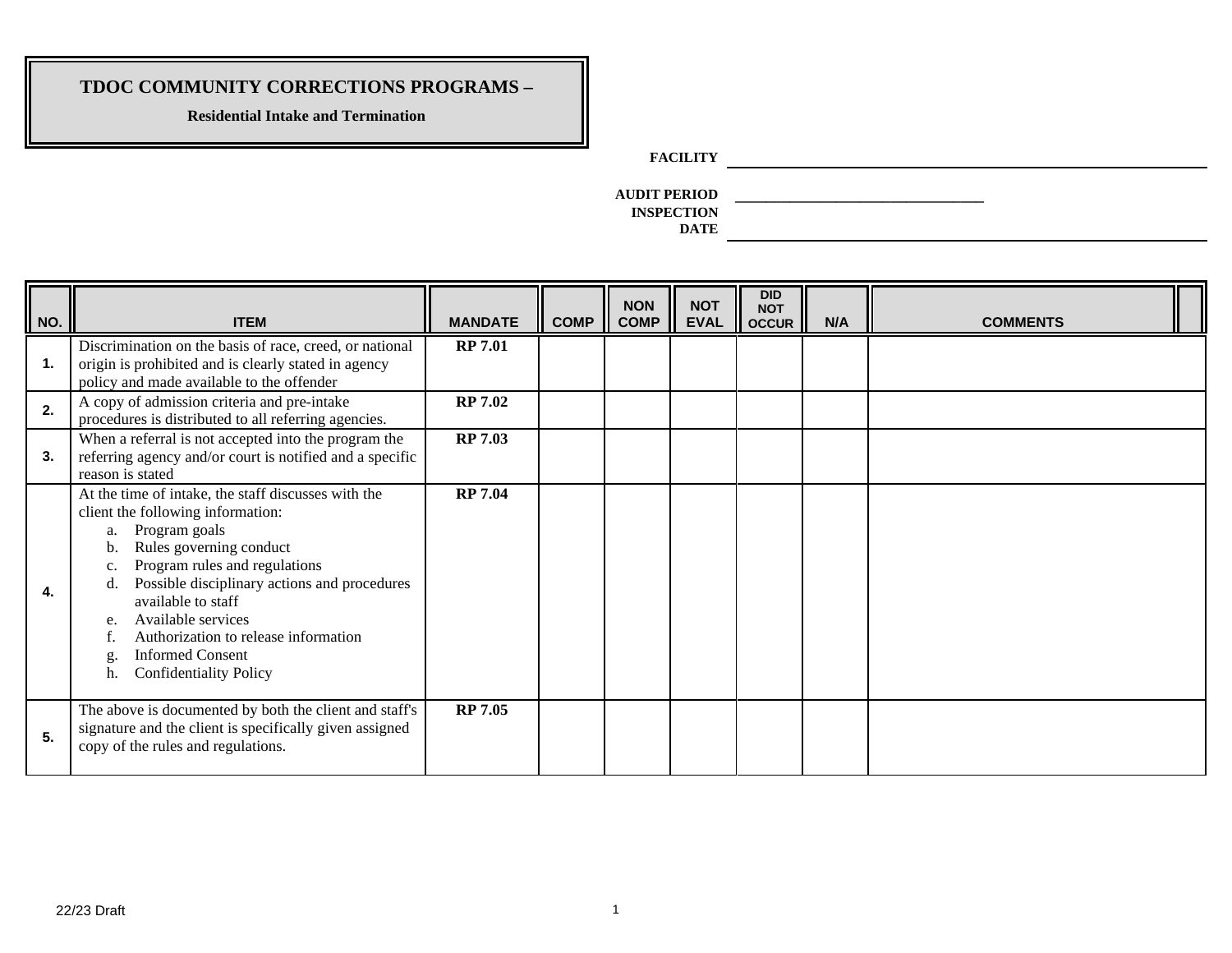**Residential Intake and Termination**

**FACILITY**

**AUDIT PERIOD \_\_\_\_\_\_\_\_\_\_\_\_\_\_\_\_\_\_\_\_\_\_\_\_\_\_\_\_\_\_\_\_ INSPECTION** 

| NO. | <b>ITEM</b>                                                                                                                                                                                                                                                                                                                                       | <b>MANDATE</b> | <b>COMP</b> | <b>NON</b><br><b>COMP</b> | <b>NOT</b><br><b>EVAL</b> | <b>DID</b><br><b>NOT</b><br><b>OCCUR</b> | N/A | <b>COMMENTS</b> |  |
|-----|---------------------------------------------------------------------------------------------------------------------------------------------------------------------------------------------------------------------------------------------------------------------------------------------------------------------------------------------------|----------------|-------------|---------------------------|---------------------------|------------------------------------------|-----|-----------------|--|
| 6.  | Staff designs a written treatment plan for each<br>resident. The plan is signed and dated by staff and<br>client. The plan includes criteria of expected<br>behavior and accomplishments, and at a time<br>schedule for achieving specified goals. Within the<br>first two weeks of a resident's admission, a treatment<br>plan will be completed | <b>RP 7.06</b> |             |                           |                           |                                          |     |                 |  |
| 7.  | On a monthly basis the resident's progress will be<br>reviewed either through a staff meeting or by<br>Individual staff and the results will be documented.                                                                                                                                                                                       | <b>RP 7.07</b> |             |                           |                           |                                          |     |                 |  |
| 8.  | Any changes in the behavioral plan will be discussed<br>with that resident. This will be dated and documented<br>by the staff and resident's signature                                                                                                                                                                                            | <b>RP 7.08</b> |             |                           |                           |                                          |     |                 |  |
| 9.  | There is at least one Staff person on the premises who<br>is awake, available, and responsive to the<br>residents' needs 24-hours a day.                                                                                                                                                                                                          | <b>RP 7.09</b> |             |                           |                           |                                          |     |                 |  |
| 10. | All Program rules and regulations pertaining to<br>residents are posted in a conspicuous place                                                                                                                                                                                                                                                    | <b>RP 7.10</b> |             |                           |                           |                                          |     |                 |  |
| 11. | The Facility will have a written policy and procedure<br>regarding grievance and appeal process. This policy<br>states the grievance is transmitted without alteration,<br>interference, or delay to the party responsible for<br>receiving and investigation                                                                                     | <b>RP 7.11</b> |             |                           |                           |                                          |     |                 |  |
| 12. | There is a written policy and procedure regarding the<br>removal of any client from the program                                                                                                                                                                                                                                                   | <b>RP 7.12</b> |             |                           |                           |                                          |     |                 |  |
| 13. | Policy and procedure are written regarding the<br>house's reimbursement by residents                                                                                                                                                                                                                                                              | <b>RP 7.13</b> |             |                           |                           |                                          |     |                 |  |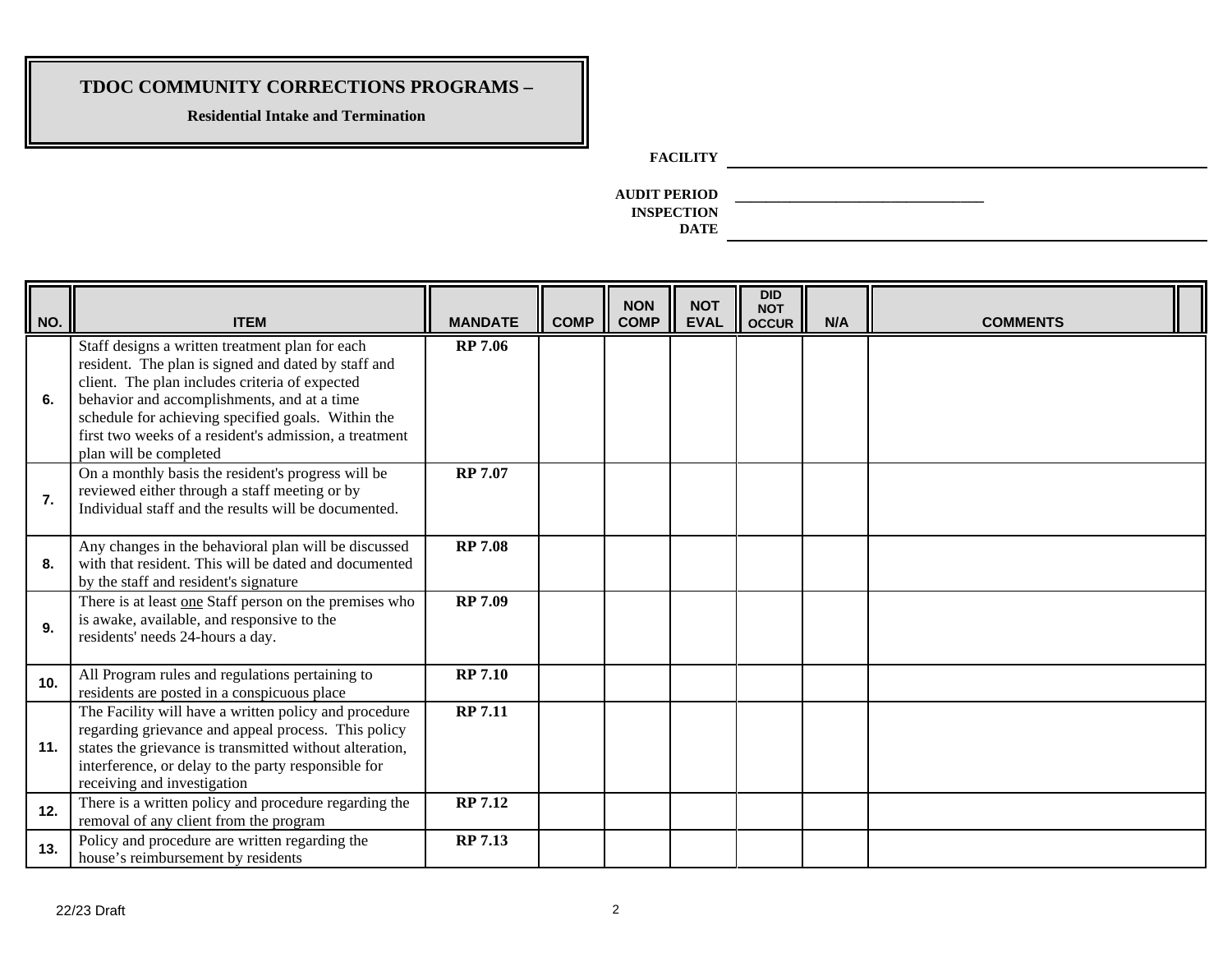**Residential Intake and Termination**

**FACILITY**

**AUDIT PERIOD \_\_\_\_\_\_\_\_\_\_\_\_\_\_\_\_\_\_\_\_\_\_\_\_\_\_\_\_\_\_\_\_ INSPECTION** 

**DATE**

| NO. | <b>ITEM</b>                                                                                                                                       | <b>MANDATE</b> | <b>COMP</b> | <b>NON</b><br><b>COMP</b> | <b>NOT</b><br><b>EVAL</b> | <b>DID</b><br><b>NOT</b><br><b>OCCUR</b> | N/A | <b>COMMENTS</b> |
|-----|---------------------------------------------------------------------------------------------------------------------------------------------------|----------------|-------------|---------------------------|---------------------------|------------------------------------------|-----|-----------------|
| 14. | The Facility resources will be used to assist residents<br>in locating suitable housing upon termination from<br>the program                      | <b>RP 7.14</b> |             |                           |                           |                                          |     |                 |
| 15. | The opportunity for recreational and leisure time<br>activities is provided to all residents.                                                     | <b>RP 7.15</b> |             |                           |                           |                                          |     |                 |
| 16. | The Facility will have a written policy and procedure<br>regarding the enrollment of residents in educational<br>and vocational training programs | <b>RP 7.16</b> |             |                           |                           |                                          |     |                 |
| 17. | The facility has a written policy and procedure<br>allowing residents to attend religious services on a<br>voluntary basis.                       | <b>RP 7.17</b> |             |                           |                           |                                          |     |                 |

**17 TOTAL** 

Inspector Date

- 111

 $\equiv$ 

Team Leader Date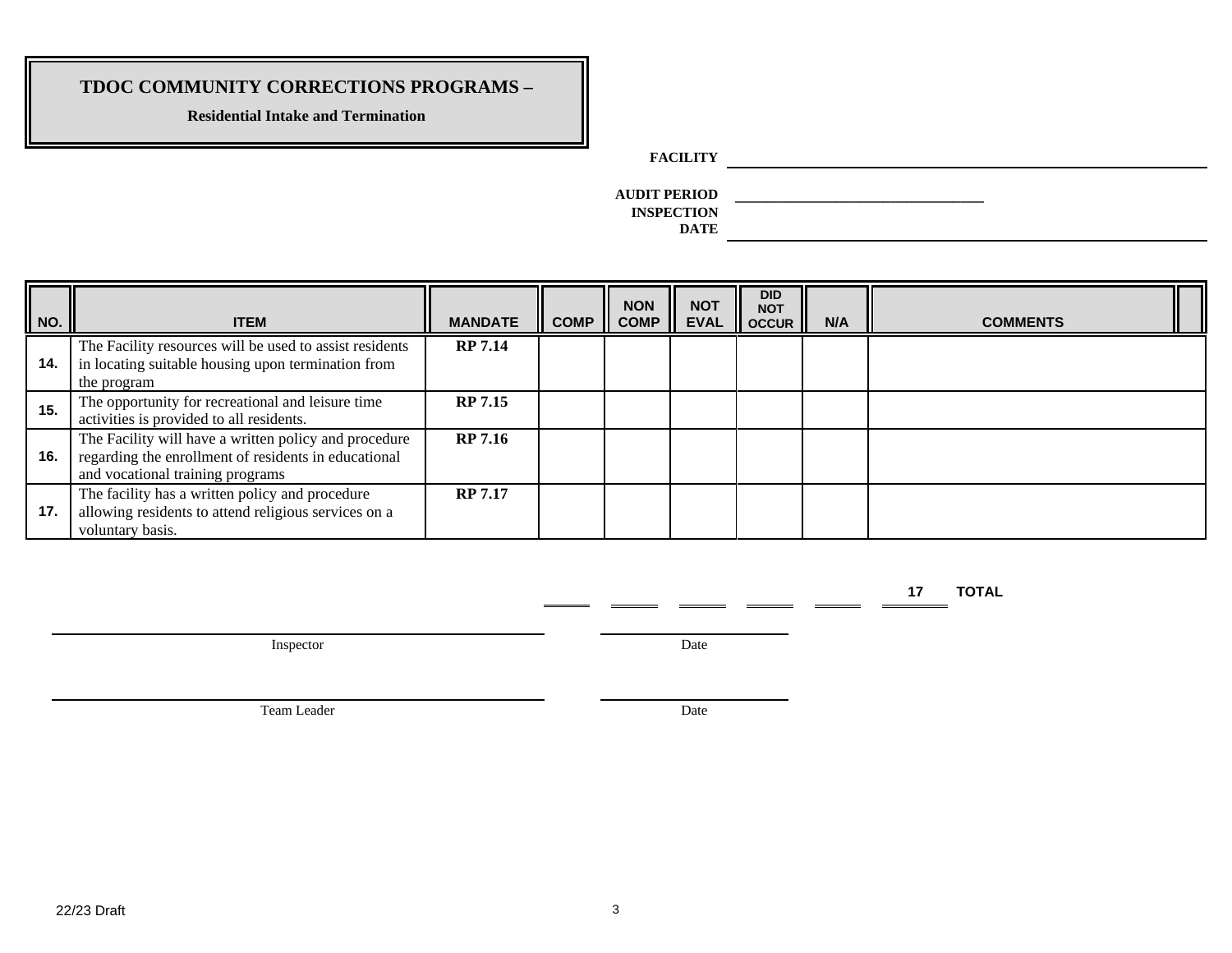**Residential Facility**

### **FACILITY**

**AUDIT PERIOD \_\_\_\_\_\_\_\_\_\_\_\_\_\_\_\_\_\_\_\_\_\_\_\_\_\_\_\_\_\_\_\_ INSPECTION DATE**

| NO. | <b>ITEM</b>                                                                                                                                                                                                                                                                        | <b>MANDATE</b> | <b>COMP</b> | <b>NON</b><br><b>COMP</b> | <b>NOT</b><br><b>EVAL</b> | <b>DID</b><br><b>NOT</b><br><b>OCCUR</b> | N/A | <b>COMMENTS</b> |
|-----|------------------------------------------------------------------------------------------------------------------------------------------------------------------------------------------------------------------------------------------------------------------------------------|----------------|-------------|---------------------------|---------------------------|------------------------------------------|-----|-----------------|
| 1.  | The Facility shall not enter into any agreement<br>that purports to create an interest in real property<br>(e.g. rental agreement) until said rental<br>agreement is approved, in writing, by the<br>Commissioner of the Tennessee Department of<br>Correction or his/her designee | <b>RP 3.01</b> |             |                           |                           |                                          |     |                 |
| 2.  | The Facility shall be in compliance with all<br>applicable zoning ordinances or is attempting to<br>comply with or change such laws, codes, or<br>zoning ordinances through legal means and shall<br>conform with applicable building codes.                                       | <b>RP 4.02</b> |             |                           |                           |                                          |     |                 |
| 3.  | The Facility will be located within one mile of<br>public transportation, or other means of<br>transportation is available.                                                                                                                                                        | <b>RP 4.04</b> |             |                           |                           |                                          |     |                 |
| 4.  | The Facility will have documentation stating that<br>all sleeping quarters have ventilation of at least<br>10 cubic feet of outside or re-circulated filtered<br>air per minute per human occupant.                                                                                | <b>RP 4.04</b> |             |                           |                           |                                          |     |                 |
| 5.  | The Facility will have documentation stating that<br>all sleeping quarters have lighting of at least 20<br>lumens readability in reading and grooming<br>areas                                                                                                                     | <b>RP 4.05</b> |             |                           |                           |                                          |     |                 |
| 6.  | To the extent possible, all sleeping areas provide<br>some degree of privacy.                                                                                                                                                                                                      | <b>RP 4.06</b> |             |                           |                           |                                          |     |                 |
| 7.  | Each client has been provided in their sleeping<br>quarters a bed, mattress and-pillow, bed linen,<br>chair, and closet/locker space for the storage of<br>personal items.                                                                                                         | <b>RP 4.07</b> |             |                           |                           |                                          |     |                 |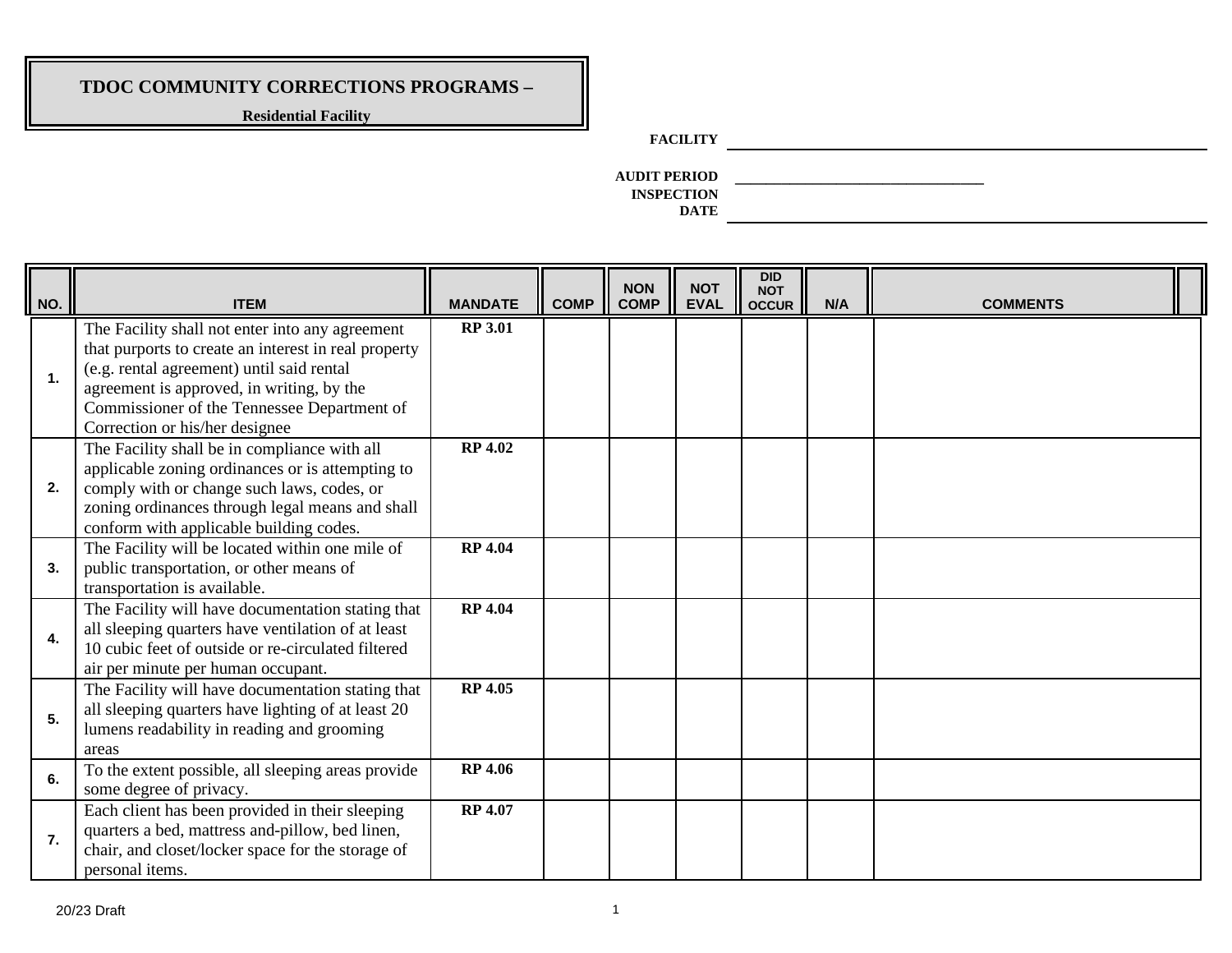**Residential Facility**

### **FACILITY**

**AUDIT PERIOD \_\_\_\_\_\_\_\_\_\_\_\_\_\_\_\_\_\_\_\_\_\_\_\_\_\_\_\_\_\_\_\_ INSPECTION DATE**

| NO. | <b>ITEM</b>                                                                                                                                                                                                           | <b>MANDATE</b> | <b>COMP</b> | <b>NON</b><br><b>COMP</b> | <b>NOT</b><br><b>EVAL</b> | <b>DID</b><br><b>NOT</b><br><b>OCCUR</b> | N/A | <b>COMMENTS</b> |
|-----|-----------------------------------------------------------------------------------------------------------------------------------------------------------------------------------------------------------------------|----------------|-------------|---------------------------|---------------------------|------------------------------------------|-----|-----------------|
| 8.  | The Facility will have a written POLICY and<br>procedure regarding the issuance of clean, usable<br>bedding, linen, and towels to new residents, with<br>the provision for laundering on a weekly basis.              | <b>RP 4.08</b> |             |                           |                           |                                          |     |                 |
| 9.  | The Facility will provide personal hygiene<br>articles on an emergency basis                                                                                                                                          | <b>RP 4.09</b> |             |                           |                           |                                          |     |                 |
| 10. | The Facility will have a written POLICY that<br>outlines the rules that permit offenders to<br>decorate their sleeping quarters and/or common<br>use areas.                                                           | <b>RP 4.10</b> |             |                           |                           |                                          |     |                 |
| 11. | The Facility provides private counseling space<br>with adequate furniture.                                                                                                                                            | <b>RP 4.11</b> |             |                           |                           |                                          |     |                 |
| 12. | The Facility, at a minimum, has one operable<br>toilet for every ten residents                                                                                                                                        | <b>RP 4.12</b> |             |                           |                           |                                          |     |                 |
| 13. | The Facility, at a minimum, has one operable<br>washbasin with hot and cold running water for<br>every ten residents.                                                                                                 | <b>RP 4.13</b> |             |                           |                           |                                          |     |                 |
| 14. | The Facility, at a minimum, has one operable<br>shower or bathing facility with hot and cold<br>running water for every ten residents. The hot<br>water does not exceed 110 degrees F (43 degrees<br>$\mathcal{C}$ ). | <b>RP 4.14</b> |             |                           |                           |                                          |     |                 |
| 15. | The Facility has one operable washer and one<br>operable dryer for every 10 residents.                                                                                                                                | <b>RP 4.15</b> |             |                           |                           |                                          |     |                 |
| 16. | The Facility is in compliance with the sanitation<br>and health codes of the applicable government's<br>jurisdiction                                                                                                  | <b>RP 4.16</b> |             |                           |                           |                                          |     |                 |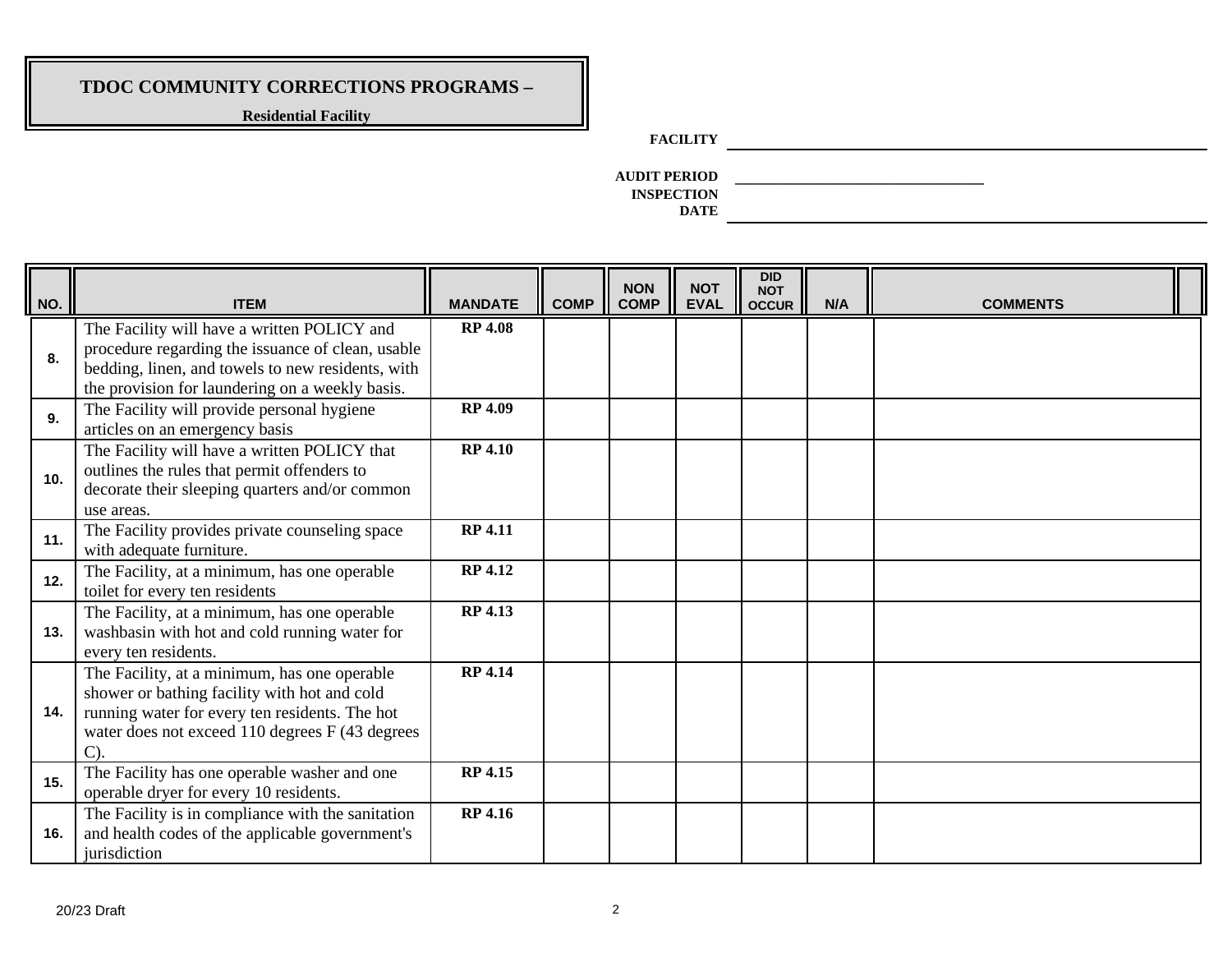**Residential Facility**

### **FACILITY**

**AUDIT PERIOD \_\_\_\_\_\_\_\_\_\_\_\_\_\_\_\_\_\_\_\_\_\_\_\_\_\_\_\_\_\_\_\_ INSPECTION DATE**

| NO. | <b>ITEM</b>                                                                                                                                                                                                        | <b>MANDATE</b> | <b>COMP</b> | <b>NON</b><br><b>COMP</b> | <b>NOT</b><br><b>EVAL</b> | <b>DID</b><br><b>NOT</b><br><b>OCCUR</b> | N/A | <b>COMMENTS</b> |  |
|-----|--------------------------------------------------------------------------------------------------------------------------------------------------------------------------------------------------------------------|----------------|-------------|---------------------------|---------------------------|------------------------------------------|-----|-----------------|--|
| 17. | The Facility will have a written POLICY and<br>procedure regarding vermin and pest control, and<br>trash and garbage removal                                                                                       | <b>RP 4.17</b> |             |                           |                           |                                          |     |                 |  |
| 18. | The Facility has a written documentation that<br>weekly sanitation and safety inspections of all<br>internal and external areas and equipment are<br>conducted in accordance with written POLICY<br>and procedure. | <b>RP 4.18</b> |             |                           |                           |                                          |     |                 |  |
| 19. | The Facility will ensure that the facility is in<br>good repair with a housekeeping and<br>maintenance plan                                                                                                        | <b>RP 4.19</b> |             |                           |                           |                                          |     |                 |  |
| 20. | The Facility will have written POLICY and<br>procedure regarding maintenance and use of<br>facility vehicles when in use                                                                                           | <b>RP 4.20</b> |             |                           |                           |                                          |     |                 |  |
| 21. | The Facility will have at least one telephone<br>available and accessible to clients.                                                                                                                              | <b>RP 4.21</b> |             |                           |                           |                                          |     |                 |  |

**21 TOTAL** 

Inspector Date

Team Leader Date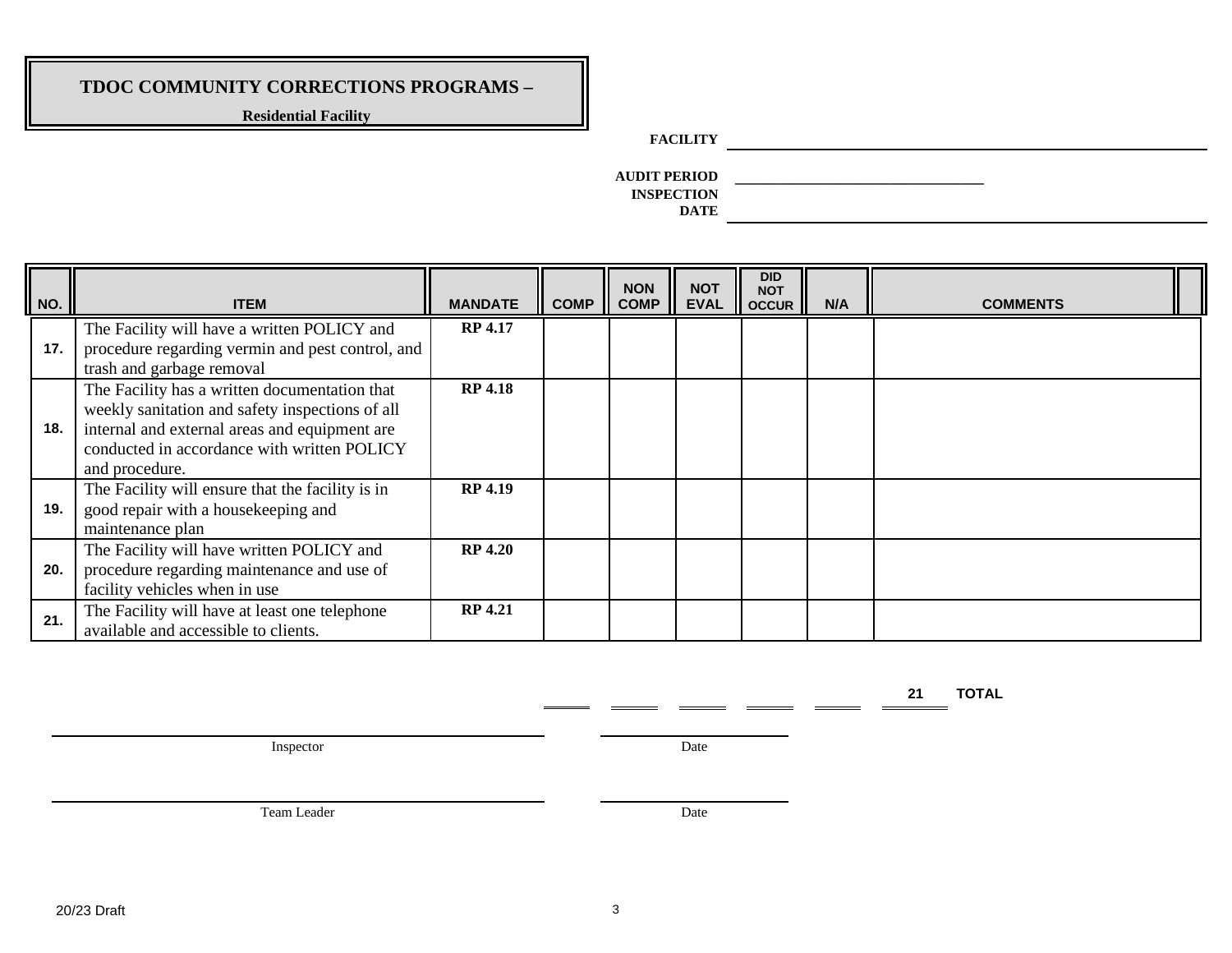#### **SUPERVISION**

**AGENCY**

**Investigative reports, Records, Intake, Transfer, Discharge and Termination, Offender contacts and supervision, Sanctions and violations, Community Service, Restitutions and fees**

**AUDIT PERIOD**

**INSPECTION** 

| NO.            | <b>ITEM</b>                                                                                                                                                                                                                                                                                      | <b>MANDATE</b>   | <b>COMP</b> | <b>NON</b><br><b>COMP</b> | <b>NOT</b><br><b>EVAL</b> | <b>DID</b><br><b>NOT</b><br><b>OCCUR</b> | N/A | <b>COMMENTS</b> | $\mathsf{V}$<br>a<br>$\mathsf{u}$<br>$\mathbf{e}$ |
|----------------|--------------------------------------------------------------------------------------------------------------------------------------------------------------------------------------------------------------------------------------------------------------------------------------------------|------------------|-------------|---------------------------|---------------------------|------------------------------------------|-----|-----------------|---------------------------------------------------|
|                | <b>Investigative Reports</b>                                                                                                                                                                                                                                                                     |                  |             |                           |                           |                                          |     |                 |                                                   |
| $\mathbf{1}$ . | Written policy and procedure govern the conduct of<br>case officer pre-sentence investigations, and<br>preparation of reports in accordance with the<br>Tennessee Department of Correction Pre-Sentence<br>Investigation (PSI) manual (pre, post, classification,<br>and specific data reports). | S1.01            |             |                           |                           |                                          |     |                 |                                                   |
| 2.             | All pre-sentence (investigative) reports and<br>recommendations are reviewed and approved by<br>a program manager or designee prior to submission to<br>the court.<br>All pre-sentence investigative reports are to include a<br>validated risk and needs assessment.                            | S1.02<br>S1.02.1 |             |                           |                           |                                          |     |                 |                                                   |
| 3.             | Written policy and procedure protect the<br>confidentiality of pre-sentence reports and case<br>records                                                                                                                                                                                          | <b>S1.03</b>     |             |                           |                           |                                          |     |                 |                                                   |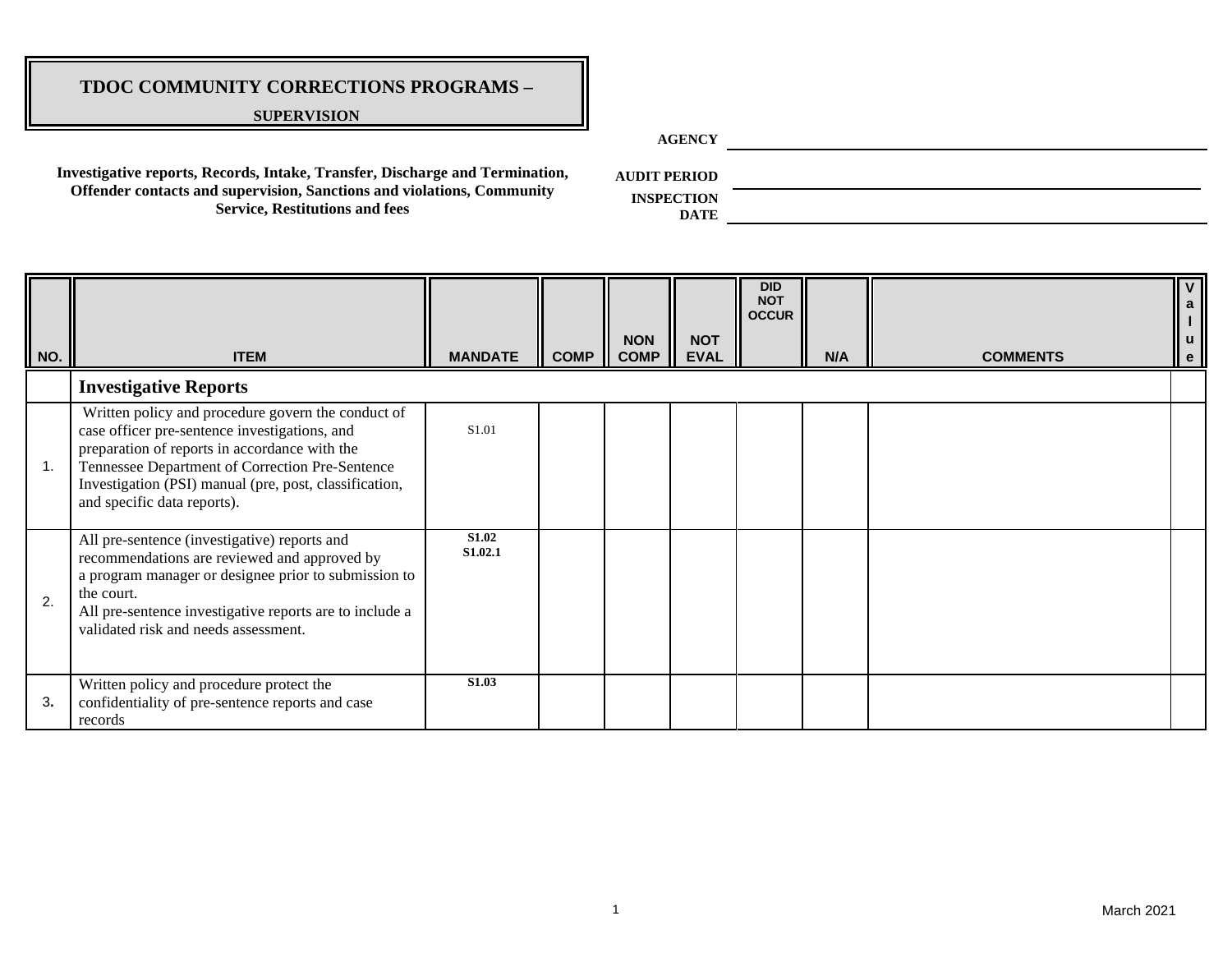#### **SUPERVISION**

**AGENCY**

**Investigative reports, Records, Intake, Transfer, Discharge and Termination, Offender contacts and supervision, Sanctions and violations, Community Service, Restitutions and fees**

**AUDIT PERIOD**

**INSPECTION DATE**

| NO. | <b>ITEM</b>                                                                                                                                                                                                                                                                                                                                                                                                                                                                                                                                                                                                                                                                                 | <b>MANDATE</b> | <b>COMP</b> | <b>NON</b><br><b>COMP</b> | <b>NOT</b><br><b>EVAL</b> | <b>DID</b><br><b>NOT</b><br><b>OCCUR</b> | N/A | <b>COMMENTS</b> | $\mathbf{e}$ |
|-----|---------------------------------------------------------------------------------------------------------------------------------------------------------------------------------------------------------------------------------------------------------------------------------------------------------------------------------------------------------------------------------------------------------------------------------------------------------------------------------------------------------------------------------------------------------------------------------------------------------------------------------------------------------------------------------------------|----------------|-------------|---------------------------|---------------------------|------------------------------------------|-----|-----------------|--------------|
| 4.  | All offenders court ordered to a community correction<br>treatment program are required to have an<br>investigative report entered in Tennessee Offender<br>Management System (OMS). In the event an offender<br>is admitted into the program and has a Pre- Sentence<br>Report on the current offense in TDOC OMS, the<br>community corrections Agency is not required to<br>complete a report. Any offender admitted into a<br>community corrections program, who does not have<br>an investigative report on file in the TDOC OMS is<br>required to have a post-sentence report completed and<br>entered in the TDOC OMS within forty-five (45)<br>working days from program admittance. | <b>S1.04</b>   |             |                           |                           |                                          |     |                 |              |
| 5.  | All community correction offenders who are revoked<br>shall have a classification report completed in<br>the TDOC OMS. If an investigative report was<br>already completed by the community correction<br>agency and is in the TDOC OMS, the supervising<br>agency shall be required to update the PSI<br>information as required by the Tennessee Department<br>of Correction, Pre-sentence Investigation Manual.<br>Otherwise, a classification report is required to be<br>completed within ten (10) working days following the<br>date the offender was revoked.                                                                                                                        | S1.05          |             |                           |                           |                                          |     |                 |              |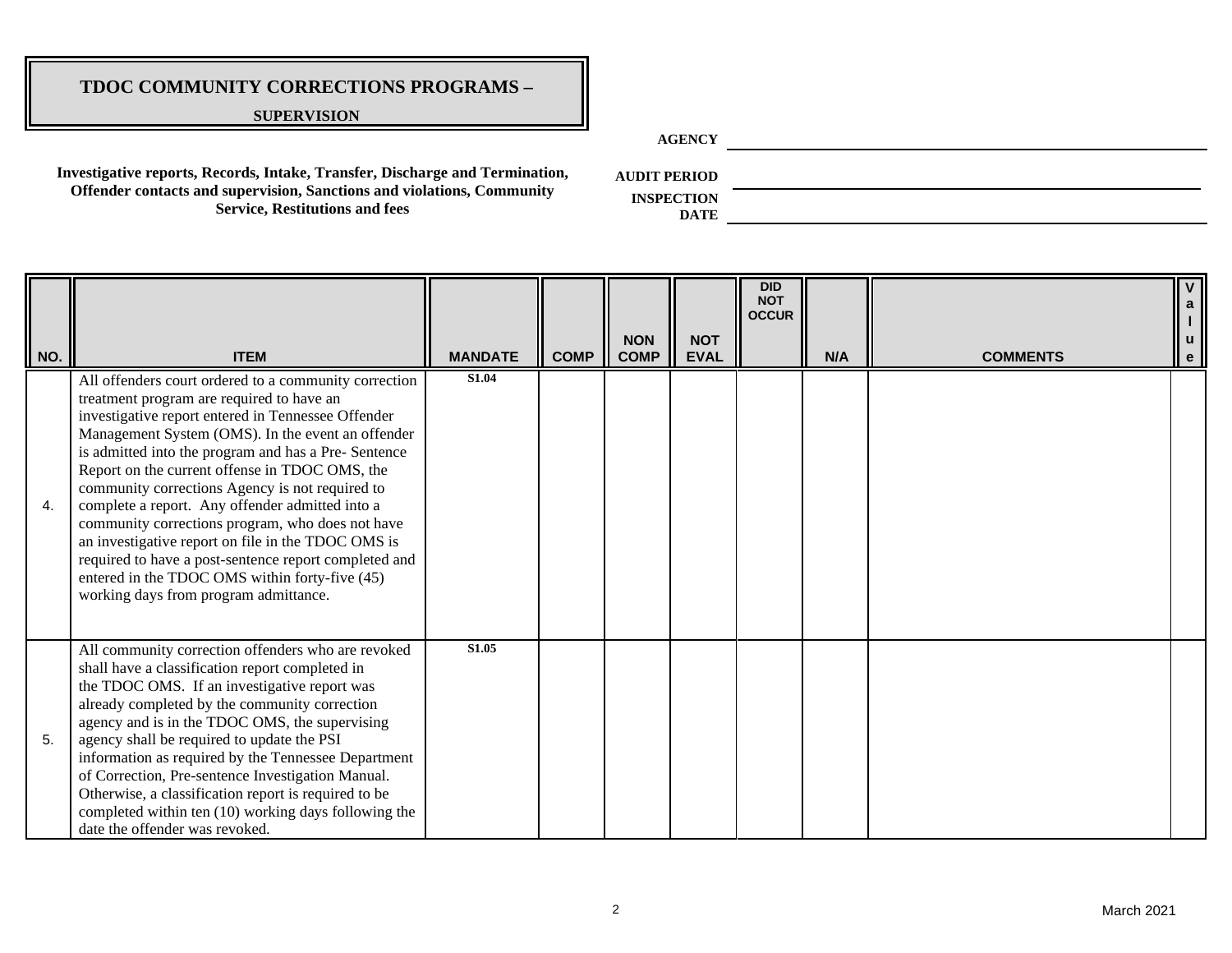#### **SUPERVISION**

**AGENCY**

**Investigative reports, Records, Intake, Transfer, Discharge and Termination, Offender contacts and supervision, Sanctions and violations, Community Service, Restitutions and fees**

**AUDIT PERIOD**

**INSPECTION DATE**

| II NO. | <b>ITEM</b>                                                                                                                                                                                                                                                                                                                       | <b>MANDATE</b> | <b>COMP</b> | <b>NON</b><br><b>COMP</b> | <b>NOT</b><br><b>EVAL</b> | <b>DID</b><br><b>NOT</b><br><b>OCCUR</b> | N/A | <b>COMMENTS</b> | $\mathbf{v}$<br>a<br>ll u<br>ll e l |
|--------|-----------------------------------------------------------------------------------------------------------------------------------------------------------------------------------------------------------------------------------------------------------------------------------------------------------------------------------|----------------|-------------|---------------------------|---------------------------|------------------------------------------|-----|-----------------|-------------------------------------|
|        | <b>Records</b>                                                                                                                                                                                                                                                                                                                    |                |             |                           |                           |                                          |     |                 |                                     |
| 7.     | The Grantee has written policy, procedures, and<br>practice governing case record management,<br>including, at a minimum, the following areas:<br>the use and content of offender records; right to<br>privacy; security, placement, and preservation of<br>records; and schedule for retiring or destroying<br>inactive records. | <b>S2.01</b>   |             |                           |                           |                                          |     |                 |                                     |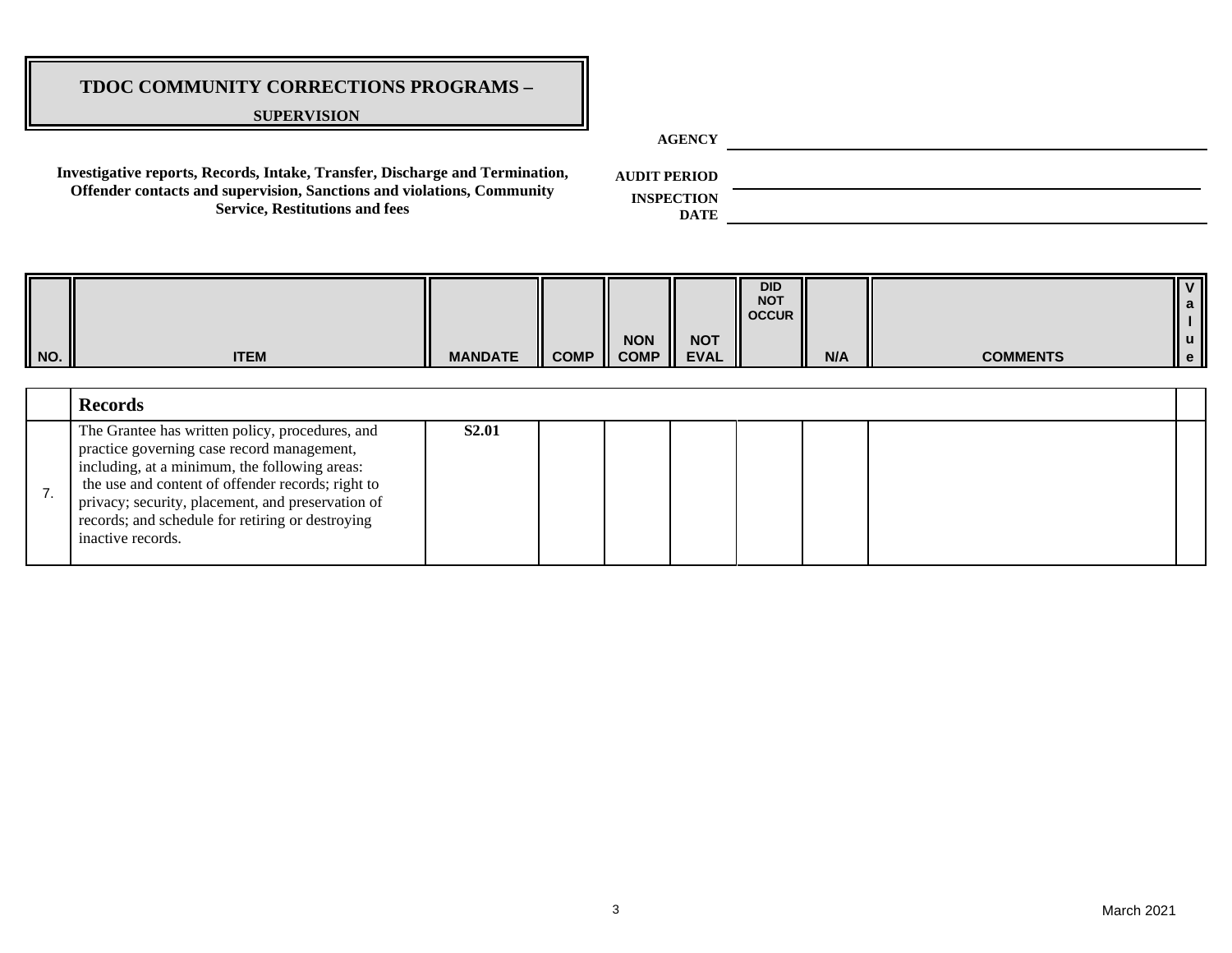#### **SUPERVISION**

**AGENCY**

**Investigative reports, Records, Intake, Transfer, Discharge and Termination, Offender contacts and supervision, Sanctions and violations, Community Service, Restitutions and fees**

**AUDIT PERIOD**

**INSPECTION** 

| NO. | <b>ITEM</b>                                                                                                                                                                                                                                                                                                                                                                                                                                                                                                                                                                                                                                                                                                                                                                                                                                                                                                                                                                                                                                              | <b>MANDATE</b> | <b>COMP</b> | <b>NON</b><br><b>COMP</b> | <b>NOT</b><br><b>EVAL</b> | <b>DID</b><br><b>NOT</b><br><b>OCCUR</b> | N/A | <b>COMMENTS</b> | $\mathbf e$ |
|-----|----------------------------------------------------------------------------------------------------------------------------------------------------------------------------------------------------------------------------------------------------------------------------------------------------------------------------------------------------------------------------------------------------------------------------------------------------------------------------------------------------------------------------------------------------------------------------------------------------------------------------------------------------------------------------------------------------------------------------------------------------------------------------------------------------------------------------------------------------------------------------------------------------------------------------------------------------------------------------------------------------------------------------------------------------------|----------------|-------------|---------------------------|---------------------------|------------------------------------------|-----|-----------------|-------------|
| 8.  | Each case record includes, at a minimum, the<br>following information at all Community Correction<br>Facilities:<br>1. Offender Background Information Form<br>Investigation Report on the TDOC OMS<br>2.<br>(PSI), (PSR)<br>Signed behavioral contract and/or program<br>3.<br>rules if applicable<br>DNA- buccal swabbing information<br>4.<br>Medical, Psychological record (if applicable)<br>5.<br>Individual plan or program (if applicable)<br>6.<br>Signed release of information forms (when<br>7.<br>utilized)<br>Evaluation/assessments; RNA, TCUD,<br>8.<br>O*NET (as identified)<br>Current employment data<br>9.<br>10. Judgment document and/or court order to<br>community correction<br>11. Signed Offender Grievance Form<br>12. Referrals to other agencies (if applicable)<br>13. Drug/Alcohol screenings/results<br>14. Progress reports<br>15. Chronological entries<br>16. Violation Report (if applicable)<br>17. Grievance and disciplinary record (if<br>applicable)<br>18. Title VI<br>19. Judge's orders for DNA testing (if | S 2.02         |             |                           |                           |                                          |     |                 |             |
|     | applicable);<br>20. Initial Intake Information Form<br>21. Offender Case Plan<br>22. Program Rules and Disciplinary Policy                                                                                                                                                                                                                                                                                                                                                                                                                                                                                                                                                                                                                                                                                                                                                                                                                                                                                                                               |                |             | $\overline{4}$            |                           |                                          |     | March 2021      |             |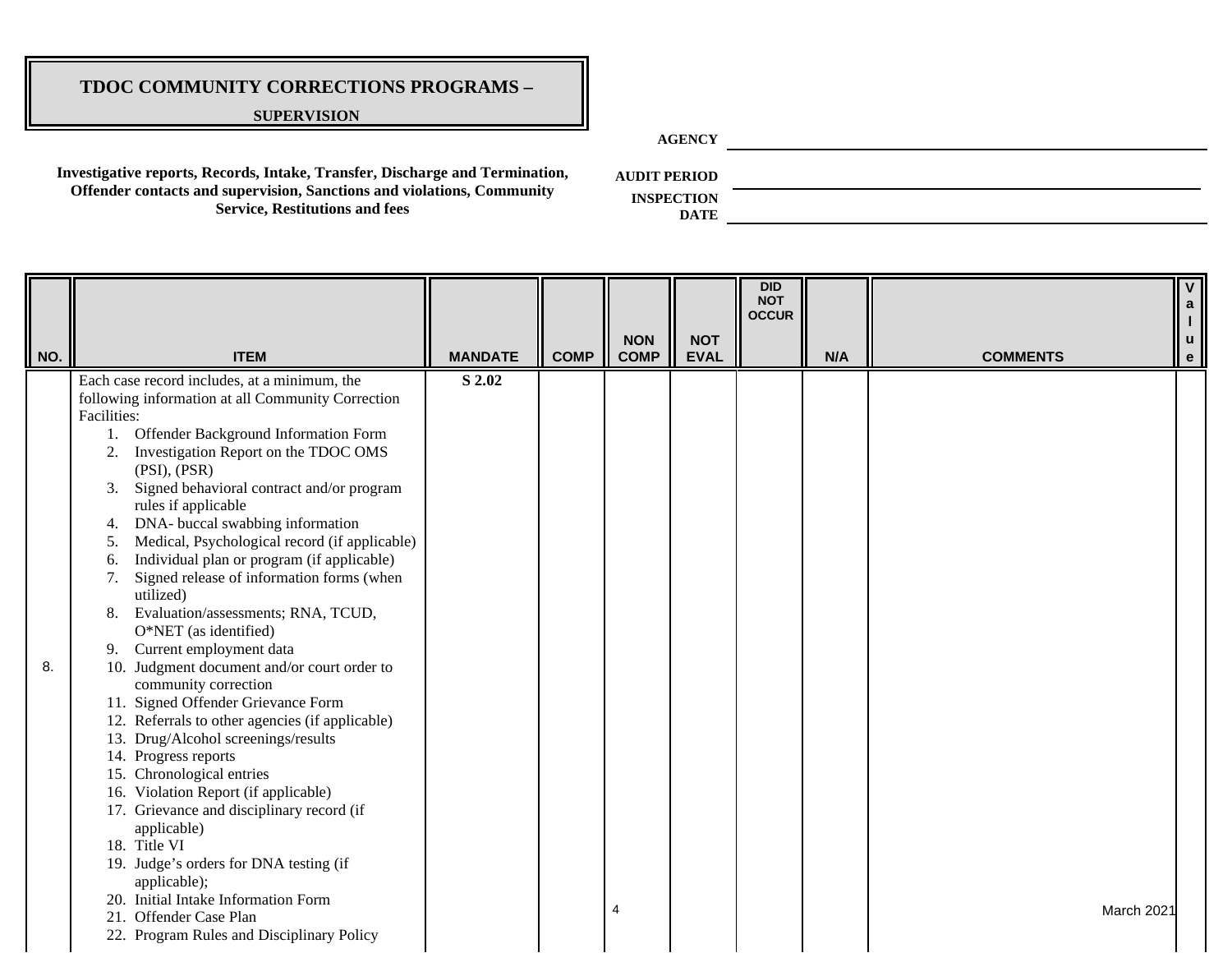#### **SUPERVISION**

**AGENCY**

**Investigative reports, Records, Intake, Transfer, Discharge and Termination, Offender contacts and supervision, Sanctions and violations, Community Service, Restitutions and fees**

**AUDIT PERIOD**

| NO. | <b>ITEM</b>                                                                                                                                                                                                                                                                                                                                                                                                                                                                                 | <b>MANDATE</b> | <b>COMP</b> | <b>NON</b><br><b>COMP</b> | <b>NOT</b><br><b>EVAL</b> | <b>DID</b><br><b>NOT</b><br><b>OCCUR</b> | N/A | <b>COMMENTS</b> | $\overline{V}$<br><b>u</b><br>l e |
|-----|---------------------------------------------------------------------------------------------------------------------------------------------------------------------------------------------------------------------------------------------------------------------------------------------------------------------------------------------------------------------------------------------------------------------------------------------------------------------------------------------|----------------|-------------|---------------------------|---------------------------|------------------------------------------|-----|-----------------|-----------------------------------|
| 9.  | Each clinical file case record includes, at a minimum,<br>the following information at all Community<br><b>Correction Facilities:</b><br>Addiction Severity Index/Assessment<br>1.<br><b>Treatment Plan</b><br>2.<br>3.<br>Discharge Summary<br><b>Therapy Progress Notes</b><br>4.<br>Crisis Plan<br>5.<br><b>Treatment Team Notes</b><br>6.<br>Drug Screening Records<br>7.<br>Confidentiality Agreement<br>8.<br>Signed release of information forms (to include<br>9.<br>42 CRF Part 2) | S 2.03         |             |                           |                           |                                          |     |                 |                                   |
| 10. | All significant supervision contacts, as defined by the<br>Community Supervision Contact Manual, will be<br>recorded in TDOC OMS.                                                                                                                                                                                                                                                                                                                                                           | S 2.04         |             |                           |                           |                                          |     |                 |                                   |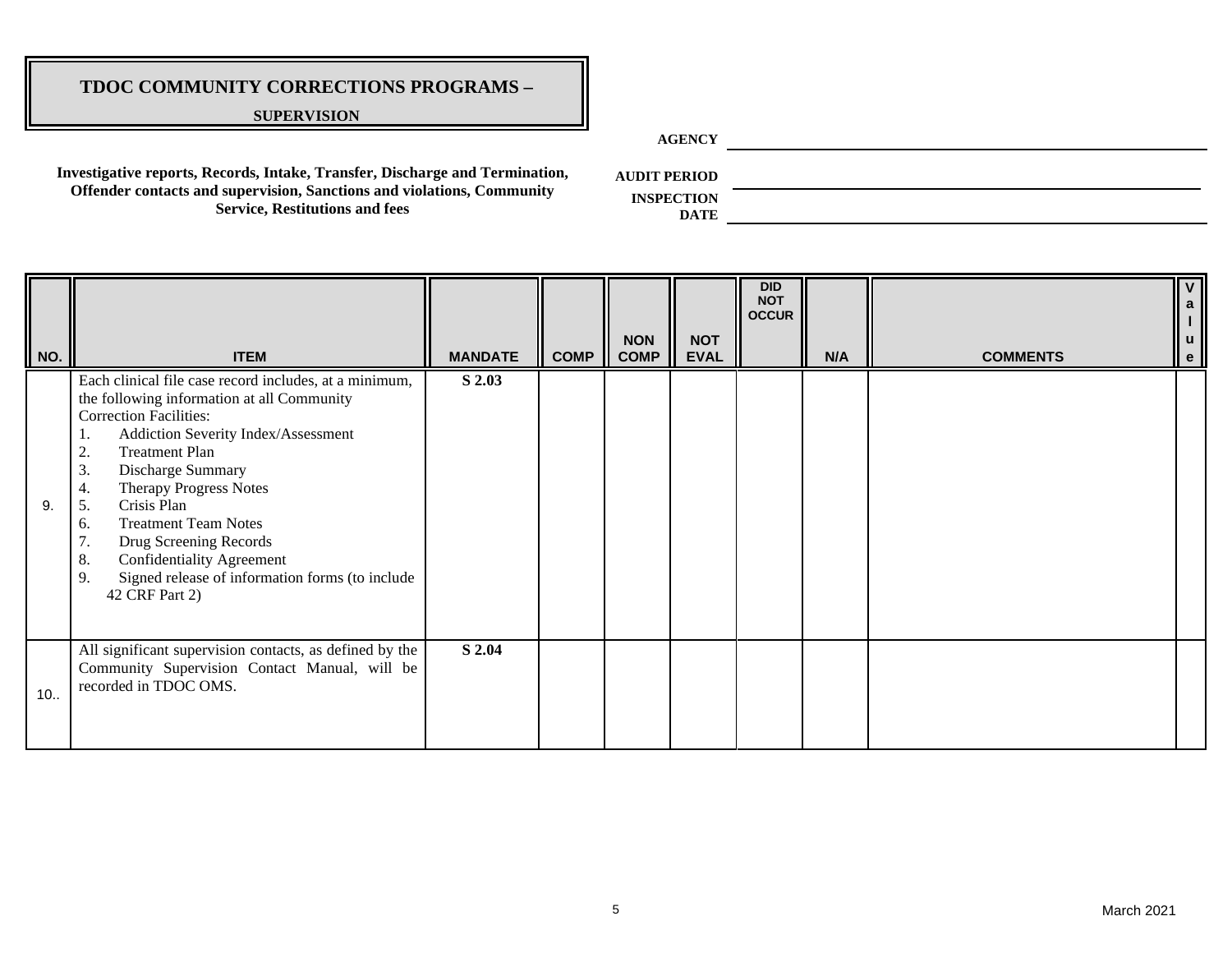#### **SUPERVISION**

**AGENCY**

**Investigative reports, Records, Intake, Transfer, Discharge and Termination, Offender contacts and supervision, Sanctions and violations, Community Service, Restitutions and fees**

**AUDIT PERIOD**

| NO. | <b>ITEM</b>                                                                                                                                                                                                                                                                                                                                                                                                                                                                                                                                                                                                                                                                                                                                                                                                   | <b>MANDATE</b> | <b>COMP</b> | <b>NON</b><br><b>COMP</b> | <b>NOT</b><br><b>EVAL</b> | <b>DID</b><br><b>NOT</b><br><b>OCCUR</b> | N/A | <b>COMMENTS</b> | u<br>e |
|-----|---------------------------------------------------------------------------------------------------------------------------------------------------------------------------------------------------------------------------------------------------------------------------------------------------------------------------------------------------------------------------------------------------------------------------------------------------------------------------------------------------------------------------------------------------------------------------------------------------------------------------------------------------------------------------------------------------------------------------------------------------------------------------------------------------------------|----------------|-------------|---------------------------|---------------------------|------------------------------------------|-----|-----------------|--------|
| 11. | Offender case record audits are conducted by the<br>manager or manager designee in accordance with<br>written policies and procedures. Program Managers<br>will ensure that quarterly audits are conducted on<br>each case officer, and the manager will ensure that all<br>offender case records are reviewed by the manager or<br>manager designee at least once during each 90-day<br>period. Agency managers will ensure that offender<br>case records comply with State and Program<br>standards and that there is clear documentation of<br>these audits within in each offender case file. A<br>follow-up review will be conducted by the same<br>within 45 days following the initial<br>case file audit to verify any case record discrepancy<br>findings during previous audit have been addressed. | S 2.05         |             |                           |                           |                                          |     |                 |        |
| 11. | Written policy and procedure regarding the<br>confidentiality of individual case records will address<br>at a minimum:<br>Offender access<br>Staff access<br>Circumstances when Release of Information<br>is permitted<br>Restrictions on the type of information that<br>4.<br>can be released                                                                                                                                                                                                                                                                                                                                                                                                                                                                                                               | S 2.06         |             |                           |                           |                                          |     |                 |        |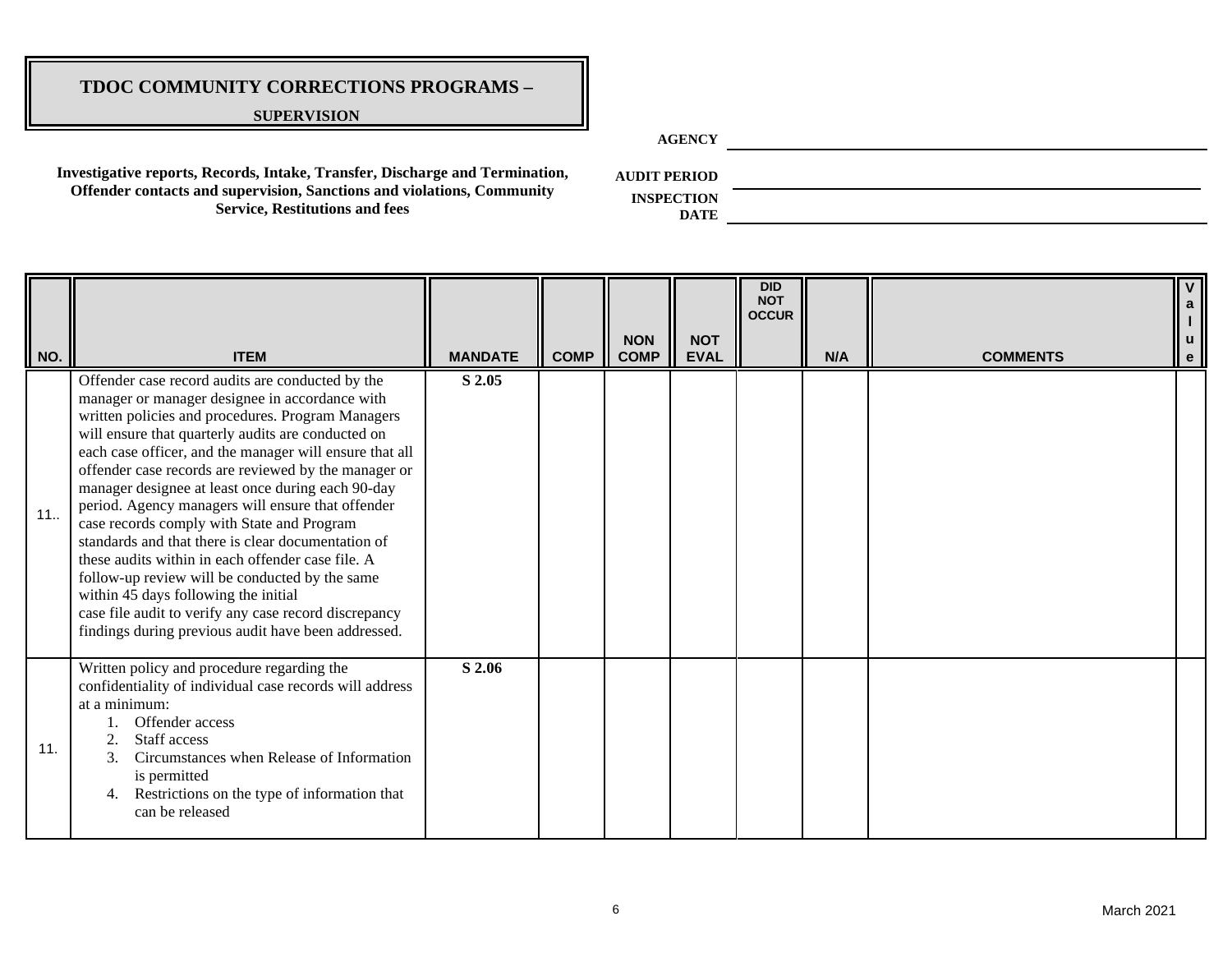#### **SUPERVISION**

**AGENCY**

**Investigative reports, Records, Intake, Transfer, Discharge and Termination, Offender contacts and supervision, Sanctions and violations, Community Service, Restitutions and fees**

**AUDIT PERIOD**

| NO. | <b>ITEM</b>                                                                                                                                                                                                                                                                                                                                                                                                                                                                                                                                                           | <b>MANDATE</b> | <b>COMP</b> | <b>NON</b><br><b>COMP</b> | <b>NOT</b><br><b>EVAL</b> | <b>DID</b><br><b>NOT</b><br><b>OCCUR</b> | N/A | <b>COMMENTS</b> | $\overline{\mathsf{v}}$<br>u<br>$\mathbf{e}$ |
|-----|-----------------------------------------------------------------------------------------------------------------------------------------------------------------------------------------------------------------------------------------------------------------------------------------------------------------------------------------------------------------------------------------------------------------------------------------------------------------------------------------------------------------------------------------------------------------------|----------------|-------------|---------------------------|---------------------------|------------------------------------------|-----|-----------------|----------------------------------------------|
| 12. | Required release of information forms shall include<br>but are not limited to:<br>Name of person, agency, or organization<br>requesting information<br>Name of person, agency, or organization<br>2.<br>releasing information<br>The specific information to be disclosed<br>3.<br>The purpose or need for the information<br><b>Expiration</b> date<br>Date consent form is signed<br>6.<br>Signature of offender<br>Signature of individual witnessing offender's<br>8.<br>signature.<br>A copy of the consent form is maintained in the<br>offender's case record. | S 2.07         |             |                           |                           |                                          |     |                 |                                              |
| 13. | Written policy and procedure specify that all<br>materials relating to any offender with which the<br>Grantee has had personal contact, shall be maintained<br>for at least five (5) years after termination of the case,<br>and/or until all audit issues have been resolved;<br>whichever is longer.                                                                                                                                                                                                                                                                | S 2.08         |             |                           |                           |                                          |     |                 |                                              |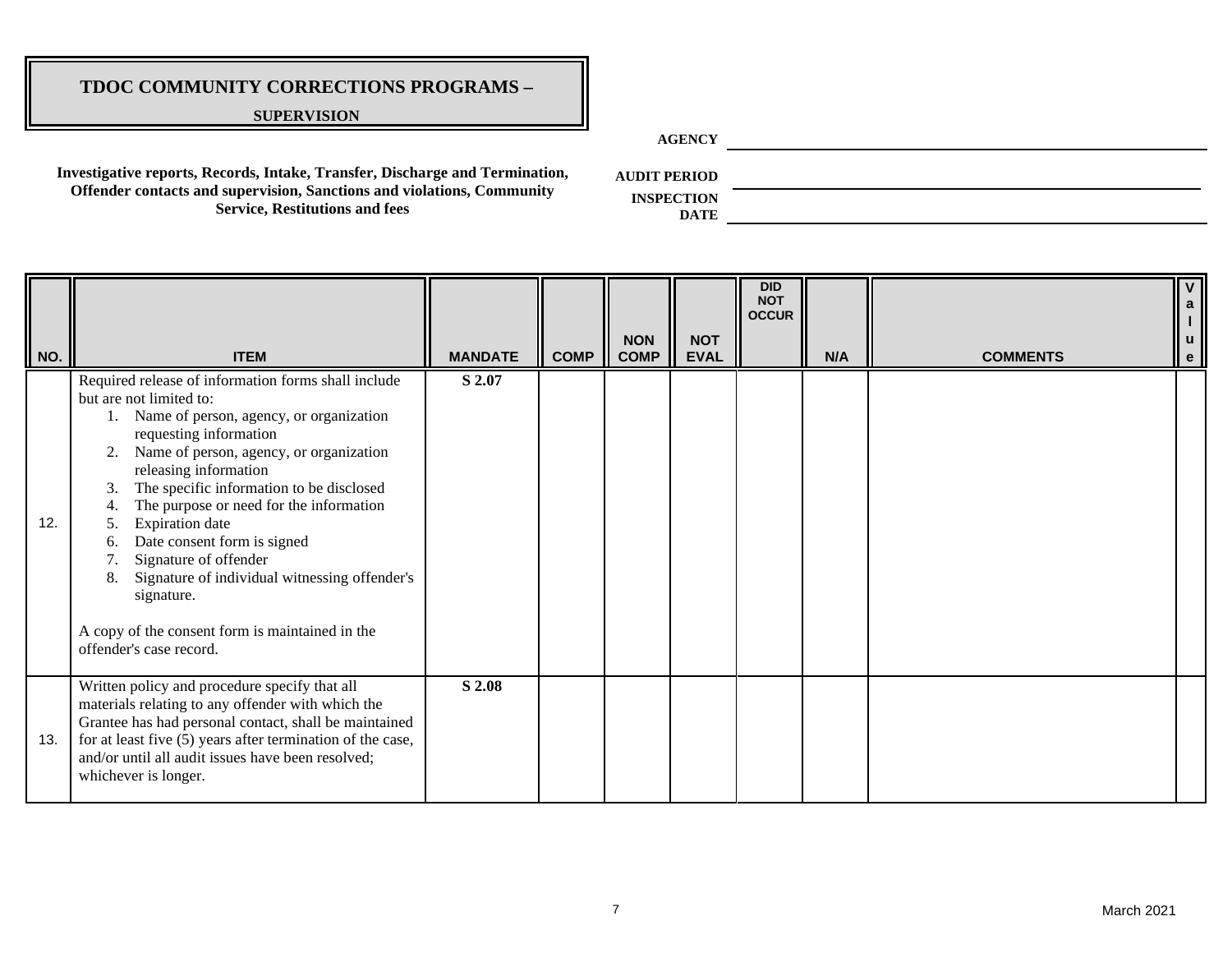#### **SUPERVISION**

**AGENCY**

**Investigative reports, Records, Intake, Transfer, Discharge and Termination, Offender contacts and supervision, Sanctions and violations, Community Service, Restitutions and fees**

**AUDIT PERIOD**

| $\parallel$ NO. | <b>ITEM</b>                                                                                                                                                                                                                                                                                                                                                                                                                                                                | <b>MANDATE</b> | <b>COMP</b> | <b>NON</b><br><b>COMP</b> | <b>NOT</b><br><b>EVAL</b> | <b>DID</b><br><b>NOT</b><br><b>OCCUR</b> | N/A | <b>COMMENTS</b> | $\mathsf{v}$<br>a<br>$\parallel$ u<br>e |
|-----------------|----------------------------------------------------------------------------------------------------------------------------------------------------------------------------------------------------------------------------------------------------------------------------------------------------------------------------------------------------------------------------------------------------------------------------------------------------------------------------|----------------|-------------|---------------------------|---------------------------|------------------------------------------|-----|-----------------|-----------------------------------------|
| 14.             | Written policy and procedure specify that in the event<br>an officer is on leave or whose position is vacant for<br>an extended period, that there exists and is<br>implemented a mechanism to provide continuing<br>supervision services to the vacant officer's caseload.                                                                                                                                                                                                | S 2.09         |             |                           |                           |                                          |     |                 |                                         |
| 15.             | Written policies shall provide that all staff adhere to<br>Tennessee Department of Correction procedures and<br>functions regarding access and use of the TDOC<br>OMS offender management/ tracking system.<br>Programs shall be aware of and ensure the necessity<br>of system security procedures. All agencies will<br>utilize the TDOC OMS system as mandated by the<br>Tennessee Department of Correction. Programs are<br>required to enter the TDOC OMS information | S 2.10         |             |                           |                           |                                          |     |                 |                                         |
|                 | <b>INTAKE, TRANSFER, DISCHARGE AND TERMINATION</b>                                                                                                                                                                                                                                                                                                                                                                                                                         |                |             |                           |                           |                                          |     |                 |                                         |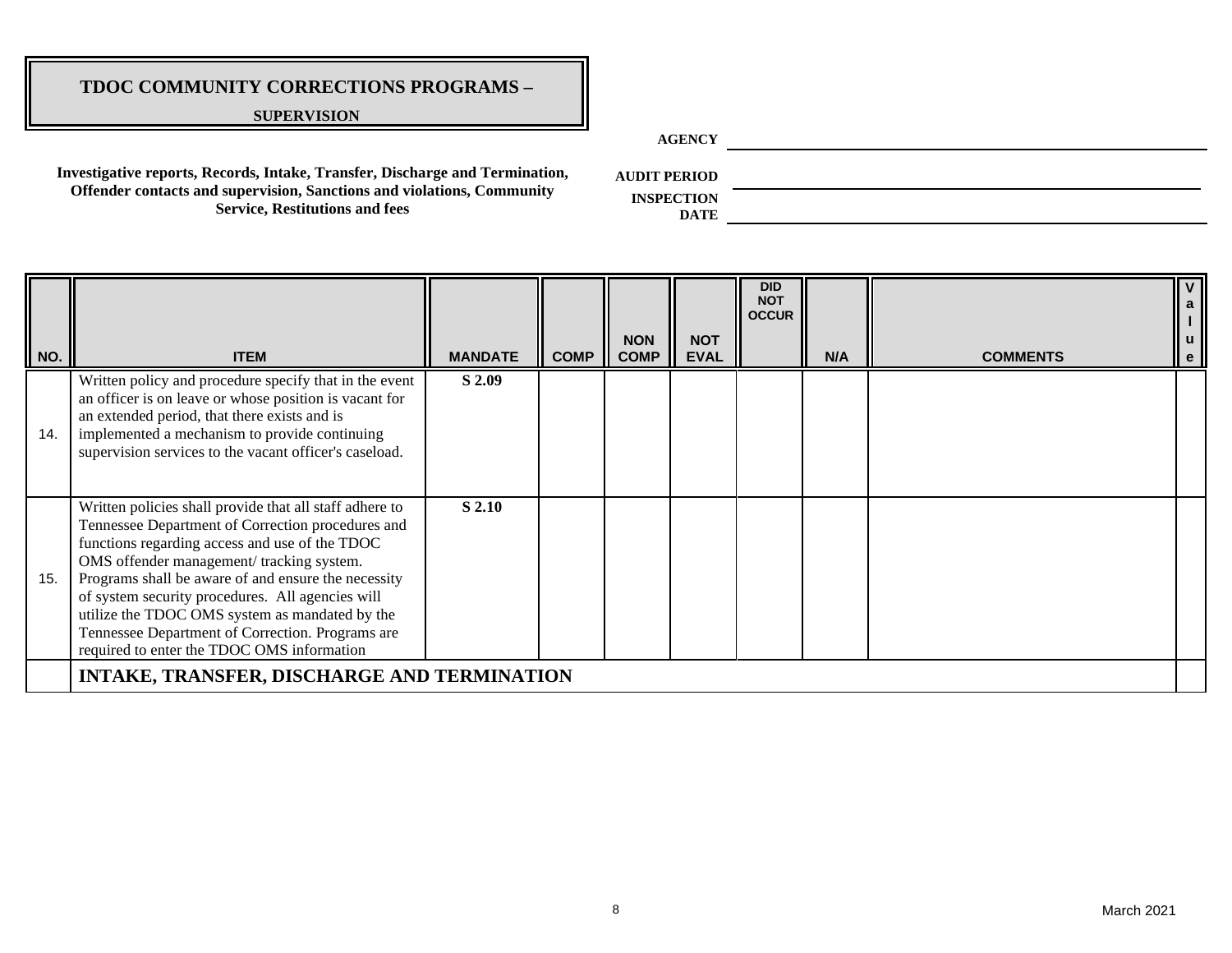#### **SUPERVISION**

**AGENCY**

**Investigative reports, Records, Intake, Transfer, Discharge and Termination, Offender contacts and supervision, Sanctions and violations, Community Service, Restitutions and fees**

**AUDIT PERIOD**

| NO. | <b>ITEM</b>                                                                                                                                                                                                                                                                                                                                                                                                                                                                                                                                                                                                                          | <b>MANDATE</b> | <b>COMP</b> | <b>NON</b><br><b>COMP</b> | <b>NOT</b><br><b>EVAL</b> | <b>DID</b><br><b>NOT</b><br><b>OCCUR</b> | N/A | <b>COMMENTS</b> | u<br>e |
|-----|--------------------------------------------------------------------------------------------------------------------------------------------------------------------------------------------------------------------------------------------------------------------------------------------------------------------------------------------------------------------------------------------------------------------------------------------------------------------------------------------------------------------------------------------------------------------------------------------------------------------------------------|----------------|-------------|---------------------------|---------------------------|------------------------------------------|-----|-----------------|--------|
| 17. | The intake report shall be entered in the TDOC<br>OMS (LCDG) using code AAAA to record<br>detailed information about the offender's arrival.<br>The Intake Report should include at a minimum:<br>Date and Time of last court date<br>appearance Judgment Order information<br>or placement relevant details.<br>2. Restrictions, Court Ordered special<br>instructions /treatment assignments.<br>Estimated start date of program<br>3.<br>supervision.<br>Notes about split confinement and/or<br>4.<br>dual supervision.<br>Estimated date of program completion.<br>5.<br>Notes about risk assessment<br>6.<br>supervision level | <b>S3.01</b>   |             |                           |                           |                                          |     |                 |        |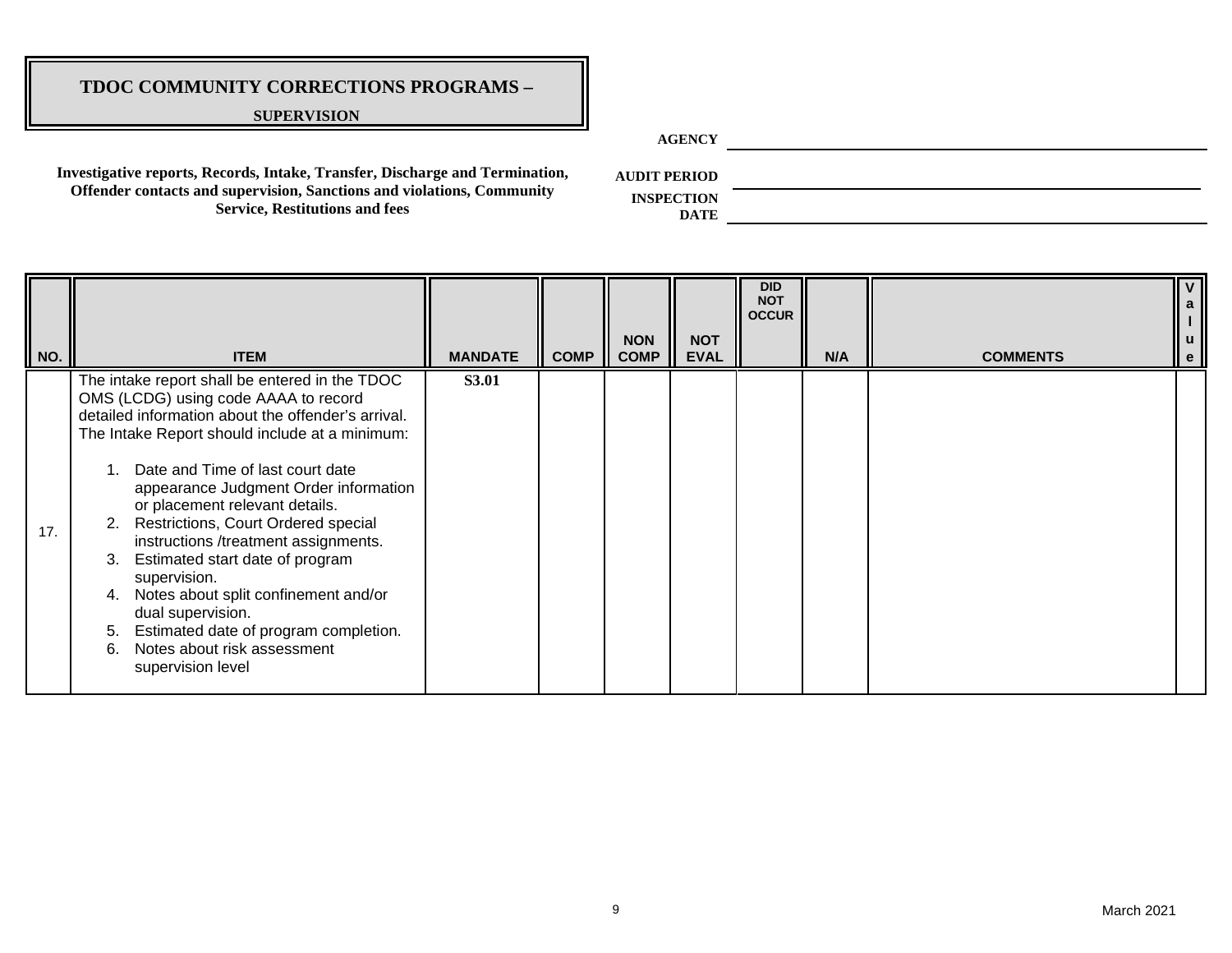### **SUPERVISION**

**AGENCY**

**Investigative reports, Records, Intake, Transfer, Discharge and Termination, Offender contacts and supervision, Sanctions and violations, Community Service, Restitutions and fees**

**AUDIT PERIOD**

| NO. | <b>ITEM</b>                                                                                                                                                                                                                                                                                                                                                                                                                                                                                                                                                                                                                                                                                                                                                                                                                                                                                                                                                                                                                                                                                                                                                                                                                                                                                                                                                                   | <b>MANDATE</b> | <b>COMP</b> | <b>NON</b><br><b>COMP</b> | <b>NOT</b><br><b>EVAL</b> | <b>DID</b><br><b>NOT</b><br><b>OCCUR</b> | N/A | <b>COMMENTS</b> |  |
|-----|-------------------------------------------------------------------------------------------------------------------------------------------------------------------------------------------------------------------------------------------------------------------------------------------------------------------------------------------------------------------------------------------------------------------------------------------------------------------------------------------------------------------------------------------------------------------------------------------------------------------------------------------------------------------------------------------------------------------------------------------------------------------------------------------------------------------------------------------------------------------------------------------------------------------------------------------------------------------------------------------------------------------------------------------------------------------------------------------------------------------------------------------------------------------------------------------------------------------------------------------------------------------------------------------------------------------------------------------------------------------------------|----------------|-------------|---------------------------|---------------------------|------------------------------------------|-----|-----------------|--|
| 18. | Policy outlines the Validated Risks and Needs<br>Assessment (RNA) process, and all other<br>assessment processes for each offender<br>referred or under supervision. A complete RNA<br>is required for every offender, unless a current<br>RNA, completed within the last 12 months, exists<br>upon arrival. An Offender Case Plan<br>(OCP) is also required for every offender. In<br>compliance with TDOC Policy 110.09 and<br>703.02, only RNA Certified Users completing the<br>Assessor Development Model (ADM) and RNA<br>Certified Assessors will conduct and record the<br>RNA. Only RNA Certified Users and/or RNA<br>Certified Assessors may develop<br>the OCP. Only manager approved staff will<br>conduct and record the TCUD results.<br>Assessments and the development of the OCP<br>must be done within 60 days of an offender's<br>arrival. RNA and TCUD assessments must be<br>repeated every calendar year or with any<br>significant life event as define in TDOC policy,<br>513.11, and 703.02, for each supervised<br>offender. At a minimum this includes:<br>What constitutes an assessment<br>Who conducts the assessment<br>2.<br>When it is conducted<br>3.<br>The format in which information is<br>4.<br>collected and summarized<br>Comply with TDOC's RNA policies and<br>5.<br>recommendations (TDOC Policy<br>#110.09, #513.11 and #703.02) | S3.02          |             | 10                        |                           |                                          |     | March 2021      |  |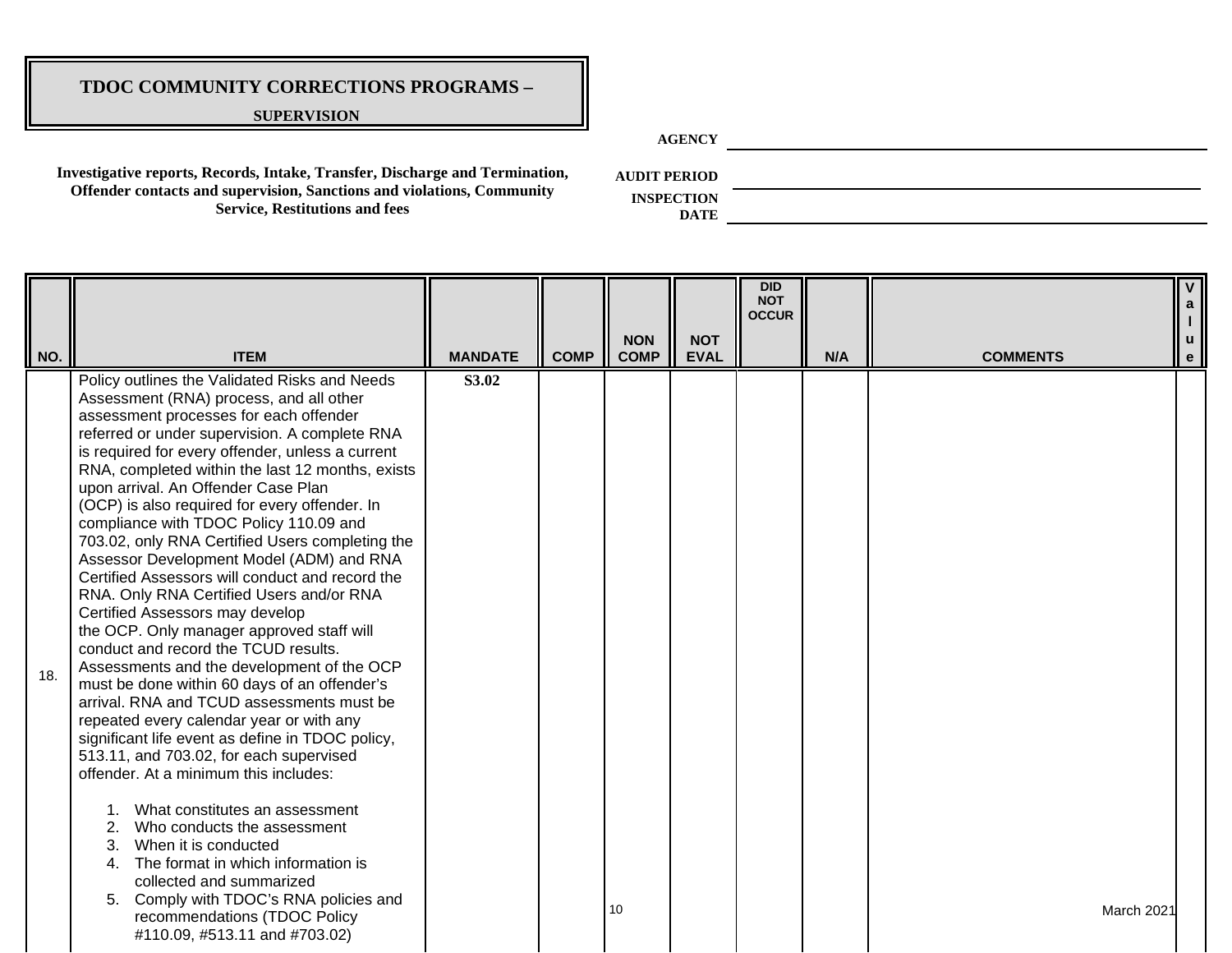#### **SUPERVISION**

**AGENCY**

**Investigative reports, Records, Intake, Transfer, Discharge and Termination, Offender contacts and supervision, Sanctions and violations, Community Service, Restitutions and fees**

**AUDIT PERIOD**

**INSPECTION DATE**

**NO. ITEM MANDATE COMP NON COMP NOT EVAL DID NOT OCCUR N/A COMMENTS V a l u e** 19. Unless an Offender DNA sample is confirmed on TBI's DNAV Web page within the first (10) days after Offender's arrival, staff will conduct a swab sampling and record the information in the offender file, and on TDOC OMS (LCLA) within (60) days of an offender's arrival **S3.03** 20. The assessment should include any report submitted to the court prior to sentencing that identifies an Offender's specific needs, or a similar report prepared after sentencing. At a minimum this includes information from outside agencies or vendors, or any internally generated diagnostic evaluations **S3.04** 21. All offenders in community correction shall have a written, signed behavioral contract. At intake, the community correction staff shall discuss and develop with each offender a written behavioral contract based on assessment of client needs, outlining specific objectives to be achieved by the offender while in the program, the offender's obligations to the victim and community, and signed by the offender agreeing to abide by the terms of the contract **S3.05** 22.. Policy and procedure ensure that each offender understands his/her conditions of sentence; receives a written copy; and acknowledges receipt and understanding in writing **S3.06**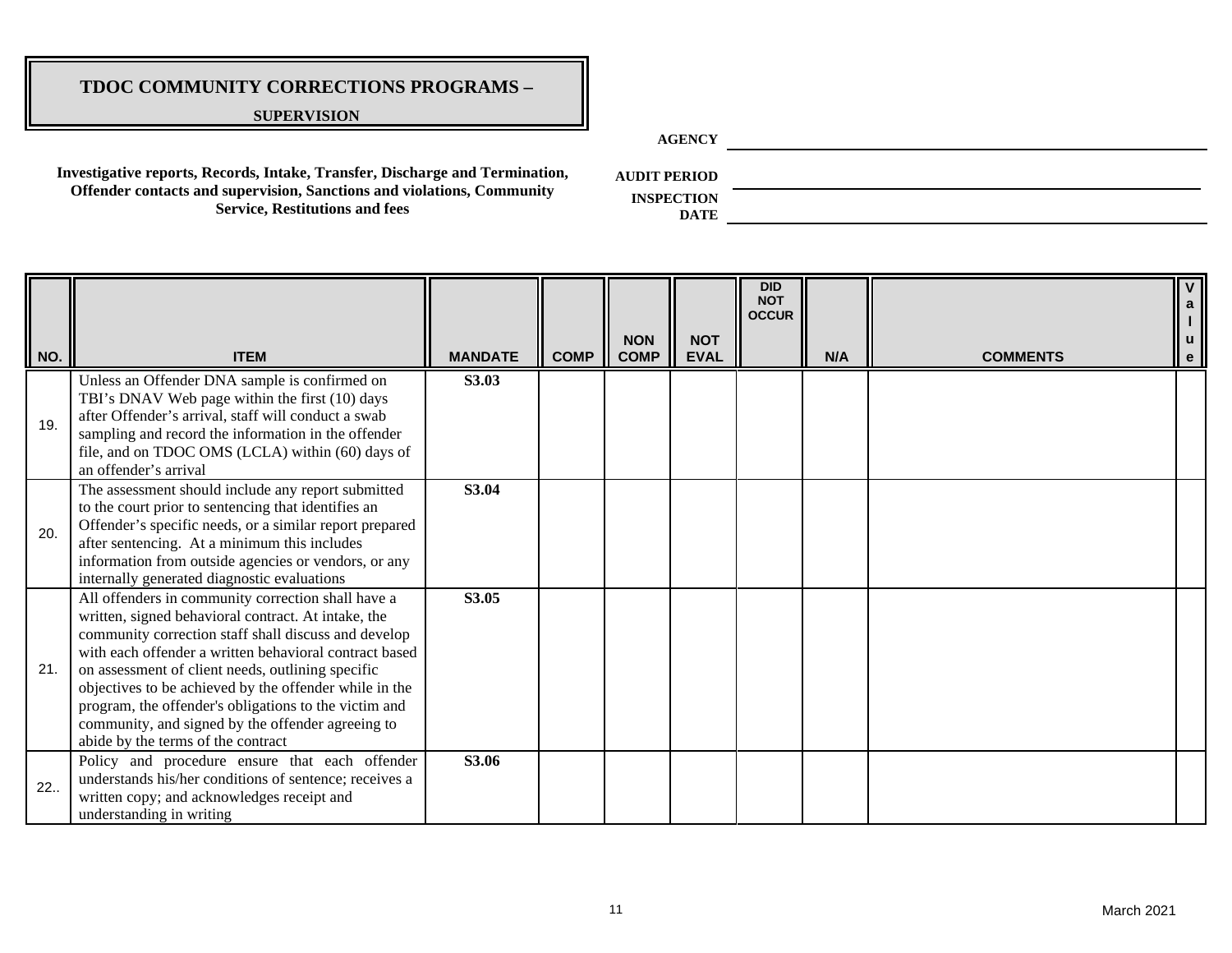#### **SUPERVISION**

**AGENCY**

**Investigative reports, Records, Intake, Transfer, Discharge and Termination, Offender contacts and supervision, Sanctions and violations, Community Service, Restitutions and fees**

**AUDIT PERIOD**

| NO. | <b>ITEM</b>                                                                                                                                                                                                                                                                                                                                                                                                                                                                                                          | <b>MANDATE</b>           | <b>COMP</b> | <b>NON</b><br><b>COMP</b> | <b>NOT</b><br><b>EVAL</b> | <b>DID</b><br><b>NOT</b><br><b>OCCUR</b> | N/A | <b>COMMENTS</b> | $\overline{\mathsf{v}}$<br>a<br>u<br>$\mathbf{e}$ |
|-----|----------------------------------------------------------------------------------------------------------------------------------------------------------------------------------------------------------------------------------------------------------------------------------------------------------------------------------------------------------------------------------------------------------------------------------------------------------------------------------------------------------------------|--------------------------|-------------|---------------------------|---------------------------|------------------------------------------|-----|-----------------|---------------------------------------------------|
| 23. | When specific services ordered by the court are not<br>available, the field staff shall notify the court.<br>Documentation of such notification shall be<br>maintained in the offender's case file.                                                                                                                                                                                                                                                                                                                  | S3.07                    |             |                           |                           |                                          |     |                 |                                                   |
| 24. | Policy and procedure establish a process for the<br>successful discharge/termination of offenders. At a<br>minimum, each offender file will be reviewed for<br>successful termination after each twelve (12) month<br>period of supervision. The first such review will come<br>at 12 months and thereafter at least annually or sooner<br>or at the discretion of the Program Manager or<br>designee. The results of the review will be recorded in<br>the case file and in the TDOC offender management<br>system. | <b>S3.08</b><br>S3.08.01 |             |                           |                           |                                          |     |                 |                                                   |
| 25. | The Grantee shall adhere to the Tennessee<br>Department of Correction written procedures<br>governing the transfer of offender supervision to and<br>from other agencies. All transfers shall be acceptable<br>if an offender has residence in the receiving agency<br>county, is determined to be ready for transfer and has<br>the sentencing courts permission to transfer.                                                                                                                                       | S3.09                    |             |                           |                           |                                          |     |                 |                                                   |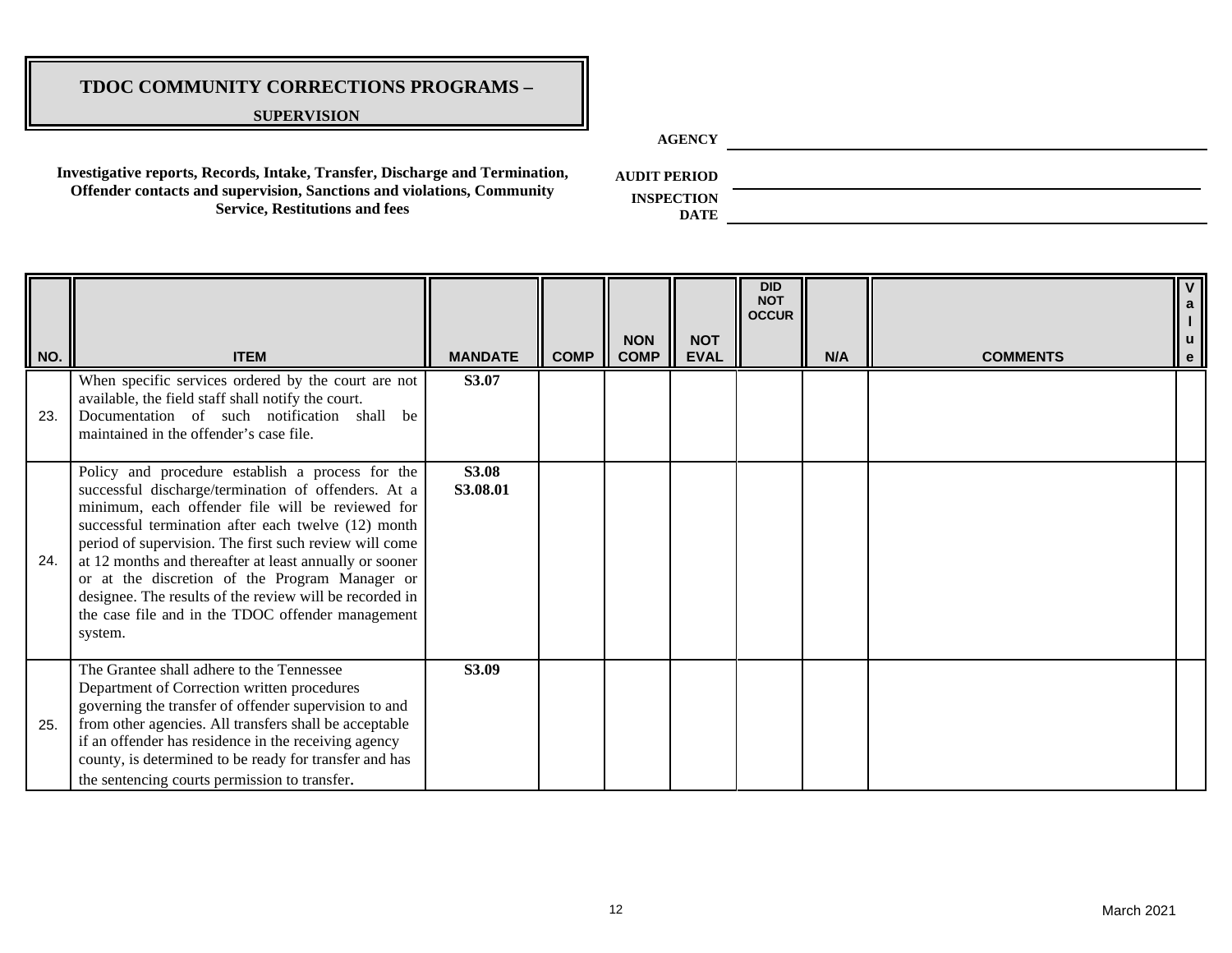#### **SUPERVISION**

**AGENCY**

**Investigative reports, Records, Intake, Transfer, Discharge and Termination, Offender contacts and supervision, Sanctions and violations, Community Service, Restitutions and fees**

**AUDIT PERIOD**

**INSPECTION** 

| NO. | <b>ITEM</b>                                                                                                                                                                                                                                                                                                                                                                                                                                                                                                                                                                                                                                                                                                                                                                                                                                                                                                                                                                                                                                                                                                                                                                                                                                                                                  | <b>MANDATE</b>                                                                 | <b>COMP</b> | <b>NON</b><br><b>COMP</b> | <b>NOT</b><br><b>EVAL</b> | <b>DID</b><br><b>NOT</b><br><b>OCCUR</b> | N/A | <b>COMMENTS</b> | e |
|-----|----------------------------------------------------------------------------------------------------------------------------------------------------------------------------------------------------------------------------------------------------------------------------------------------------------------------------------------------------------------------------------------------------------------------------------------------------------------------------------------------------------------------------------------------------------------------------------------------------------------------------------------------------------------------------------------------------------------------------------------------------------------------------------------------------------------------------------------------------------------------------------------------------------------------------------------------------------------------------------------------------------------------------------------------------------------------------------------------------------------------------------------------------------------------------------------------------------------------------------------------------------------------------------------------|--------------------------------------------------------------------------------|-------------|---------------------------|---------------------------|------------------------------------------|-----|-----------------|---|
| 26. | The Grantee shall adhere to the Tennessee<br>Department of Correction written procedures<br>governing the transfer of offender supervision to and<br>from other agencies. All transfers shall be acceptable<br>if an offender has residence in the receiving agency<br>county, is determined to be ready for transfer and has<br>the sentencing courts permission to transfer<br>1. The sending manager is to contact the receiving<br>manager, by <b>EMAIL</b> to notify of request to transfer<br>and to start the transfer investigation.<br>2. The receiving grantee has (15) days to assign<br>transfer investigation to an officer, investigate, and<br>reply to the sending agency's manager.<br>3. The receiving agency manager contacts the sending<br>agency as to status of transfer, (accepted or rejected)<br>by EMAIL.<br>4. The sending agency forwards the case file. Any file<br>that has incomplete data should be returned to<br>sending agency.<br>5. Receiving agency should make the TDOC OMS<br>changes, (LIMD, LCD3, LCDF, LCDG) and start<br>supervising the case.<br><b>6.</b> Sending agency shall complete a QQQQ entry on<br>the TDOC OMS explaining reason for transfer, any<br>treatment provided or other interactions, and any<br>court ordered conditions. | <b>S3.10</b><br>S3.10.1<br>S3.10.2<br>S3.10.3<br>S3.10.4<br>S3.10.5<br>S3.10.6 |             |                           |                           |                                          |     |                 |   |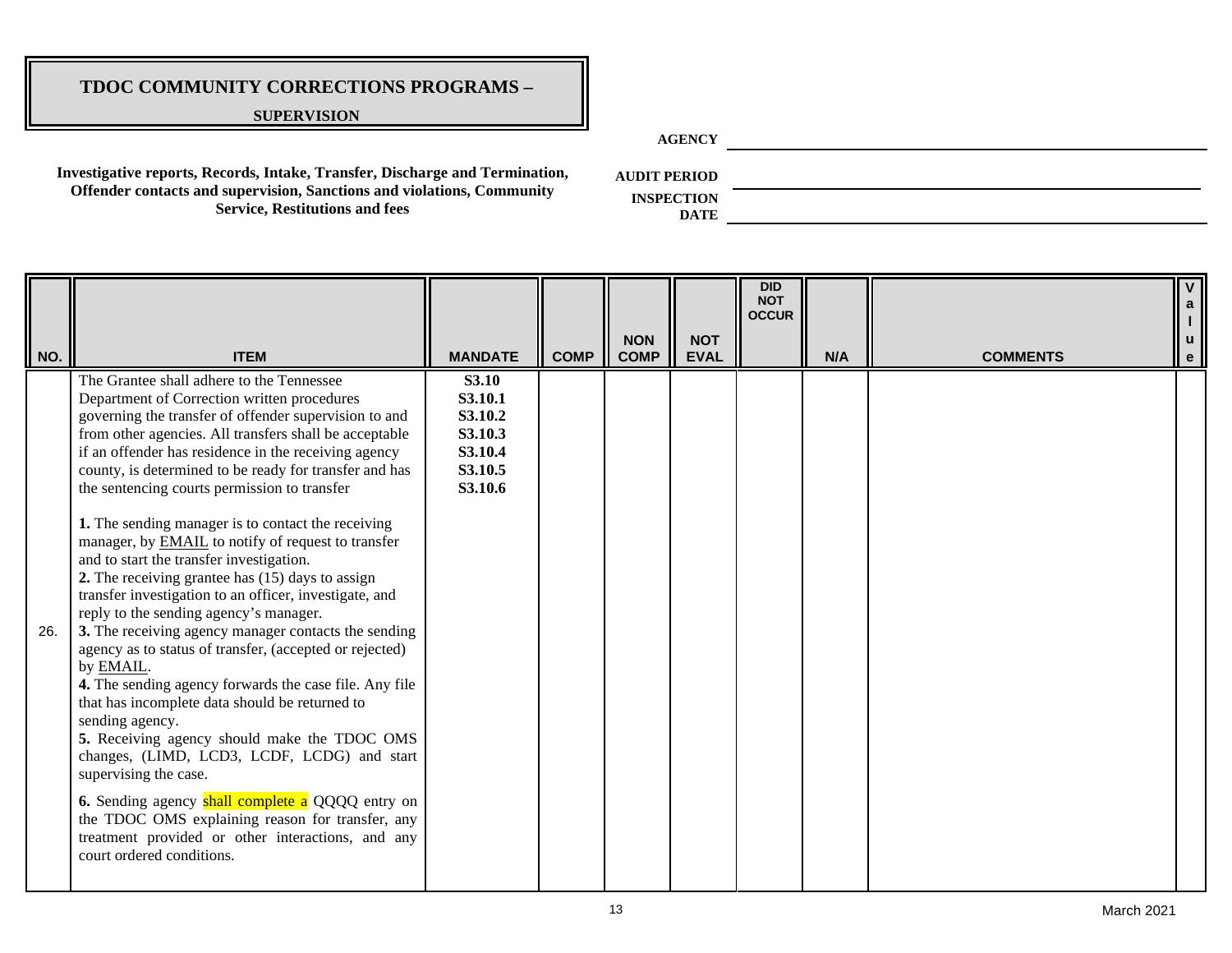#### **SUPERVISION**

**AGENCY**

**Investigative reports, Records, Intake, Transfer, Discharge and Termination, Offender contacts and supervision, Sanctions and violations, Community Service, Restitutions and fees**

**AUDIT PERIOD**

**INSPECTION DATE**

|     |                                                                                                                                                                                                                                                                                                                                                                                                                                                                            |                |             |                           |                           | <b>DID</b><br><b>NOT</b><br><b>OCCUR</b> |     |                 |   |
|-----|----------------------------------------------------------------------------------------------------------------------------------------------------------------------------------------------------------------------------------------------------------------------------------------------------------------------------------------------------------------------------------------------------------------------------------------------------------------------------|----------------|-------------|---------------------------|---------------------------|------------------------------------------|-----|-----------------|---|
| NO. | <b>ITEM</b>                                                                                                                                                                                                                                                                                                                                                                                                                                                                | <b>MANDATE</b> | <b>COMP</b> | <b>NON</b><br><b>COMP</b> | <b>NOT</b><br><b>EVAL</b> |                                          | N/A | <b>COMMENTS</b> | e |
| 27. | Written policy and procedure require that all<br>offenders are informed of the grievance procedure<br>available and discussed the procedure with the<br>offender during the intake process                                                                                                                                                                                                                                                                                 | <b>S3.11</b>   |             |                           |                           |                                          |     |                 |   |
| 28. | The Grantee shall develop policy and procedures that<br>specifically outlines the frequency and manner in<br>which offender drug testing, criminal records checks,<br>and employment verifications are administered for<br>active cases under supervision. Any such procedure<br>shall be quantifiable                                                                                                                                                                     | S3.12          |             |                           |                           |                                          |     |                 |   |
| 29. | The discharge/termination report shall be entered in<br>the TDOC OMS (LCDG) under code TEPE to record<br>detailed information about the offender's discharge.<br>The discharge/termination Report should include at a<br>minimum:<br>Date and Time of program<br>completion/departure.<br>Relevant outcomes or details of termination.<br>$\overline{2}$<br>Outcome assessment/staff treatment<br>assessment/comments.<br>Detail any program performance highlights.<br>4. | S3.13          |             |                           |                           |                                          |     |                 |   |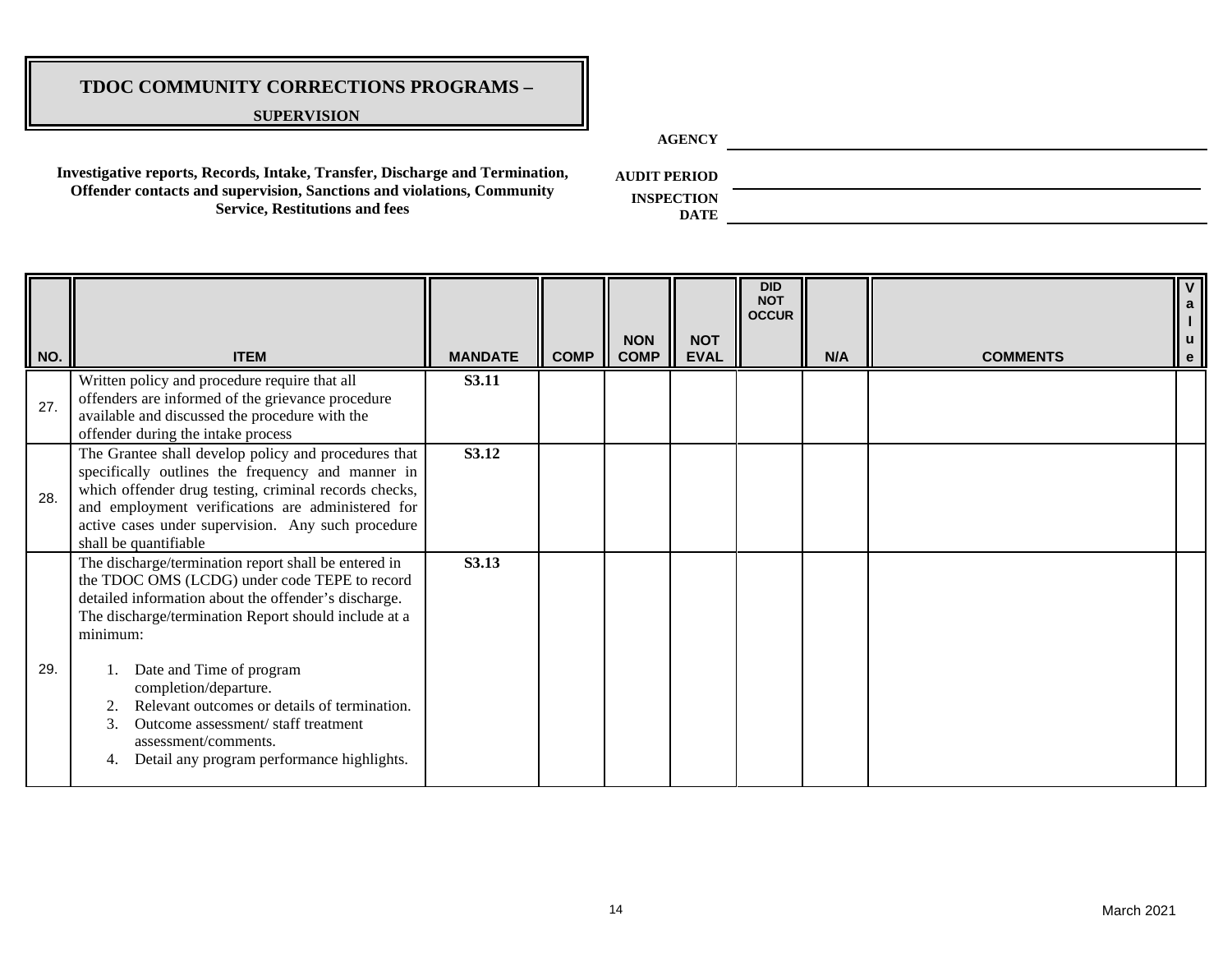#### **SUPERVISION**

**AGENCY**

**Investigative reports, Records, Intake, Transfer, Discharge and Termination, Offender contacts and supervision, Sanctions and violations, Community Service, Restitutions and fees**

**AUDIT PERIOD**

**INSPECTION** 

| NO. | <b>ITEM</b>                                                                                                                                                                                                                                                       | <b>MANDATE</b> | <b>COMP</b> | <b>NON</b><br><b>COMP</b> | <b>NOT</b><br><b>EVAL</b> | <b>DID</b><br><b>NOT</b><br><b>OCCUR</b> | N/A | <b>COMMENTS</b> | $\mathbf{V}$<br>a<br>$\mathbf u$<br>$\ddot{\textbf{e}}$ |
|-----|-------------------------------------------------------------------------------------------------------------------------------------------------------------------------------------------------------------------------------------------------------------------|----------------|-------------|---------------------------|---------------------------|------------------------------------------|-----|-----------------|---------------------------------------------------------|
|     | <b>Offender Contacts and Supervision</b>                                                                                                                                                                                                                          |                |             |                           |                           |                                          |     |                 |                                                         |
| 30. | The Grantee mission statement affirms that the<br>supervision program is to provide necessary services<br>to felony offenders with the goal of reducing the<br>probability of continued criminal behavior and<br>maintaining the safety of the community.         | S4.01          |             |                           |                           |                                          |     |                 |                                                         |
| 31. | Written policy prohibits any offender from being in a<br>position of control or authority over another                                                                                                                                                            | S4.02          |             |                           |                           |                                          |     |                 |                                                         |
| 32. | The Grantee will have a written policy and procedure<br>relative to searches which clearly states they are<br>precluded from searching an offender, their home, or<br>property.                                                                                   | S4.03          |             |                           |                           |                                          |     |                 |                                                         |
| 33. | There is a written procedure for the prevention,<br>detection, and apprehension of absconders. This<br>procedure is reviewed and updated annually.                                                                                                                | S4.04          |             |                           |                           |                                          |     |                 |                                                         |
| 34. | There is a written policy restricting the use of<br>physical force unless justifiable self-protection,<br>protection of others, prevention of property damage,<br>and then only to the degree necessary and in<br>accordance with appropriate statutory authority | S4.05          |             |                           |                           |                                          |     |                 |                                                         |
| 35. | The use of personal abuse and corporal punishment is<br>prohibited through written policy and procedure                                                                                                                                                           | S4.06          |             |                           |                           |                                          |     |                 |                                                         |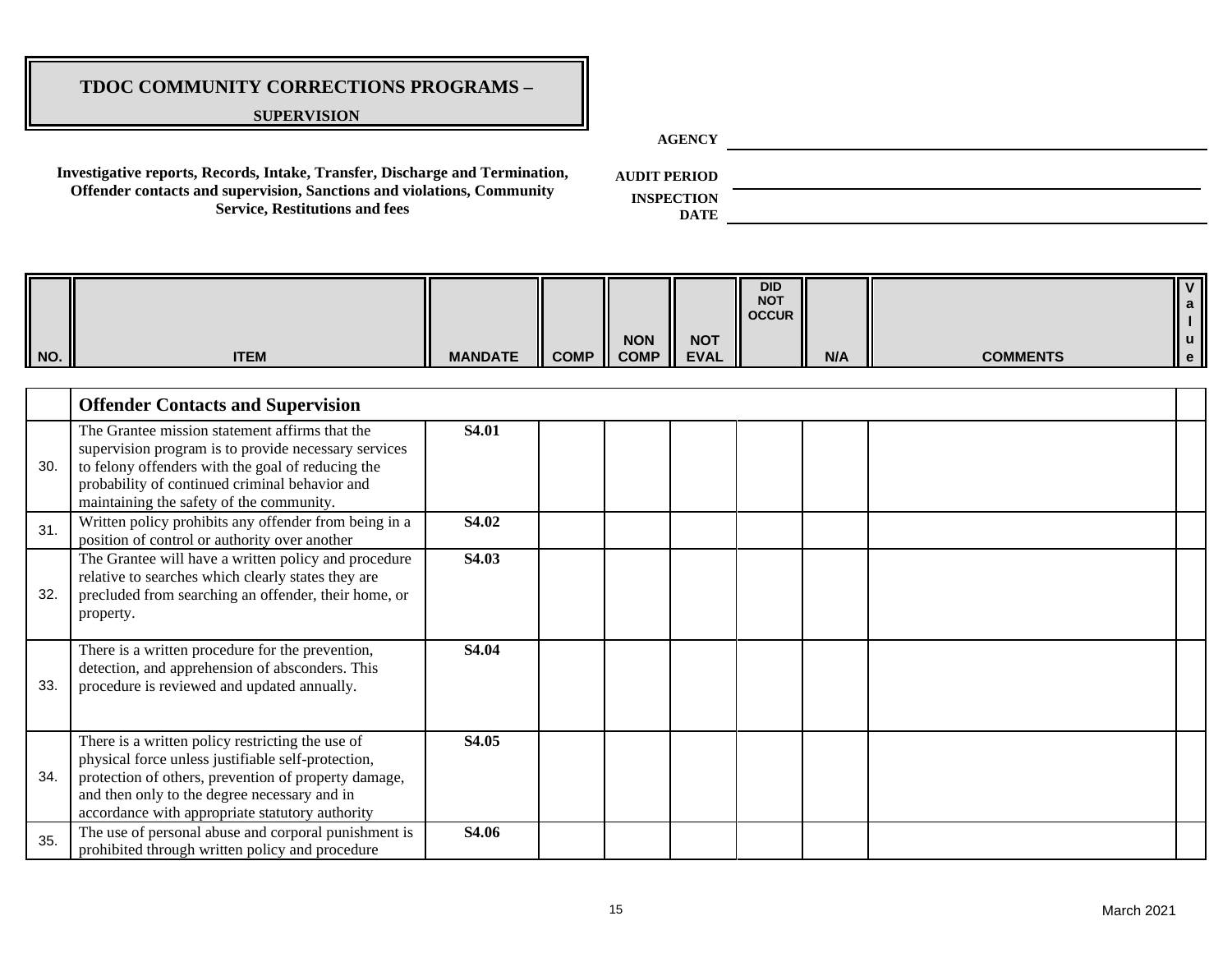#### **SUPERVISION**

**AGENCY**

**Investigative reports, Records, Intake, Transfer, Discharge and Termination, Offender contacts and supervision, Sanctions and violations, Community Service, Restitutions and fees**

**AUDIT PERIOD**

| NO. | <b>ITEM</b>                                                                                                                                                                                                                                                                                                                                                                                                                                                                                                                                                                       | <b>MANDATE</b> | <b>COMP</b> | <b>NON</b><br><b>COMP</b> | <b>NOT</b><br><b>EVAL</b> | <b>DID</b><br><b>NOT</b><br><b>OCCUR</b> | N/A | <b>COMMENTS</b> | V<br>$\mathbf{a}$<br>$\mathsf{u}$<br>$\mathbf{e}% _{t}\left( t\right)$ |
|-----|-----------------------------------------------------------------------------------------------------------------------------------------------------------------------------------------------------------------------------------------------------------------------------------------------------------------------------------------------------------------------------------------------------------------------------------------------------------------------------------------------------------------------------------------------------------------------------------|----------------|-------------|---------------------------|---------------------------|------------------------------------------|-----|-----------------|------------------------------------------------------------------------|
| 36. | Policy establishes levels of supervision and regulates<br>movement between supervision levels. The Grantee<br>will utilize supervision strategies and programs that<br>have been scientifically demonstrated to enhance<br>compliance with the court or releasing-authority-<br>ordered conditions, and that reduce criminal behavior.<br>Supervision strategies will be listed under subsections<br>Day Reporting Centers, Residential Programs, and<br><b>Intensive Outpatient Services.</b>                                                                                    | S4.07          |             |                           |                           |                                          |     |                 |                                                                        |
| 37. | Policy requires that the case officer or other duly<br>authorized persons maintain personal contact with the<br>offender according to the supervision level set by<br>minimum state standards and program guidelines.<br>Supervision of the offender should include at a<br>minimum the monitoring of an offender's special<br>conditions and employment status. A duly authorized<br>person is any Agent or qualified person who offers<br>the necessary services on an accepted contractual<br>basis. All offender contacts shall be documented in<br>the chronological records | S4.08          |             |                           |                           |                                          |     |                 |                                                                        |
| 38. | Written policy and procedure provide that case<br>supervision program staff may request the court to<br>add, remove, or modify any or all the special<br>conditions of supervision                                                                                                                                                                                                                                                                                                                                                                                                | S4.09          |             |                           |                           |                                          |     |                 |                                                                        |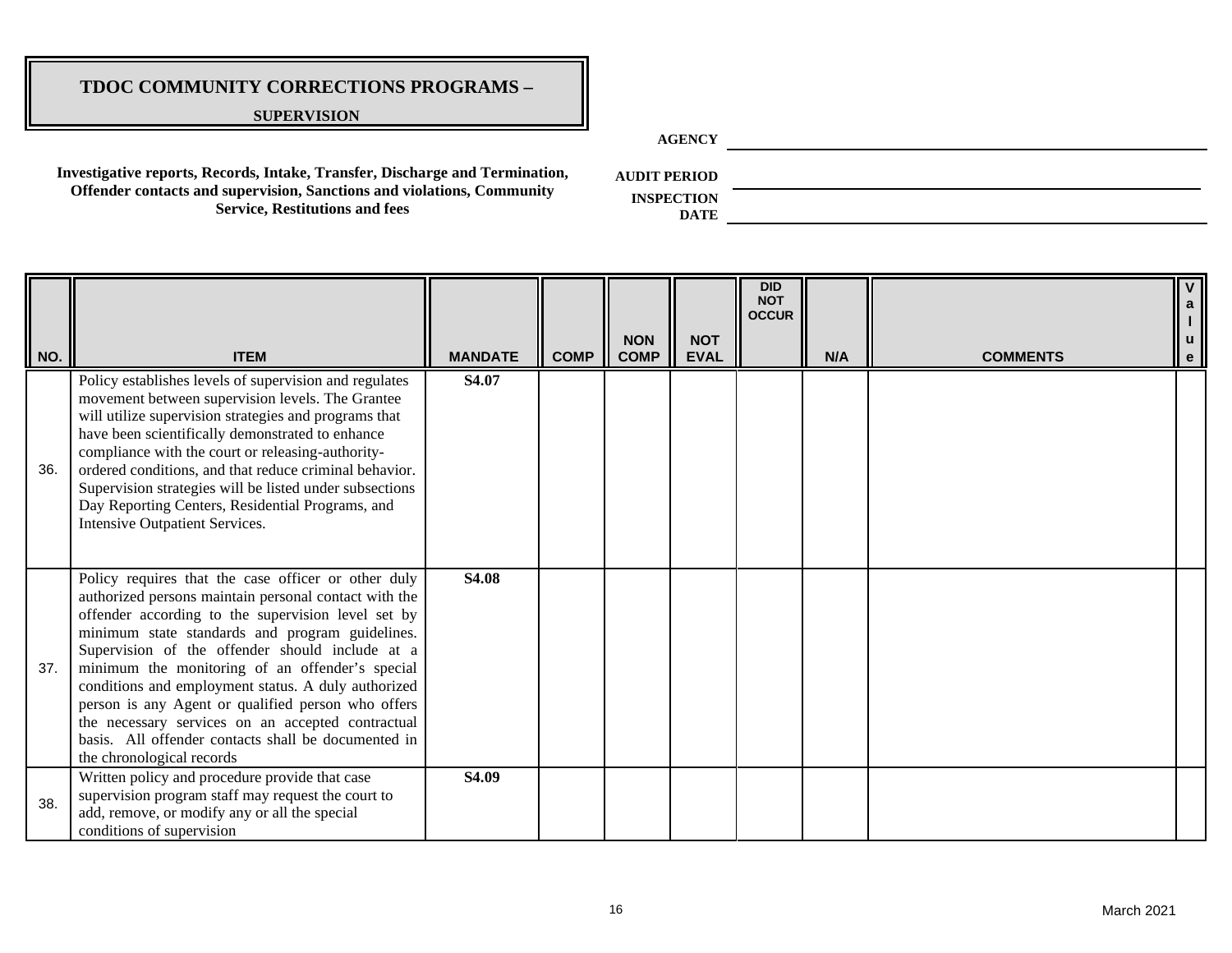#### **SUPERVISION**

**AGENCY**

**Investigative reports, Records, Intake, Transfer, Discharge and Termination, Offender contacts and supervision, Sanctions and violations, Community Service, Restitutions and fees**

**AUDIT PERIOD**

| NO. | <b>ITEM</b>                                                                                                                                                                                                                                                                                                                                                                                                                                   | <b>MANDATE</b> | <b>COMP</b> | <b>NON</b><br><b>COMP</b> | <b>NOT</b><br><b>EVAL</b> | <b>DID</b><br><b>NOT</b><br><b>OCCUR</b> | N/A | <b>COMMENTS</b> | $\overline{V}$<br>a<br>I<br>u<br>e |
|-----|-----------------------------------------------------------------------------------------------------------------------------------------------------------------------------------------------------------------------------------------------------------------------------------------------------------------------------------------------------------------------------------------------------------------------------------------------|----------------|-------------|---------------------------|---------------------------|------------------------------------------|-----|-----------------|------------------------------------|
| 39. | Written policy specifies the type of actions required<br>to locate and recover absconders prior to the issuance<br>of a violation warrant. An absconder is defined as an<br>offender with whom no contact has been made for a<br>maximum of thirty (30) days. Grantee policy will<br>specifically identify the minimum time in which a<br>violation warrant is filed with the sentencing court.<br>The absconder may then be entered on NCIC. | <b>S4.10</b>   |             |                           |                           |                                          |     |                 |                                    |
| 40. | Written policy states that community correction<br>offenders may not cross the Tennessee state line into<br>another state except with the written approval of the<br>sentencing court.                                                                                                                                                                                                                                                        | S4.11          |             |                           |                           |                                          |     |                 |                                    |
| 41. | Upon successful completion of the treatment<br>component, any offender court ordered to be<br>supervised by the Grantee, shall be supervised in<br>accordance with TDOC risk- based supervision model<br>as outlined in TDOC Policy 704.01 after offender<br>completes the required treatment program                                                                                                                                         | S4.12          |             |                           |                           |                                          |     |                 |                                    |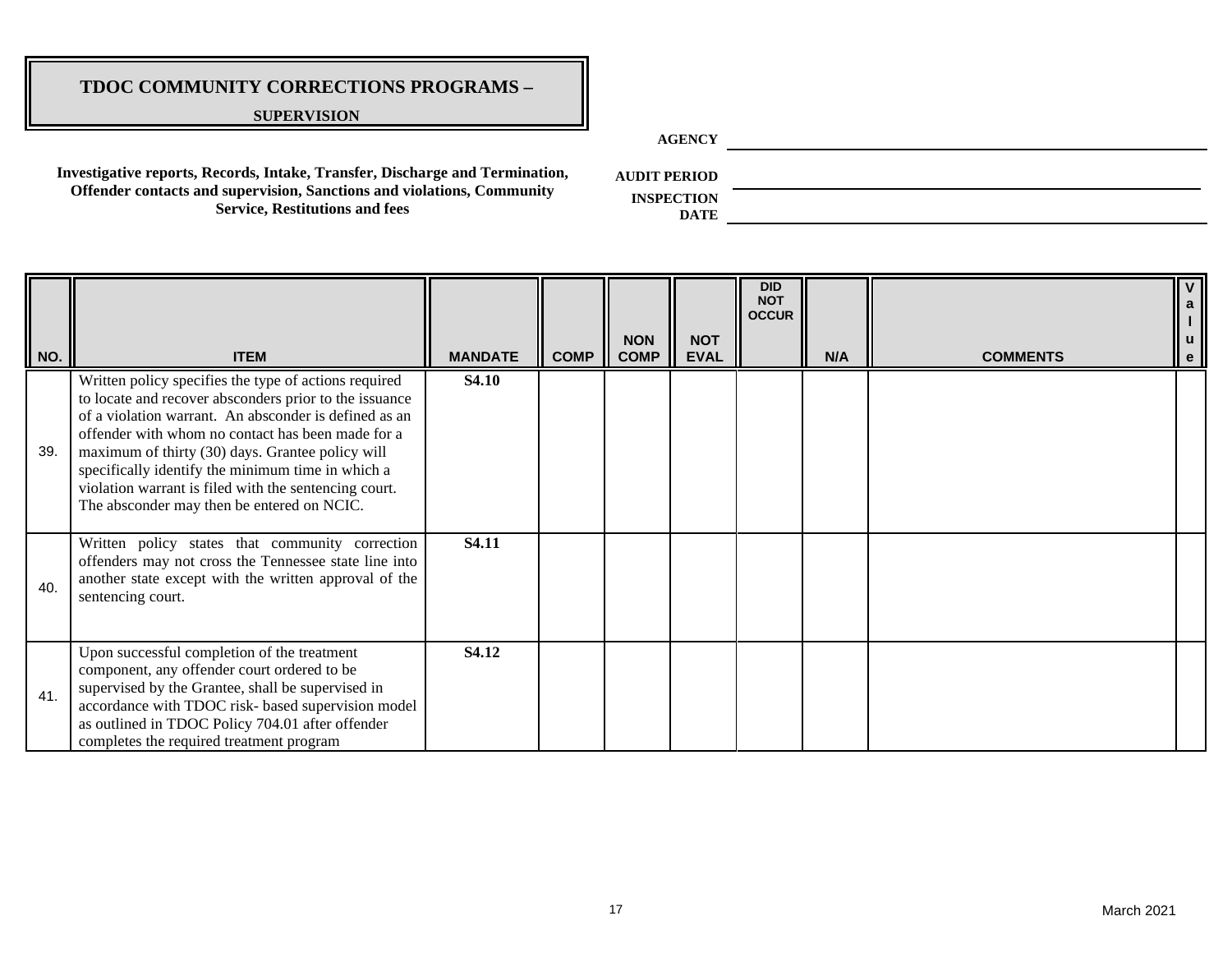#### **SUPERVISION**

**AGENCY**

**Investigative reports, Records, Intake, Transfer, Discharge and Termination, Offender contacts and supervision, Sanctions and violations, Community Service, Restitutions and fees**

**AUDIT PERIOD**

**INSPECTION** 

| NO. | <b>ITEM</b>                                                                                                                                                                                                                                                                                                                                         | <b>MANDATE</b> | <b>COMP</b> | <b>NON</b><br><b>COMP</b> | <b>NOT</b><br><b>EVAL</b> | <b>DID</b><br><b>NOT</b><br><b>OCCUR</b> | N/A | <b>COMMENTS</b> | $\overline{\mathsf{v}}$<br>a |
|-----|-----------------------------------------------------------------------------------------------------------------------------------------------------------------------------------------------------------------------------------------------------------------------------------------------------------------------------------------------------|----------------|-------------|---------------------------|---------------------------|------------------------------------------|-----|-----------------|------------------------------|
|     | <b>Sanctions and Violations</b>                                                                                                                                                                                                                                                                                                                     |                |             |                           |                           |                                          |     |                 |                              |
| 42. | Written policy shall establish a process for handling<br>known and alleged violations. Following<br>confirmation of a violation, the case officer will<br>adhere to established procedures to determine what<br>action is required.                                                                                                                 | S5.01          |             |                           |                           |                                          |     |                 |                              |
| 43. | When violations occur, alternatives to revocation and<br>incarceration are considered and used to the extent<br>that public safety allows A decision will be made at<br>this time regarding the need for a formal violation<br>and/or revocation the Grantee will follow an evidence<br>based sanctioning process that will be approved by<br>TDOC. | S5.02          |             |                           |                           |                                          |     |                 |                              |
| 44. | Sanction data will be collected and reported monthly<br>outlining sanction types                                                                                                                                                                                                                                                                    | S5.03          |             |                           |                           |                                          |     |                 |                              |
| 45. | Any violation with a request for a warrant must be<br>approved in writing by a manager or designee                                                                                                                                                                                                                                                  | S5.05          |             |                           |                           |                                          |     |                 |                              |
| 46. | Policy prohibits the general use of offenders as police<br>informants and specifies any conditions for<br>exceptions. If an offender is used as an informant this<br>will be noted in the chronological entries in the case<br>record. Procedures will include securing the approval<br>of the program manager and the court.                       | S5.06          |             |                           |                           |                                          |     |                 |                              |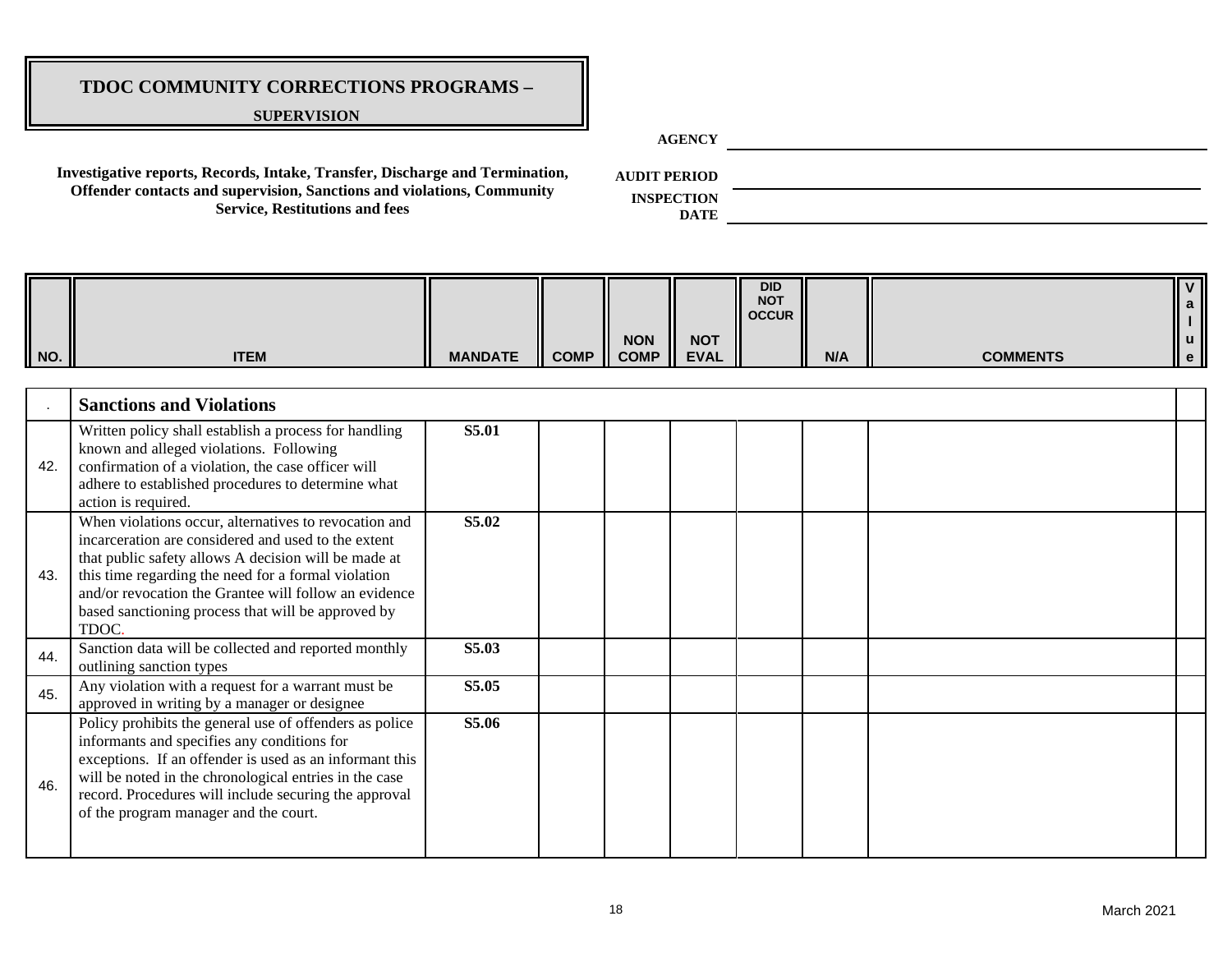#### **SUPERVISION**

**AGENCY**

**Investigative reports, Records, Intake, Transfer, Discharge and Termination, Offender contacts and supervision, Sanctions and violations, Community Service, Restitutions and fees**

**AUDIT PERIOD**

| NO. | <b>ITEM</b>                                                                                                                                                                                                                                                                                                                                                                                                    | <b>MANDATE</b> | <b>COMP</b> | <b>NON</b><br><b>COMP</b> | <b>NOT</b><br><b>EVAL</b> | <b>DID</b><br><b>NOT</b><br><b>OCCUR</b> | N/A | <b>COMMENTS</b> |  |
|-----|----------------------------------------------------------------------------------------------------------------------------------------------------------------------------------------------------------------------------------------------------------------------------------------------------------------------------------------------------------------------------------------------------------------|----------------|-------------|---------------------------|---------------------------|------------------------------------------|-----|-----------------|--|
| 47. | Violation data will be collected and reported monthly<br>outlining violation types, such as drug related, new<br>arrest, and absconding                                                                                                                                                                                                                                                                        | S5.07          |             |                           |                           |                                          |     |                 |  |
|     | <b>Community Service, Restitution and Fees</b>                                                                                                                                                                                                                                                                                                                                                                 |                |             |                           |                           |                                          |     |                 |  |
| 48. | Written policy requires that, in court ordered cases<br>where the victim suffered monetary and/or property<br>loss, there will be a written restitution contract<br>discussed and developed with each offender<br>containing these minimum elements:<br>Name of offender and victim<br>Total amount of restitution<br>The amount of payment<br>3.<br>The method of payment; and<br>The payment schedule.<br>5. | <b>S6.01</b>   |             |                           |                           |                                          |     |                 |  |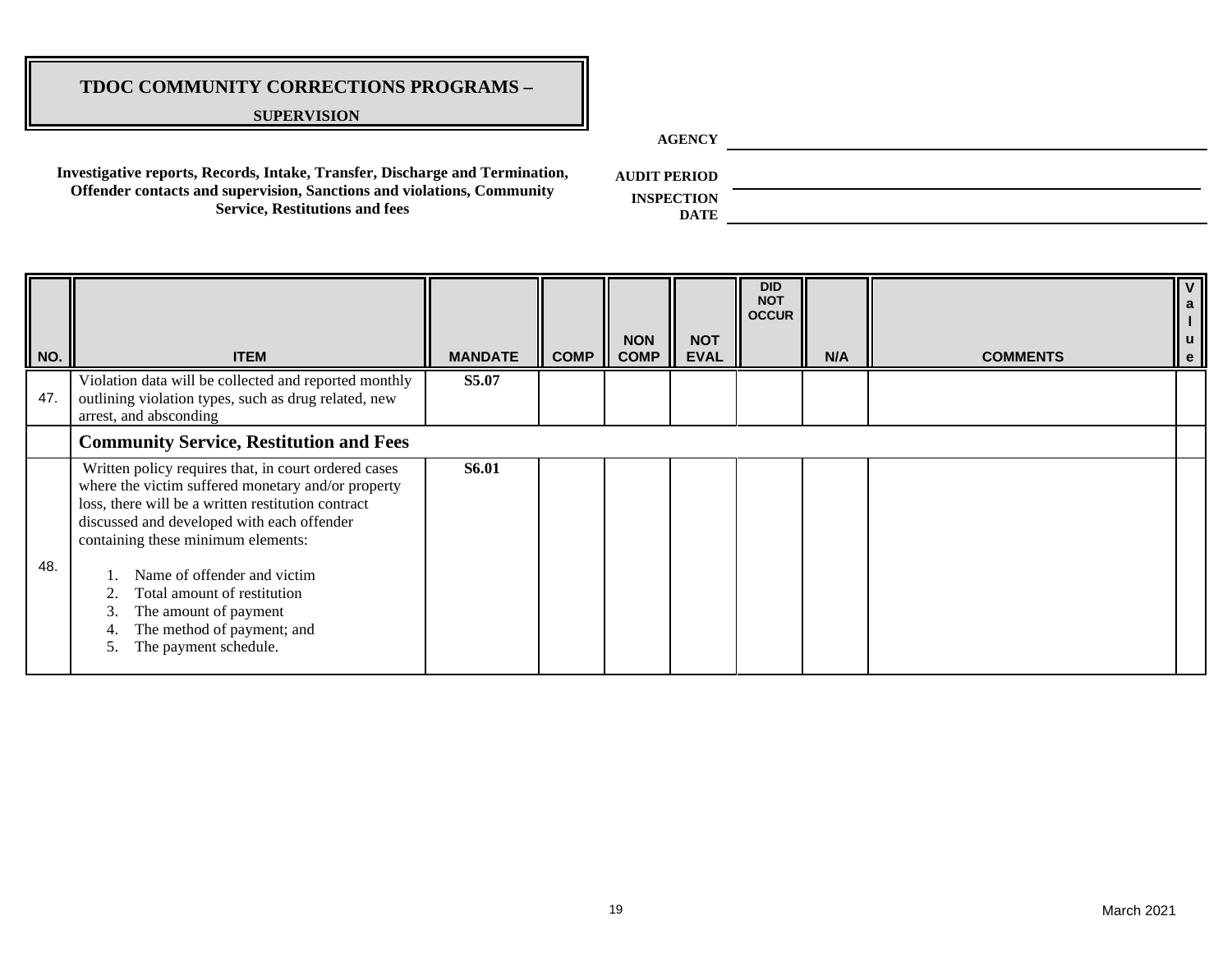#### **SUPERVISION**

**AGENCY**

**Investigative reports, Records, Intake, Transfer, Discharge and Termination, Offender contacts and supervision, Sanctions and violations, Community Service, Restitutions and fees**

**AUDIT PERIOD**

| NO. | <b>ITEM</b>                                                                                                                                                                                                                                                                                                                                                                                                                                                                                              | <b>MANDATE</b> | <b>COMP</b> | <b>NON</b><br><b>COMP</b> | <b>NOT</b><br><b>EVAL</b> | <b>DID</b><br><b>NOT</b><br><b>OCCUR</b> | N/A | <b>COMMENTS</b> | $\mathsf{V}$<br>a<br>u<br>e |
|-----|----------------------------------------------------------------------------------------------------------------------------------------------------------------------------------------------------------------------------------------------------------------------------------------------------------------------------------------------------------------------------------------------------------------------------------------------------------------------------------------------------------|----------------|-------------|---------------------------|---------------------------|------------------------------------------|-----|-----------------|-----------------------------|
| 49. | The victim will be consulted when possible by the<br>district attorney's office or the program staff in the<br>development of the restitution plan. The Grantee is<br>encouraged to develop restitution plans for the<br>offender's<br>consideration. The following factors about the victim<br>and the offender should be considered:<br>Present income/employment<br>Physical and mental condition of the<br>2.<br>offender<br>Education<br>Family circumstances; and<br>Victim impact and loss.<br>5. | <b>S6.02</b>   |             |                           |                           |                                          |     |                 |                             |
| 50. | Community Service placement should, wherever<br>possible, fit the needs and skill of the offender and<br>provide meaningful work to the community.<br>Community service hours will be reasonable and will<br>not interfere with the offender's regular paid<br>employment. Offenders will be supervised at all times<br>while performing community service work.                                                                                                                                         | S6.03          |             |                           |                           |                                          |     |                 |                             |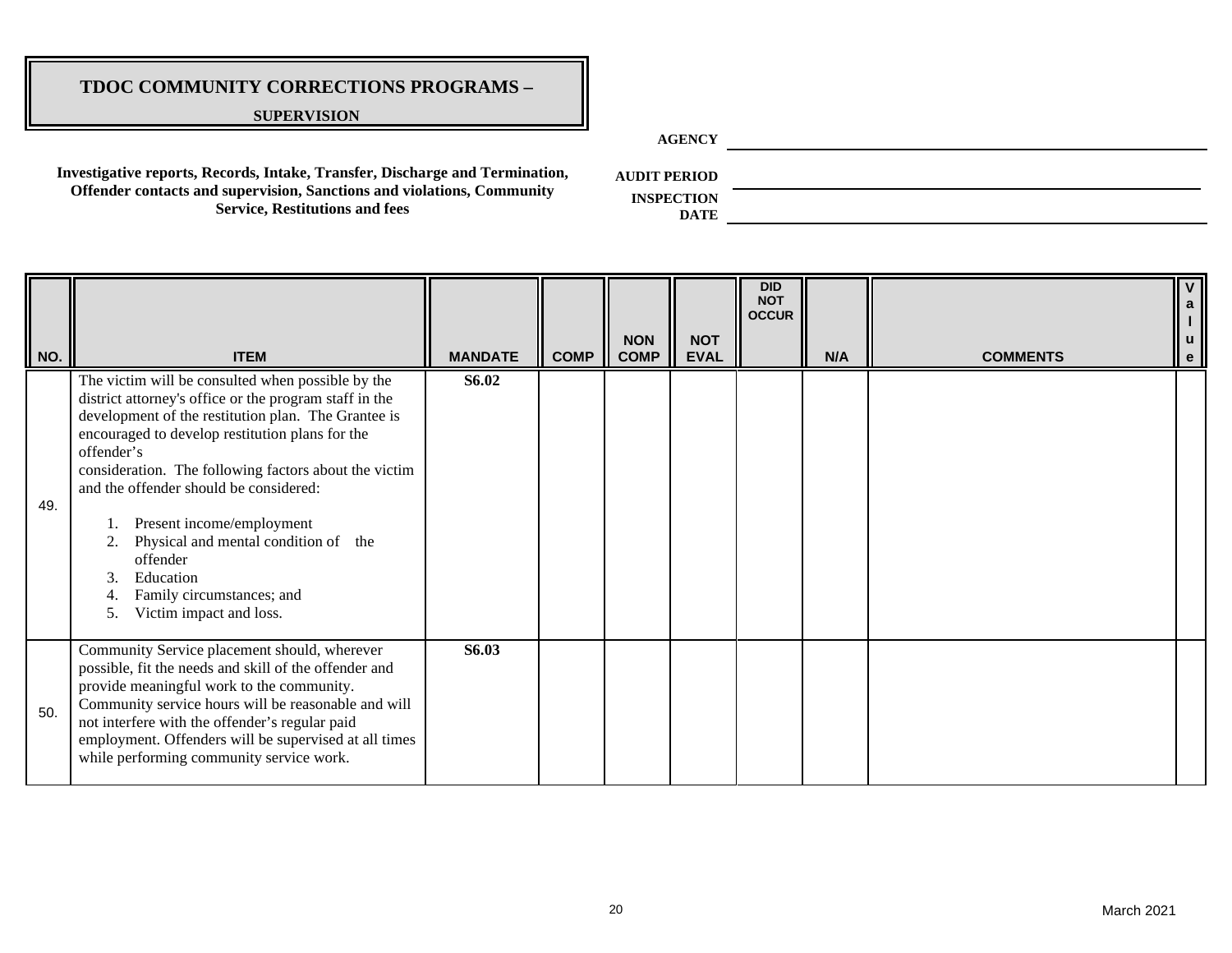#### **SUPERVISION**

**AGENCY**

**Investigative reports, Records, Intake, Transfer, Discharge and Termination, Offender contacts and supervision, Sanctions and violations, Community Service, Restitutions and fees**

**AUDIT PERIOD**

**INSPECTION DATE**

| $\parallel$ NO. | <b>ITEM</b>                                                                                                                                                                                                                                                                                                                                                                                     | <b>MANDATE</b> | <b>COMP</b> | <b>NON</b><br><b>COMP</b> | <b>NOT</b><br><b>EVAL</b> | <b>DID</b><br><b>NOT</b><br><b>OCCUR</b> | N/A | <b>COMMENTS</b> | $\overline{V}$<br>$\mathbf{a}$<br>$\mathbf{u}$<br>e |
|-----------------|-------------------------------------------------------------------------------------------------------------------------------------------------------------------------------------------------------------------------------------------------------------------------------------------------------------------------------------------------------------------------------------------------|----------------|-------------|---------------------------|---------------------------|------------------------------------------|-----|-----------------|-----------------------------------------------------|
| 51.             | Policy will require that there is a written<br>agreement between the offender, the program, and<br>the agency<br>receiving services. The agreement will contain:<br>Name, address, and phone number of<br>agency;<br>Job duties<br>Service hours and days<br>3.<br>Site supervisor's name and responsibilities<br>Time frame for completion; and<br>5.<br>6.<br>Signatures of offender, program | <b>S6.04</b>   |             |                           |                           |                                          |     |                 |                                                     |
| 52.             | Where program staff directly supervises<br>offenders performing community service work,<br>the written<br>agreement will contain the following:<br>Job duties<br>Service hours and days<br>Time frame for completion<br>3.<br>Signatures of offender, program<br>4.<br>manager or designee                                                                                                      | S6.05          |             |                           |                           |                                          |     |                 |                                                     |

**52 TOTAL**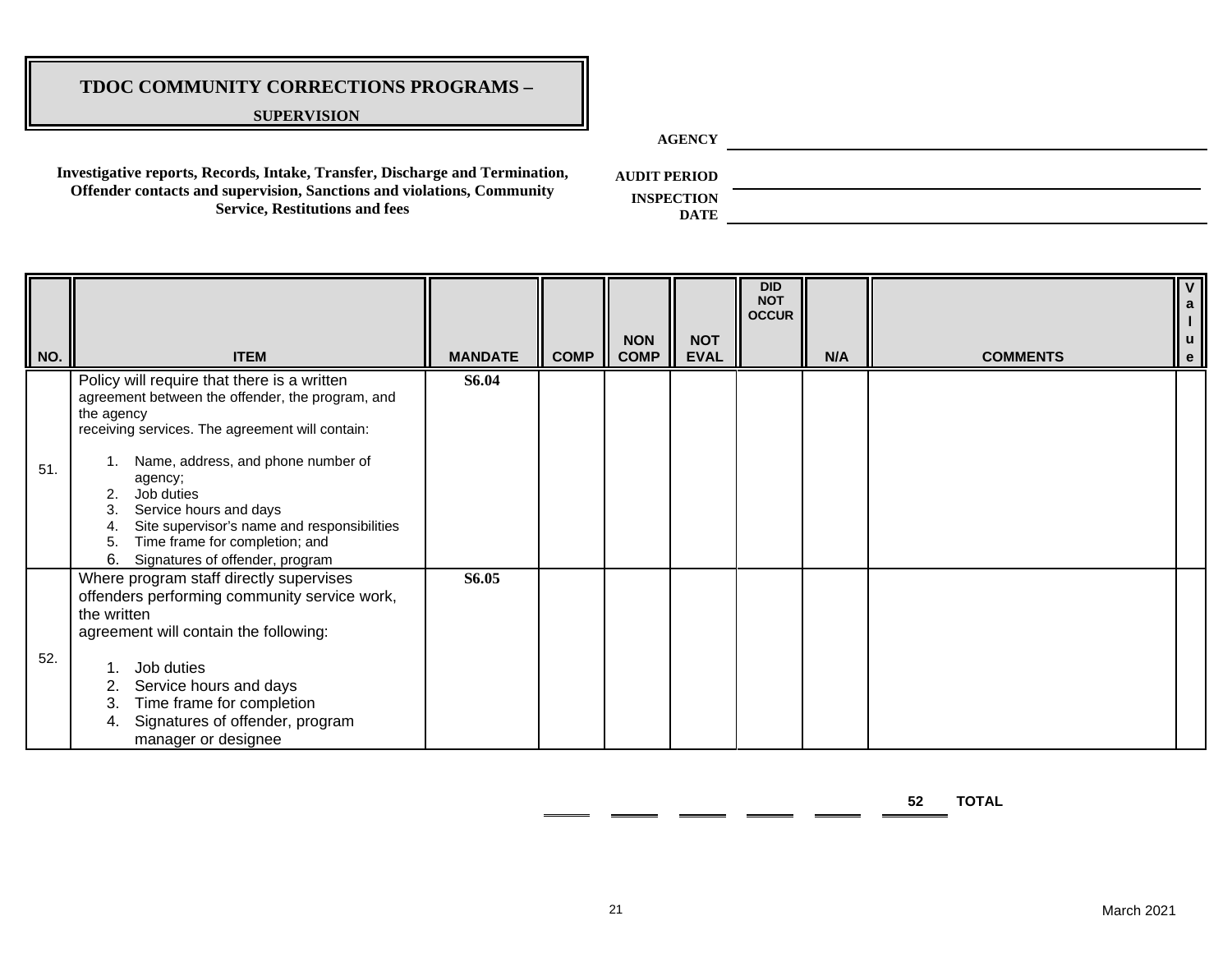#### **SUPERVISION**

**AGENCY**

**Investigative reports, Records, Intake, Transfer, Discharge and Termination, Offender contacts and supervision, Sanctions and violations, Community Service, Restitutions and fees**

**AUDIT PERIOD**

**INSPECTION DATE**

| $\begin{array}{c} \n\hline\n\end{array}$ NO. |             |                |             |                     |                  | <b>DID</b><br><b>NOT</b><br>II occur |     |                 |      |
|----------------------------------------------|-------------|----------------|-------------|---------------------|------------------|--------------------------------------|-----|-----------------|------|
|                                              |             |                |             | <b>NON</b>          | <b>NOT</b><br>Ш  |                                      |     |                 | .I U |
|                                              | <b>ITEM</b> | <b>MANDATE</b> | <b>COMP</b> | $\blacksquare$ COMP | <b>EVAL</b><br>Ш |                                      | N/A | <b>COMMENTS</b> | l e  |

Inspector Date

Team Leader Date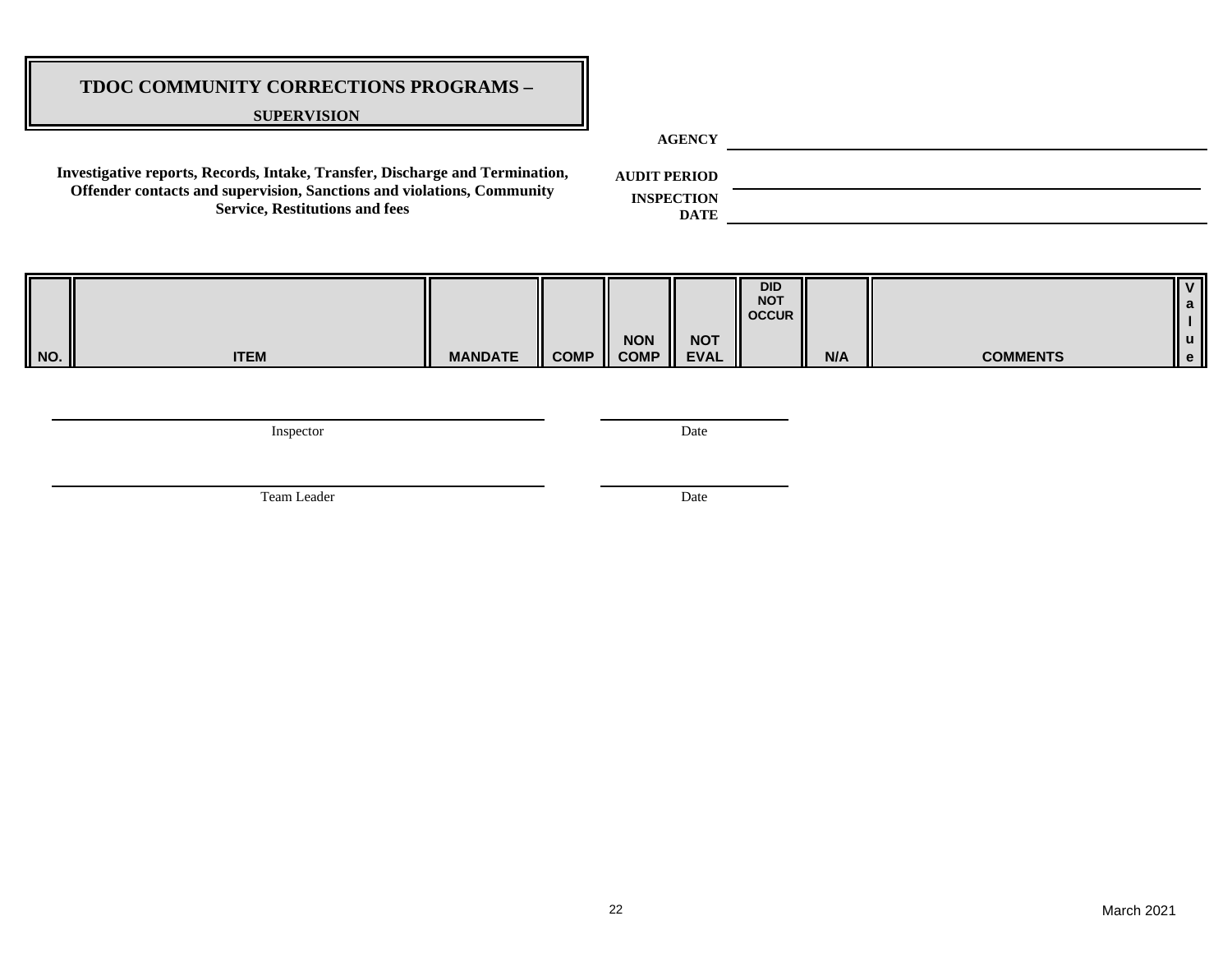## **Day Reporting Standards**

# **AGENCY**

**AUDIT PERIOD \_\_\_\_\_\_\_\_\_\_\_\_\_\_\_\_\_\_\_\_\_\_\_\_\_\_\_\_\_\_\_\_\_\_\_\_\_\_\_\_\_\_\_\_\_\_\_\_\_\_\_\_\_\_\_\_\_\_\_**

**INSPECTION** 

| NO. | <b>ITEM</b>                                                                                                                                                                                                                                                                                                                     | <b>MANDATE</b> | <b>COMP</b> | <b>NON</b><br><b>COMP</b> | <b>NOT</b><br><b>EVAL</b> | <b>DID</b><br><b>NOT</b><br><b>OCCUR</b> | N/A | <b>COMMENTS</b> |  |
|-----|---------------------------------------------------------------------------------------------------------------------------------------------------------------------------------------------------------------------------------------------------------------------------------------------------------------------------------|----------------|-------------|---------------------------|---------------------------|------------------------------------------|-----|-----------------|--|
|     | <b>Program Services</b>                                                                                                                                                                                                                                                                                                         |                |             |                           |                           |                                          |     |                 |  |
| 1.  | <b>Clinical/Programming</b><br>Addiction Severity Index (ASI) completed to determine<br>eligibility.                                                                                                                                                                                                                            | <b>DR 1.01</b> |             |                           |                           |                                          |     |                 |  |
| 2.  | Program set-up establishes that phases last<br>approximately 3-4 months depending on<br>participation/behavior with aftercare being at least 6<br>months depending on participation/behavior                                                                                                                                    | <b>DR</b> 1.01 |             |                           |                           |                                          |     |                 |  |
| 3.  | The DRC Schedule includes the following expected<br>standards for reporting:<br>Phase 1 attends programming 4 days/16<br>hours per week<br>Phase 2 attends programming 3 days per/12<br>2.<br>hours per week<br>Phase 3 attends programming 2 days per/8<br>3.<br>hours per week<br>Aftercare programming 1 hour per week<br>4. | <b>DR</b> 1.01 |             |                           |                           |                                          |     |                 |  |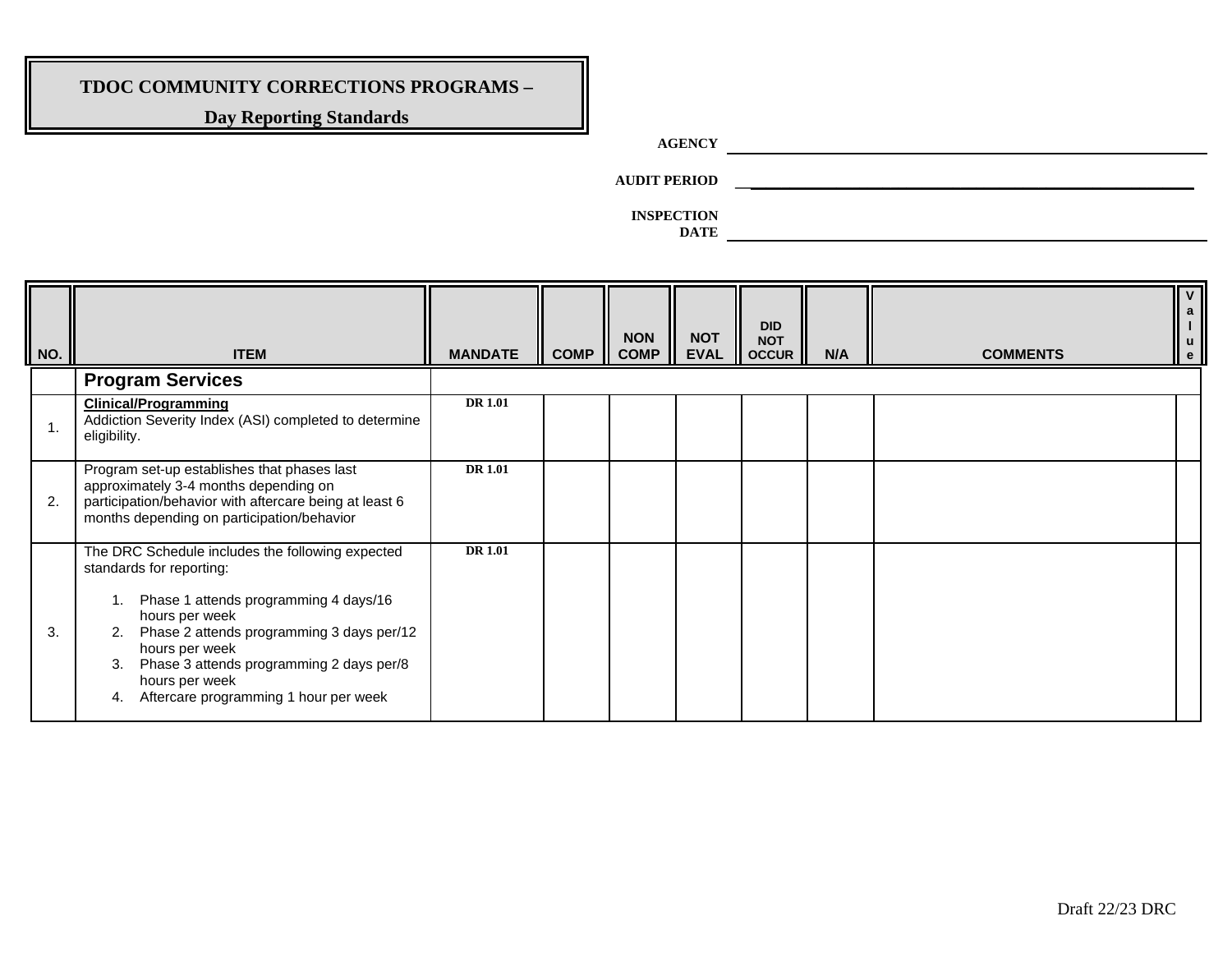## **Day Reporting Standards**

# **AGENCY**

**AUDIT PERIOD \_\_\_\_\_\_\_\_\_\_\_\_\_\_\_\_\_\_\_\_\_\_\_\_\_\_\_\_\_\_\_\_\_\_\_\_\_\_\_\_\_\_\_\_\_\_\_\_\_\_\_\_\_\_\_\_\_\_\_**

| NO. | <b>ITEM</b>                                                                                                                                                                                                                                                                                                                                                                | <b>MANDATE</b> | <b>COMP</b> | <b>NON</b><br><b>COMP</b> | <b>NOT</b><br><b>EVAL</b> | <b>DID</b><br><b>NOT</b><br><b>OCCUR</b> | N/A | <b>COMMENTS</b> |  |
|-----|----------------------------------------------------------------------------------------------------------------------------------------------------------------------------------------------------------------------------------------------------------------------------------------------------------------------------------------------------------------------------|----------------|-------------|---------------------------|---------------------------|------------------------------------------|-----|-----------------|--|
| 4.  | Programming/Treatment should include at a minimum:<br>Cognitive-behavioral interventions<br>a.<br>Job readiness<br>b.<br>Decision making skills<br>c.<br>Health and wellness<br>d.<br>Support system development<br>$\mathbf{e}$<br>Digital literacy<br>t.<br>Recovery oriented life skills<br>g.<br>Reentry planning<br>h.<br>Victim impact awareness<br>Anger management | <b>DR</b> 1.01 |             |                           |                           |                                          |     |                 |  |
|     | <b>DRC Programming</b>                                                                                                                                                                                                                                                                                                                                                     |                |             |                           |                           |                                          |     |                 |  |
| 5.  | The grantee shall follow the Community Correction<br>Officer Supervision Standards. (Will be tested and<br>scored by pulling a sample of client files and testing<br>for established supervision elements)                                                                                                                                                                 | <b>DR</b> 1.02 |             |                           |                           |                                          |     |                 |  |
| 6.  | Treatment plan established within first 7 days and<br>updated every three months after.                                                                                                                                                                                                                                                                                    | <b>DR</b> 1.01 |             |                           |                           |                                          |     |                 |  |
| 7.  | Treatment team meetings, at a minimum of, bi-weekly                                                                                                                                                                                                                                                                                                                        | <b>DR</b> 1.01 |             |                           |                           |                                          |     |                 |  |
| 8.  | One on one therapy at least one time per month                                                                                                                                                                                                                                                                                                                             | <b>DR</b> 1.01 |             |                           |                           |                                          |     |                 |  |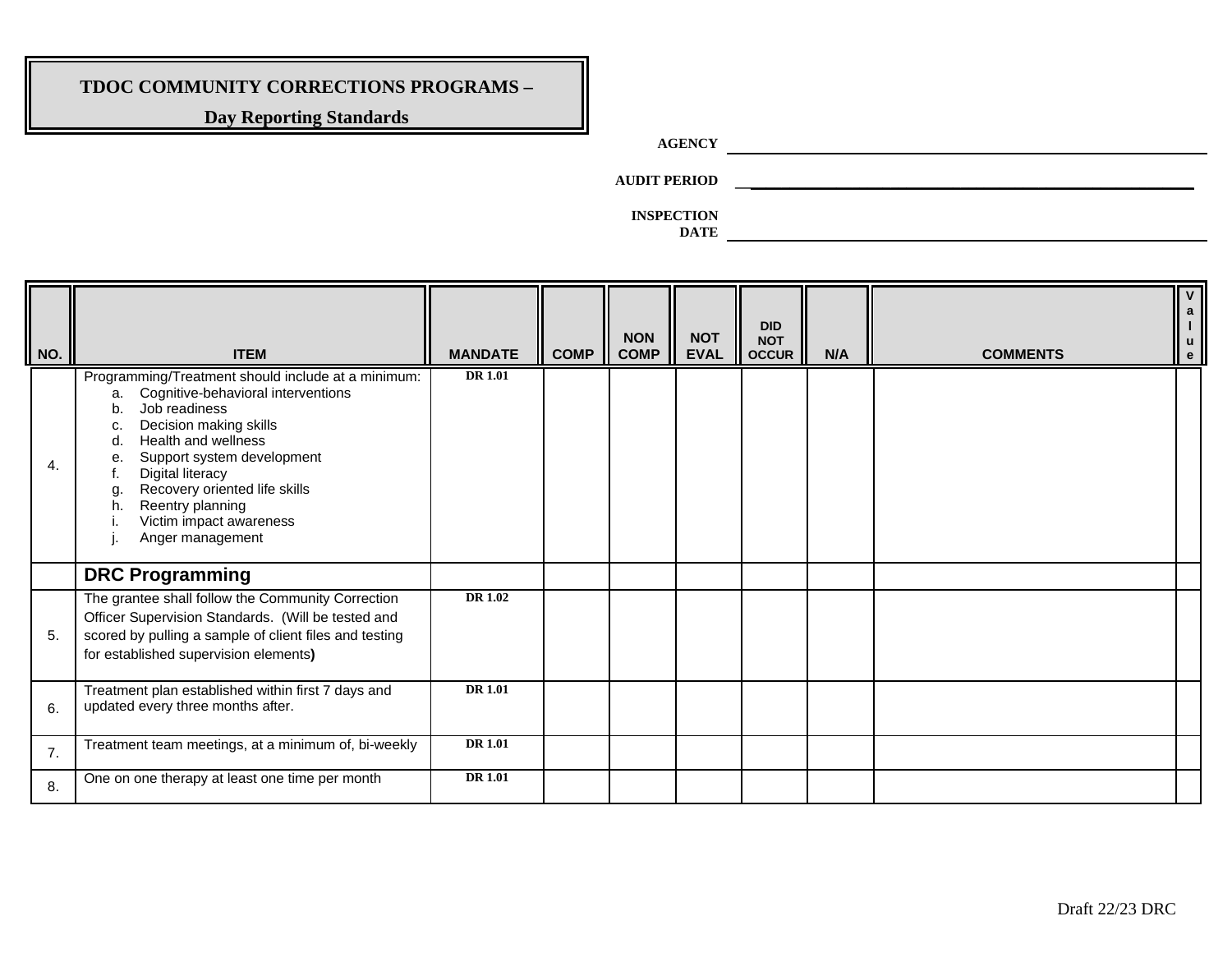## **Day Reporting Standards**

**AGENCY** 

**AUDIT PERIOD \_\_\_\_\_\_\_\_\_\_\_\_\_\_\_\_\_\_\_\_\_\_\_\_\_\_\_\_\_\_\_\_\_\_\_\_\_\_\_\_\_\_\_\_\_\_\_\_\_\_\_\_\_\_\_\_\_\_\_**

| NO. | <b>ITEM</b>                                                                                                                                                                                                                                                                                                                                                                                       | <b>MANDATE</b> | <b>COMP</b> | <b>NON</b><br><b>COMP</b> | <b>NOT</b><br><b>EVAL</b> | <b>DID</b><br><b>NOT</b><br><b>OCCUR</b> | N/A | <b>COMMENTS</b> | $\mathbf V$<br>$\frac{a}{l}$<br>$\mathbf u$<br>$\mathbf{e}$ |
|-----|---------------------------------------------------------------------------------------------------------------------------------------------------------------------------------------------------------------------------------------------------------------------------------------------------------------------------------------------------------------------------------------------------|----------------|-------------|---------------------------|---------------------------|------------------------------------------|-----|-----------------|-------------------------------------------------------------|
|     |                                                                                                                                                                                                                                                                                                                                                                                                   |                |             |                           |                           |                                          |     |                 |                                                             |
|     | <b>Administration and Management</b>                                                                                                                                                                                                                                                                                                                                                              |                |             |                           |                           |                                          |     |                 |                                                             |
| 9.  | The Grantee has written policies and procedures for<br>the day reporting center's program and these are<br>specified in the policy and procedure manual that is<br>accessible to all employees. The manual is reviewed<br>at least annually and updated as needed. The policy<br>and procedure manual may be separate or included in<br>the community corrections policy and procedure<br>manual. | <b>DR 2.01</b> |             |                           |                           |                                          |     |                 |                                                             |
| 10. | The Grantee shall have written Policy and Procedure<br>to ensure compliance with PREA "Zero Tolerance"-<br>policy and display signage and publications in-plain<br>view at all agency locations, at all times.                                                                                                                                                                                    | DR 2.02        |             |                           |                           |                                          |     |                 |                                                             |
| 11. | The Grantee has written policy, procedures,<br>governing case record management, including, at a<br>minimum, the following areas: the use and content of<br>offender records; right to privacy; security, placement,<br>and preservation of records; and schedule for retiring<br>or destroying inactive records                                                                                  | <b>DR3.01</b>  |             |                           |                           |                                          |     |                 |                                                             |
| 12. | Written policy prohibits any client from being in a<br>position of control or authority over other offenders                                                                                                                                                                                                                                                                                      | <b>DR6.01</b>  |             |                           |                           |                                          |     |                 |                                                             |
| 13. | The Agency will have a written policy and procedure<br>for conducting searches of offenders                                                                                                                                                                                                                                                                                                       | <b>DR6.02</b>  |             |                           |                           |                                          |     |                 |                                                             |
| 14. | There is a written procedure for the prevention,<br>detection, and apprehension of absconders that will<br>be-reviewed and updated annually.                                                                                                                                                                                                                                                      | <b>DR6.03</b>  |             |                           |                           |                                          |     |                 |                                                             |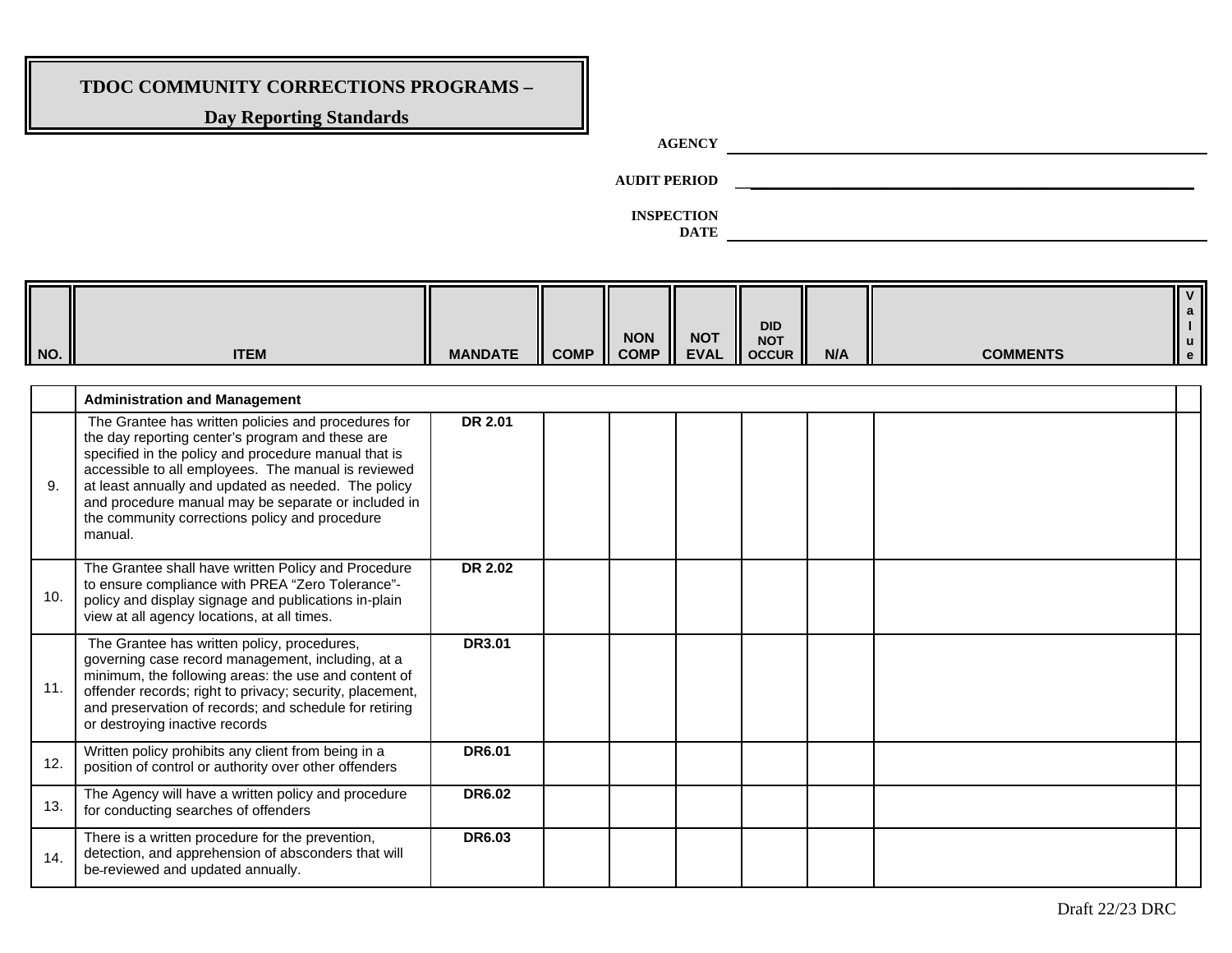## **Day Reporting Standards**

# **AGENCY**

**AUDIT PERIOD \_\_\_\_\_\_\_\_\_\_\_\_\_\_\_\_\_\_\_\_\_\_\_\_\_\_\_\_\_\_\_\_\_\_\_\_\_\_\_\_\_\_\_\_\_\_\_\_\_\_\_\_\_\_\_\_\_\_\_**

**INSPECTION** 

| NO. | <b>ITEM</b>                                                                                                                                                                                                                                                                             | <b>MANDATE</b> | <b>COMP</b> | <b>NON</b><br><b>COMP</b> | <b>NOT</b><br><b>EVAL</b> | <b>DID</b><br><b>NOT</b><br><b>OCCUR</b> | N/A | <b>COMMENTS</b> |  |
|-----|-----------------------------------------------------------------------------------------------------------------------------------------------------------------------------------------------------------------------------------------------------------------------------------------|----------------|-------------|---------------------------|---------------------------|------------------------------------------|-----|-----------------|--|
| 15. | Staff monitors movement of offenders into and out of<br>the facility in accordance with written policy and<br>procedure                                                                                                                                                                 | <b>DR6.04</b>  |             |                           |                           |                                          |     |                 |  |
|     | <b>DRC Programming</b>                                                                                                                                                                                                                                                                  |                |             |                           |                           |                                          |     |                 |  |
| 16. | Intake of DRC participants is completed within 7<br>calendar days. Intake consists of at least:<br>completion of intake forms<br>orientation to DRC program<br>participant guidelines and rules<br>3.<br>crisis plan<br>4.<br>5.<br>treatment plan<br>6.<br>schedule/review assessments | DR 3.02        |             |                           |                           |                                          |     |                 |  |
| 17. | The grantee shall follow the Community Correction<br>Officer Supervision Standards. (Will be tested and<br>scored by pulling a sample of client files and testing<br>for established supervision elements)                                                                              | <b>DR 1.02</b> |             |                           |                           |                                          |     |                 |  |
| 18. | Treatment plan established within first 7 days and<br>updated every three months after.                                                                                                                                                                                                 | <b>DR</b> 1.01 |             |                           |                           |                                          |     |                 |  |
| 19. | Treatment team meetings, at a minimum of, bi-weekly                                                                                                                                                                                                                                     | <b>DR</b> 1.01 |             |                           |                           |                                          |     |                 |  |
| 20. | One on one therapy at least one time per month                                                                                                                                                                                                                                          | <b>DR</b> 1.01 |             |                           |                           |                                          |     |                 |  |